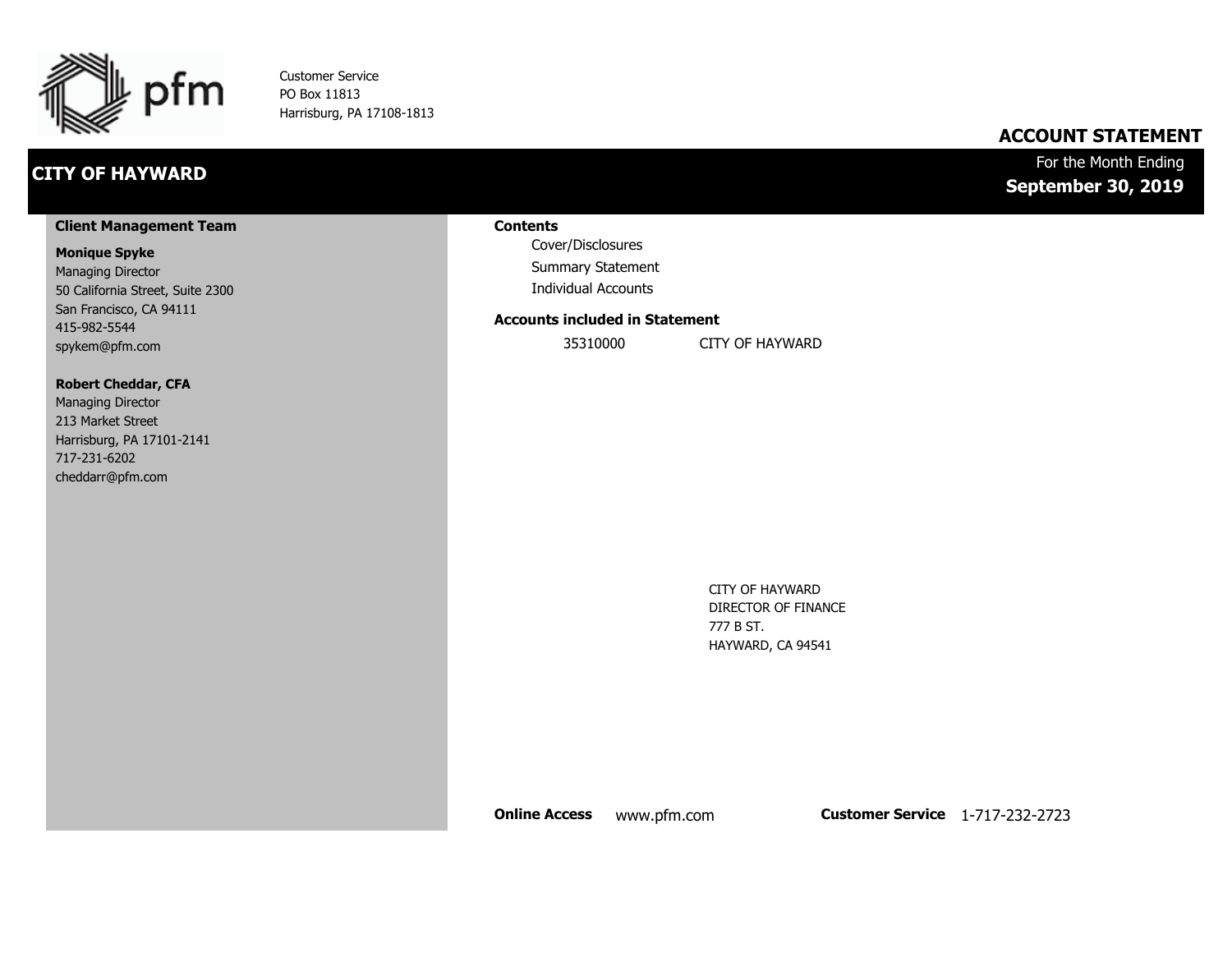

#### **Important Disclosures**

## Important Disclosures

This statement is for general information purposes only and is not intended to provide specific advice or recommendations. PFM Asset Management LLC ("PFM") is an investment advisor registered with the Securities and Exchange Commission, and is required to maintain a written disclosure statement of our background and business experience. If you would like to receive a copy of our current disclosure statement, please contact Service Operations at the address below.

**Proxy Voting** PFM does not normally receive proxies to vote on behalf of its clients. However, it does on occasion receive consent requests. In the event a consent request is received the portfolio manager contacts the client and then proceeds according to their instructions. PFM's Proxy Voting Policy is available upon request by contacting Service Operations at the address below.

**Questions About an Account** PFM's monthly statement is intended to detail our investment advisory activity as well as the activity of any accounts held by clients in pools that are managed by PFM. The custodian bank maintains the control of assets and executes (i.e., settles) all investment transactions. The custodian statement is the official record of security and cash holdings and transactions. PFM recognizes that clients may use these reports to facilitate record keeping and that the custodian bank statement and the PFM statement should be reconciled and differences resolved. Many custodians use a settlement date basis which may result in the need to reconcile due to a timing difference. **Account Control** PFM does not have the authority to withdraw funds from or deposit funds to the custodian. Our clients retain responsibility for their internal accounting policies; implementing and enforcing internal controls and generating ledger entries or otherwise recording transactions. **Market Value** Generally, PFM's market prices are derived from closing bid prices as of the last business day of the month as supplied by ICE Data Services or Bloomberg. Where prices are not available from generally recognized sources the securities are priced using a yield-based matrix system to arrive at an estimated market value. Prices that fall between data points are interpolated. Non-negotiable FDIC-insured bank certificates of deposit are priced at par. Although PFM believes the prices to be reliable, the values of the securities do not always represent the prices at which the securities could have been bought or sold. Explanation of the valuation methods for money market and TERM funds is contained in the appropriate fund information statement.

**Amortized Cost** The original cost of the principal of the security is adjusted for the amount of the periodic reduction of any discount or premium from the purchase date until the date of the report. Discount or premium with respect to short term securities (those with less than one year to maturity at time of issuance) is amortized on a straightline basis. Such discount or premium with respect to longer term securities is amortized using the constant yield basis.

**Tax Reporting** Cost data and realized gains / losses are provided for informational purposes only. Please review for accuracy and consult your tax advisor to determine the tax consequences of your security transactions. PFM does not report such information to the IRS or other taxing authorities and is not responsible for the accuracy of such information that may be required to be reported to federal, state or other taxing authorities. **Financial Situation** In order to better serve you, PFM should be promptly notified of any material change in your investment objective or financial situation.

**Callable Securities** Securities subject to redemption prior to maturity may be redeemed in whole or in part before maturity, which could affect the yield represented.

Portfolio The securities in this portfolio, including shares of mutual funds, are not guaranteed or otherwise protected by PFM, the FDIC (except for certain non-negotiable certificates of deposit) or any government agency. Investment in securities involves risks, including the possible loss of the amount invested. Actual settlement values, accrued interest, and amortized cost amounts may vary for securities subject to an adjustable interest rate or subject to principal paydowns. Any changes to the values shown may be reflected within the next monthly statement's beginning values. **Rating** Information provided for ratings is based upon a good faith inquiry of selected sources, but its accuracy and completeness cannot be guaranteed. Shares of some money market and TERM funds are marketed through representatives of PFM's wholly owned subsidiary, PFM Fund Distributors, Inc. PFM Fund Distributors, Inc. is registered with the SEC as a broker/dealer and is a member of the Financial Industry Regulatory Authority ("FINRA") and the Municipal Securities Rulemaking Board ("MSRB"). You may reach the FINRA by calling the FINRA Regulator Public Disclosure Hotline at 1-888-289-9999 or at the FINRA Regulation Internet website address www.nasd.com. A brochure describing the FINRA Regulation Public Disclosure Program is also available from the FINRA upon request.

#### **Key Terms and Definitions**

*Dividends* on money market funds consist of interest earned, plus any discount ratably amortized to the date of maturity, plus all realized gains and losses on the sale of securities prior to maturity, less ratable amortization of any premium and all accrued expenses to the fund. Dividends are accrued daily and may be paid either monthly or quarterly. The monthly earnings on this statement represent the estimated dividend accrued for the month for any program that distributes earnings on a quarterly basis. There is no guarantee that the estimated amount will be paid on the actual distribution date.

*Current Yield* is the net change, exclusive of capital changes and income other than investment income, in the value of a hypothetical fund account with a balance of one share over the seven-day base period including the statement date, expressed as a percentage of the value of one share (normally \$1.00 per share) at the beginning of the seven-day period. This resulting net change in account value is then annualized by multiplying it by 365 and dividing the result by 7. The yields quoted should not be considered a representation of the yield of the fund in the future, since the yield is not fixed.

*Average maturity* represents the average maturity of all securities and investments of a portfolio, determined by multiplying the par or principal value of each security or investment by its maturity (days or years), summing the products, and dividing the sum by the total principal value of the portfolio. The stated maturity date of mortgage backed or callable securities are used in this statement. However the actual maturity of these securities could vary depending on the level or prepayments on the underlying mortgages or whether a callable security has or is still able to be called.

*Monthly distribution yield* represents the net change in the value of one share (normally \$1.00 per share) resulting from all dividends declared during the month by a fund expressed as a percentage of the value of one share at the beginning of the month. This resulting net change is then annualized by multiplying it by 365 and dividing it by the number of calendar days in the month.

*YTM at Cost* The yield to maturity at cost is the expected rate of return, based on the original cost, the annual interest receipts, maturity value and the time period from purchase date to maturity, stated as a percentage, on an annualized basis.

*YTM at Market* The yield to maturity at market is the rate of return, based on the current market value, the annual interest receipts, maturity value and the time period remaining until maturity, stated as a percentage, on an annualized basis.

*Managed Account* A portfolio of investments managed discretely by PFM according to the client's specific investment policy and requirements. The investments are directly owned by the client and held by the client's custodian.

*Unsettled Trade* A trade which has been executed however the final consummation of the security transaction and payment has not yet taken place.

Please review the detail pages of this statement carefully. If you think your statement is wrong, missing account information, or if you need more information about a transaction, please contact PFM within 60 days of receipt. If you have other concerns or questions regarding your account you should contact a member of your client management team or PFM Service Operations at the address below.

> PFM Asset Management LLC Attn: Service Operations 213 Market Street Harrisburg, PA 17101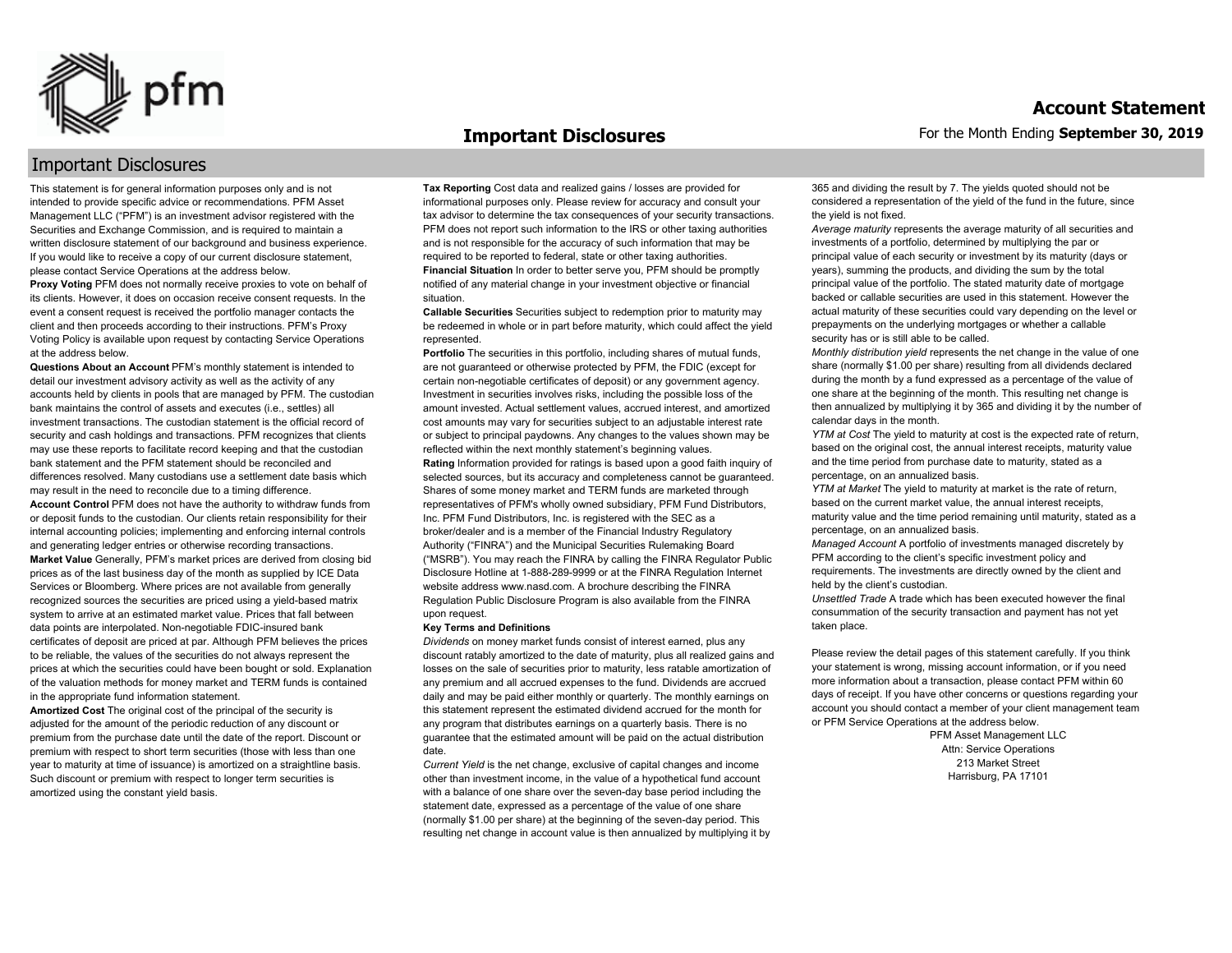

# **Managed Account Summary Statement** For the Month Ending September 30, 2019

| <b>Transaction Summary - Managed Account</b> | <b>Cash Transactions Summary - Managed Account</b> |                                 |                          |
|----------------------------------------------|----------------------------------------------------|---------------------------------|--------------------------|
| <b>Opening Market Value</b>                  | \$124,812,411.82                                   | Maturities/Calls                | 0.00                     |
| Maturities/Calls                             | (332,754.49)                                       | Sale Proceeds                   | 5,153,514.56             |
| <b>Principal Dispositions</b>                | (3,748,771.12)                                     | Coupon/Interest/Dividend Income | 113,730.99<br>332,754.49 |
| <b>Principal Acquisitions</b>                | 4,106,643.94                                       | Principal Payments              |                          |
| Unsettled Trades                             | 1,670,000.00                                       | Security Purchases              | (5,332,890.53)           |
| Change in Current Value                      | (323,748.97)                                       | Net Cash Contribution           | (267, 109.51)            |
| <b>Closing Market Value</b>                  | \$126,183,781.18                                   | <b>Reconciling Transactions</b> | 0.00                     |
|                                              |                                                    |                                 |                          |

| <b>Earnings Reconciliation (Cash Basis) - Managed Account</b>                              |                          | <b>Cash Balance</b>         |        |
|--------------------------------------------------------------------------------------------|--------------------------|-----------------------------|--------|
| Interest/Dividends/Coupons Received<br>Less Purchased Interest Related to Interest/Coupons | 145,639.26<br>(1,397.67) | <b>Closing Cash Balance</b> | \$0.00 |
| Plus Net Realized Gains/Losses                                                             | (7, 563.88)              |                             |        |
| <b>Total Cash Basis Earnings</b>                                                           | \$136,677.71             |                             |        |
| <b>Earnings Reconciliation (Accrual Basis)</b>                                             | <b>Total</b>             |                             |        |
| Ending Amortized Value of Securities                                                       | 124,852,071.88           |                             |        |
| <b>Ending Accrued Interest</b>                                                             | 611,664.36               |                             |        |
| Plus Proceeds from Sales                                                                   | 3,779,050.71             |                             |        |
| Plus Proceeds of Maturities/Calls/Principal Payments                                       | 332,754.49               |                             |        |
| Plus Coupons/Dividends Received                                                            | 113,730.99               |                             |        |
| Less Cost of New Purchases                                                                 | (5,778,041.61)           |                             |        |
| Less Beginning Amortized Value of Securities                                               | (123, 149, 602.44)       |                             |        |
| Less Beginning Accrued Interest                                                            | (514, 569.76)            |                             |        |
| <b>Total Accrual Basis Earnings</b>                                                        | \$247,058.62             |                             |        |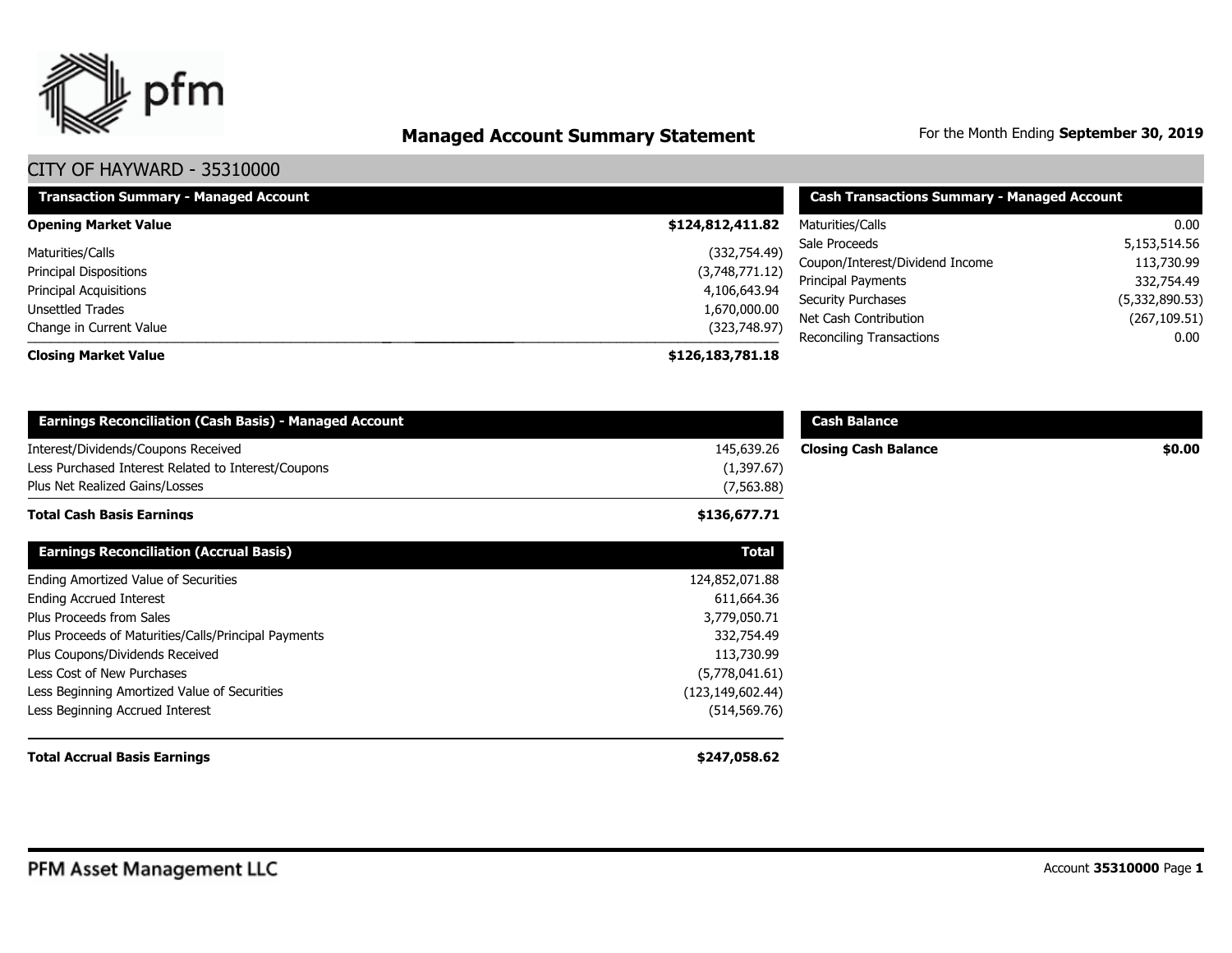

## **Portfolio Summary and Statistics** For the Month Ending September 30, 2019

## CITY OF HAYWARD - 35310000

| <b>Account Summary</b>                 |                  |                     |         |  |  |  |  |  |  |  |
|----------------------------------------|------------------|---------------------|---------|--|--|--|--|--|--|--|
| <b>Description</b>                     | <b>Par Value</b> | <b>Market Value</b> | Percent |  |  |  |  |  |  |  |
| U.S. Treasury Bond / Note              | 64,925,000.00    | 65,371,149.96       | 51.82   |  |  |  |  |  |  |  |
| Supra-National Agency Bond / Note      | 7,485,000.00     | 7,551,124.08        | 5.98    |  |  |  |  |  |  |  |
| Municipal Bond / Note                  | 6,325,000.00     | 6,384,852,40        | 5.06    |  |  |  |  |  |  |  |
| Federal Agency Collateralized Mortgage | 15,332,973.05    | 15,508,476.28       | 12.29   |  |  |  |  |  |  |  |
| Obligation                             |                  |                     |         |  |  |  |  |  |  |  |
| Federal Agency Bond / Note             | 12,570,000.00    | 12,748,830.49       | 10.10   |  |  |  |  |  |  |  |
| Corporate Note                         | 8,270,000.00     | 8,379,402.04        | 6.64    |  |  |  |  |  |  |  |
| Certificate of Deposit                 | 5,450,000.00     | 5,503,086.61        | 4.36    |  |  |  |  |  |  |  |
| <b>Asset-Backed Security</b>           | 4,688,786,29     | 4,736,859.32        | 3.75    |  |  |  |  |  |  |  |
| <b>Managed Account Sub-Total</b>       | 125,046,759.34   | 126, 183, 781. 18   | 100.00% |  |  |  |  |  |  |  |
| <b>Accrued Interest</b>                |                  | 611,664.36          |         |  |  |  |  |  |  |  |
| <b>Total Portfolio</b>                 | 125,046,759.34   | 126,795,445.54      |         |  |  |  |  |  |  |  |

#### **Unsettled Trades 1,670,000.00 1,675,094.45**



**Sector Allocation** 



| TSY Bond / Note |        |  |
|-----------------|--------|--|
|                 | 51.82% |  |

US

| <b>Characteristics</b>            |       |
|-----------------------------------|-------|
| Yield to Maturity at Cost         | 2.35% |
| Yield to Maturity at Market       | 1.77% |
| Duration to Worst                 | 1.75  |
| Weighted Average Days to Maturity | 755   |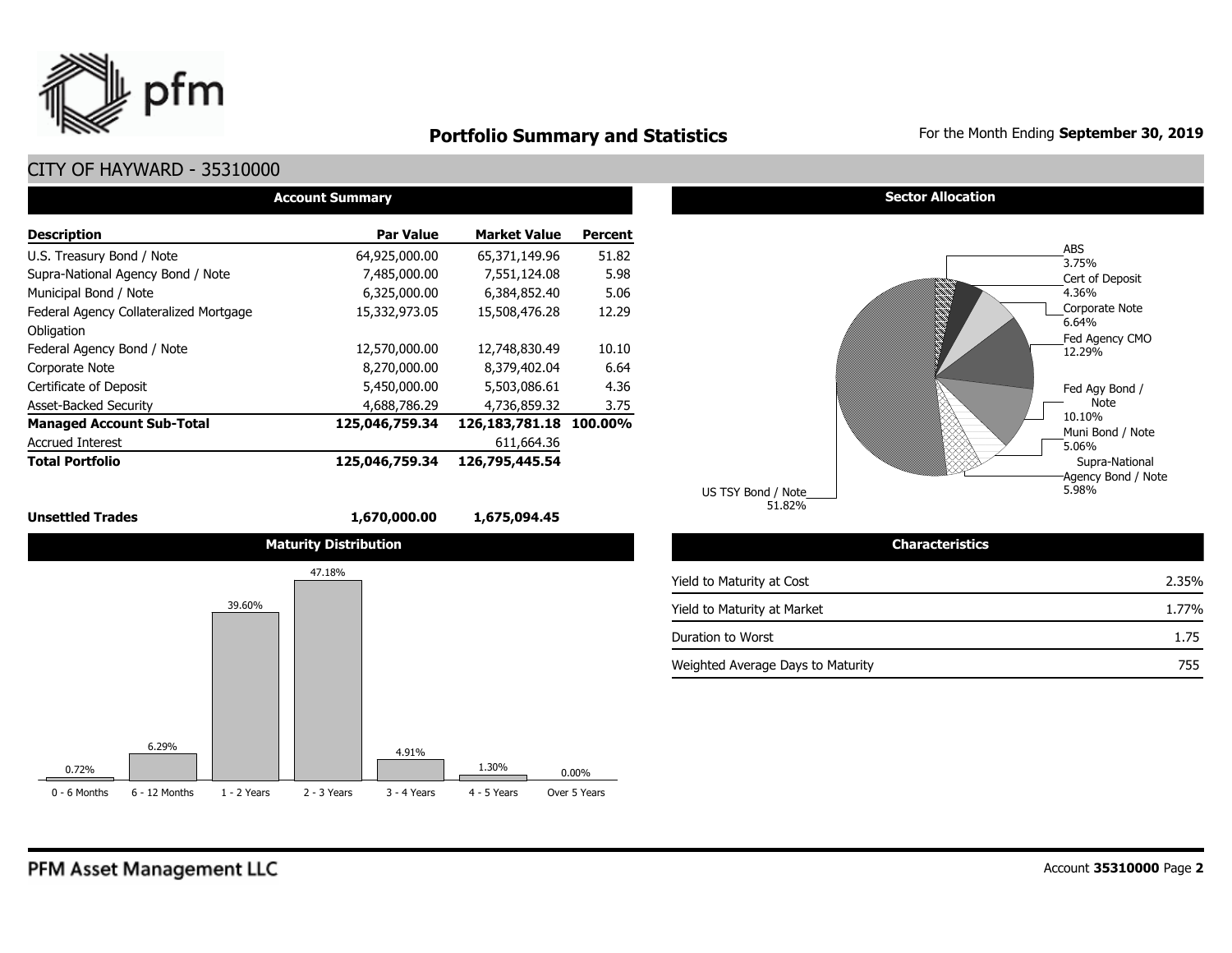

## **Managed Account Issuer Summary** For the Month Ending September 30, 2019

## CITY OF HAYWARD - 35310000

| <b>Issuer Summary</b>                  |                     |         |  |  |  |  |
|----------------------------------------|---------------------|---------|--|--|--|--|
|                                        | <b>Market Value</b> |         |  |  |  |  |
| <b>Issuer</b>                          | of Holdings         | Percent |  |  |  |  |
| <b>3M COMPANY</b>                      | 147,634.36          | 0.12    |  |  |  |  |
| <b>ABBOTT LABORATORIES</b>             | 305,424.00          | 0.24    |  |  |  |  |
| ALLY AUTO RECEIVABLES TRUST            | 213,239.59          | 0.17    |  |  |  |  |
| AMERICAN EXPRESS CO                    | 611,648.40          | 0.48    |  |  |  |  |
| AMERICAN HONDA FINANCE                 | 602,214.00          | 0.48    |  |  |  |  |
| <b>BANK OF AMERICA CO</b>              | 590,661.39          | 0.47    |  |  |  |  |
| <b>BANK OF MONTREAL</b>                | 605,093.40          | 0.48    |  |  |  |  |
| <b>BANK OF NOVA SCOTIA</b>             | 605,137.80          | 0.48    |  |  |  |  |
| BMW FINANCIAL SERVICES NA LLC          | 126,447.40          | 0.10    |  |  |  |  |
| <b>CALIFORNIA ST</b>                   | 2,457,713.75        | 1.95    |  |  |  |  |
| CANADIAN IMPERIAL BANK OF COMMERCE     | 601,149.00          | 0.48    |  |  |  |  |
| CAPITAL ONE FINANCIAL CORP             | 597,581.82          | 0.47    |  |  |  |  |
| CAPITAL ONE PRIME AUTO REC TRUST       | 176,984.10          | 0.14    |  |  |  |  |
| CARMAX AUTO OWNER TRUST                | 520,184.85          | 0.41    |  |  |  |  |
| <b>CATERPILLAR INC</b>                 | 656,186.38          | 0.52    |  |  |  |  |
| <b>CHARLES SCHWAB</b>                  | 239,846.88          | 0.19    |  |  |  |  |
| <b>CITIGROUP INC</b>                   | 304,426.20          | 0.24    |  |  |  |  |
| <b>CREDIT AGRICOLE SA</b>              | 606,199.20          | 0.48    |  |  |  |  |
| <b>DEERE &amp; COMPANY</b>             | 303,887.70          | 0.24    |  |  |  |  |
| <b>FANNIE MAE</b>                      | 8,796,277.28        | 6.97    |  |  |  |  |
| FEDERAL HOME LOAN BANKS                | 6,820,880.93        | 5.41    |  |  |  |  |
| FIFTH THIRD AUTO TRUST                 | 218,030.66          | 0.17    |  |  |  |  |
| FORD CREDIT AUTO LEASE TRUST           | 480,147.43          | 0.38    |  |  |  |  |
| FORD CREDIT AUTO OWNER TRUST           | 203,677.96          | 0.16    |  |  |  |  |
| <b>FREDDIE MAC</b>                     | 12,640,148.56       | 10.01   |  |  |  |  |
| <b>GM FINANCIAL AUTO LEASING TRUST</b> | 373,356.50          | 0.30    |  |  |  |  |
| <b>GM FINANCIAL SECURITIZED TERM</b>   | 350,388.28          | 0.28    |  |  |  |  |
| <b>GOLDMAN SACHS GROUP INC</b>         | 606,522.00          | 0.48    |  |  |  |  |
| HARLEY-DAVIDSON MOTORCYCLE TRUST       | 301,155.45          | 0.24    |  |  |  |  |
| HOME DEPOT INC                         | 180,972.93          | 0.14    |  |  |  |  |
| <b>HONDA AUTO RECEIVABLES</b>          | 172,998.63          | 0.14    |  |  |  |  |
| <b>HYUNDAI AUTO RECEIVABLES</b>        | 533,572.05          | 0.42    |  |  |  |  |

#### **Credit Quality (S&P Ratings)**



PFM Asset Management LLC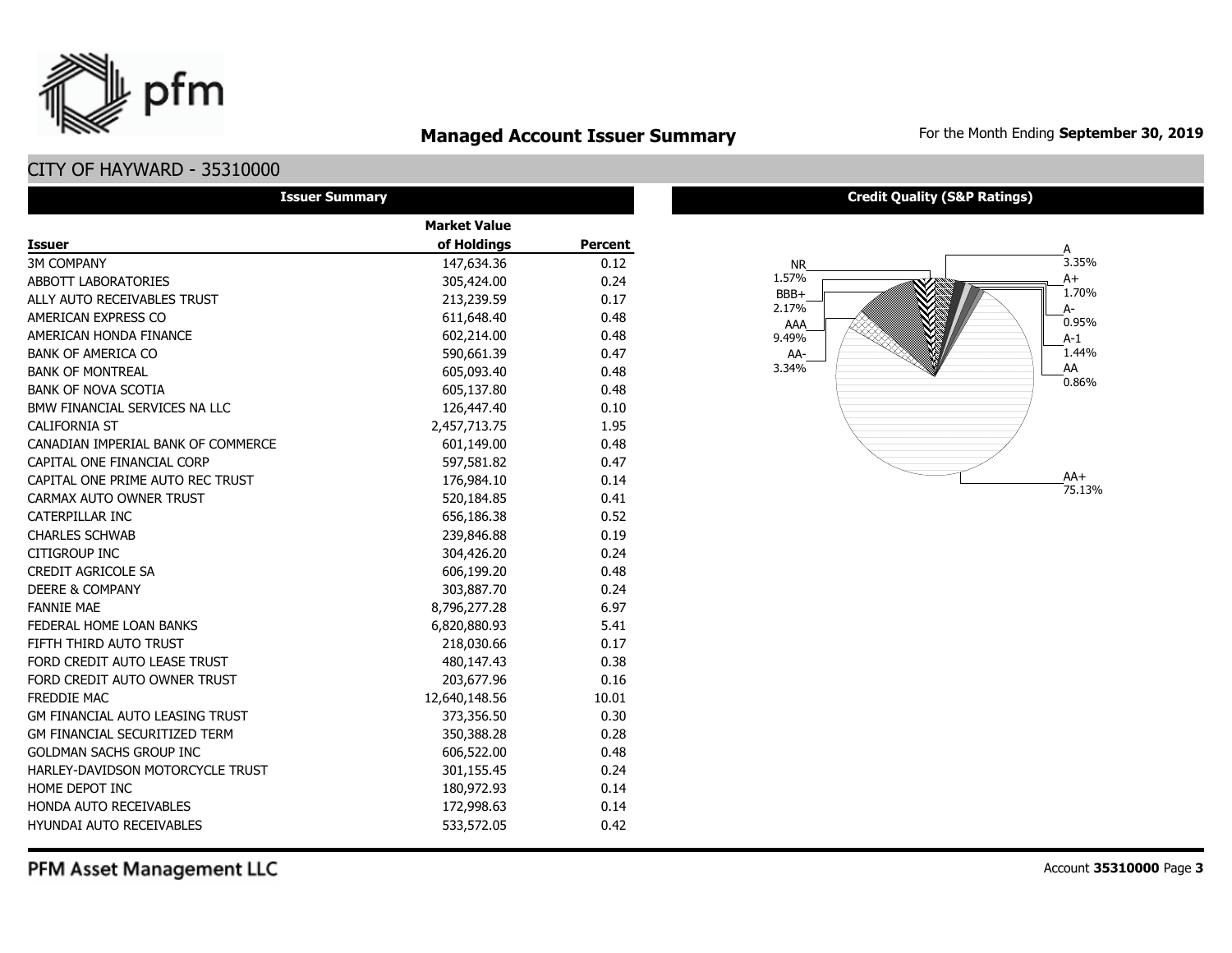

## **Managed Account Issuer Summary** For the Month Ending September 30, 2019

|                                          | <b>Market Value</b> |                |
|------------------------------------------|---------------------|----------------|
| <b>Issuer</b>                            | of Holdings         | <b>Percent</b> |
| INTER-AMERICAN DEVELOPMENT BANK          | 2,636,872.78        | 2.09           |
| INTERNATIONAL FINANCE CORPORATION        | 1,863,723.30        | 1.48           |
| INTL BANK OF RECONSTRUCTION AND DEV      | 3,050,528.00        | 2.42           |
| JOHN DEERE OWNER TRUST                   | 37,062.17           | 0.03           |
| JP MORGAN CHASE & CO                     | 613,537.20          | 0.49           |
| MITSUBISHI UFJ FINANCIAL GROUP INC       | 609,784.80          | 0.48           |
| <b>MORGAN STANLEY</b>                    | 606,367.50          | 0.48           |
| NATIONAL RURAL UTILITIES CO FINANCE CORP | 253,132.00          | 0.20           |
| NISSAN AUTO LEASE TRUST                  | 227,526.23          | 0.18           |
| NISSAN AUTO RECEIVABLES                  | 204,506.20          | 0.16           |
| NORDEA BANK AB                           | 625,688.13          | 0.50           |
| PACCAR FINANCIAL CORP                    | 301,100.31          | 0.24           |
| ROYAL BANK OF CANADA                     | 614,344.20          | 0.49           |
| SAN DIEGO CA CMNTY CLG DIST              | 677,497.50          | 0.54           |
| SAN JOSE CA                              | 1,162,799.50        | 0.92           |
| SKANDINAVISKA ENSKILDA BANKEN AB         | 625,866.88          | 0.50           |
| SUMITOMO MITSUI FINANCIAL GROUP INC      | 609,823.20          | 0.48           |
| SUNTRUST BANKS INC                       | 303,350.10          | 0.24           |
| TAMALPAIS CA UNION HIGH SCH DIST         | 997,596.95          | 0.79           |
| THE BANK OF NEW YORK MELLON CORPORATION  | 300,162.60          | 0.24           |
| THE WALT DISNEY CORPORATION              | 164,629.08          | 0.13           |
| <b>TOYOTA MOTOR CORP</b>                 | 370,881.61          | 0.29           |
| UNITED PARCEL SERVICE INC                | 302,423.40          | 0.24           |
| UNITED STATES TREASURY                   | 65,371,149.96       | 51.80          |
| UNIVERSITY OF CALIFORNIA                 | 1,089,244.70        | 0.86           |
| <b>US BANCORP</b>                        | 614,394.00          | 0.49           |
| Total                                    | \$126,183,781.18    | 100.00%        |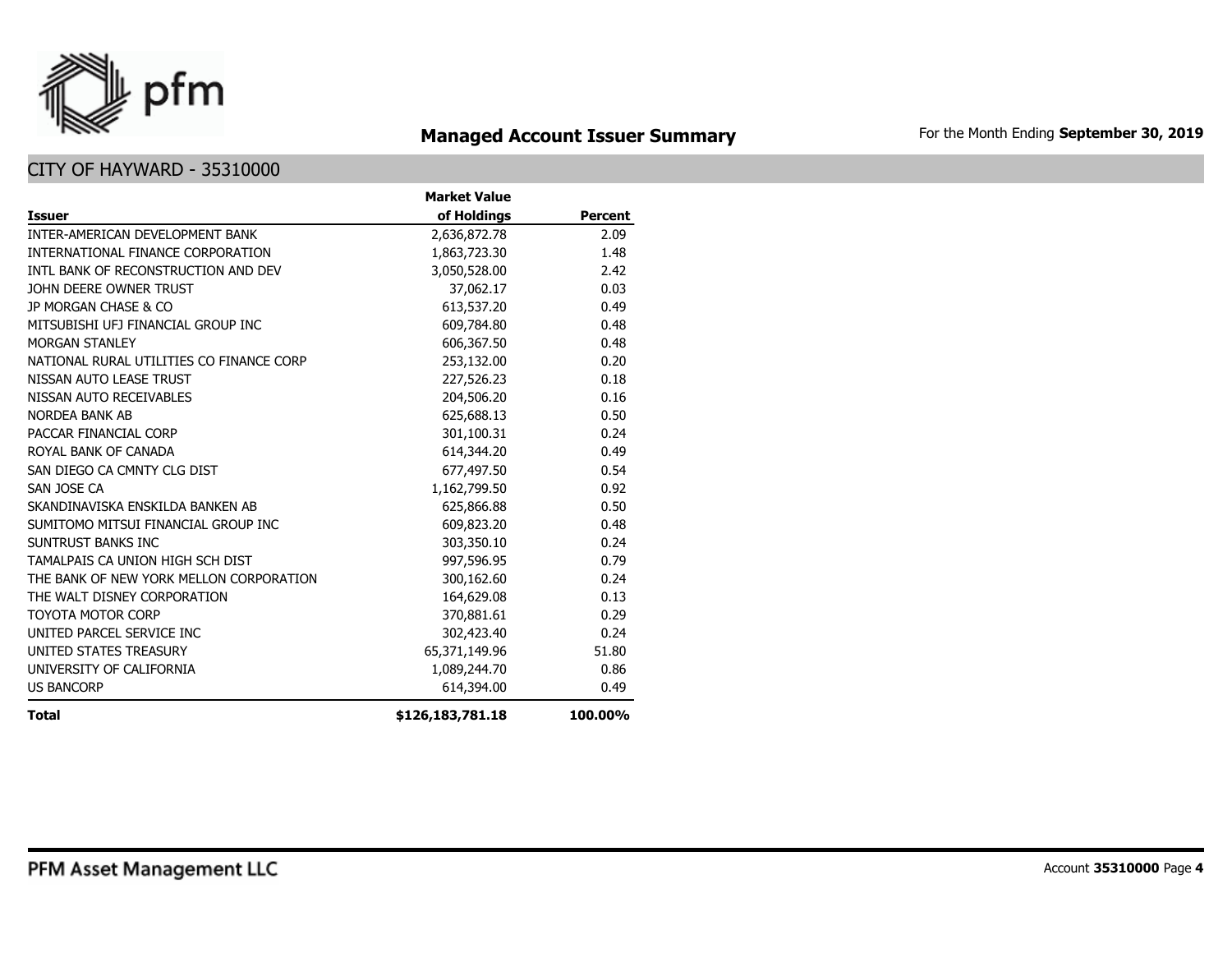

| <b>Security Type/Description</b><br><b>Dated Date/Coupon/Maturity</b> | <b>CUSIP</b> |                  | S&P<br>Par Rating | Moody's<br>Rating | <b>Trade</b><br>Date | <b>Settle</b><br>Date | <b>Original</b><br>Cost | <b>YTM</b><br>at Cost | <b>Accrued</b><br><b>Interest</b> | <b>Amortized</b><br>Cost | <b>Market</b><br><b>Value</b> |
|-----------------------------------------------------------------------|--------------|------------------|-------------------|-------------------|----------------------|-----------------------|-------------------------|-----------------------|-----------------------------------|--------------------------|-------------------------------|
| <b>U.S. Treasury Bond / Note</b>                                      |              |                  |                   |                   |                      |                       |                         |                       |                                   |                          |                               |
| <b>US TREASURY NOTES</b><br>DTD 07/31/2015 1.625% 07/31/2020          | 912828XM7    | 2,750,000.00 AA+ |                   | Aaa               | 07/05/17             | 07/05/17              | 2,750,537.11 1.62       |                       | 7,528.87                          | 2,750,151.00             | 2,744,736.50                  |
| US TREASURY NOTES<br>DTD 08/31/2015 1.375% 08/31/2020                 | 912828L32    | 1,275,000.00 AA+ |                   | Aaa               | 08/31/17             | 09/01/17              | 1,272,559.57            | 1.44                  | 1,493.05                          | 1,274,244.22             | 1,269,521.33                  |
| <b>US TREASURY NOTES</b><br>DTD 11/30/2015 1.625% 11/30/2020          | 912828M98    | 500,000.00 AA+   |                   | Aaa               | 10/31/17             | 10/31/17              | 498,125.00              | 1.75                  | 2,730.53                          | 499,281.26               | 498,984.50                    |
| <b>US TREASURY NOTES</b><br>DTD 11/30/2015 1.625% 11/30/2020          | 912828M98    | 3,600,000,00 AA+ |                   | Aaa               | 11/01/17             | 11/03/17              | 3,584,390.63            | 1.77                  | 19,659.84                         | 3,593,998.26             | 3,592,688.40                  |
| <b>US TREASURY NOTES</b><br>DTD 12/31/2015 1.750% 12/31/2020          | 912828N48    | 4,600,000.00 AA+ |                   | Aaa               | 12/01/17             | 12/05/17              | 4,578,078.13            | 1.91                  | 20,343.75                         | 4,590,954.70             | 4,596,945.60                  |
| <b>US TREASURY NOTES</b><br>DTD 01/31/2016 1.375% 01/31/2021          | 912828N89    | 400,000.00 AA+   |                   | Aaa               | 02/02/18             | 02/02/18              | 388,718.75 2.36         |                       | 926.63                            | 394,888.43               | 397,906.40                    |
| US TREASURY NOTES<br>DTD 01/31/2016 1.375% 01/31/2021                 | 912828N89    | 450,000.00 AA+   |                   | Aaa               | 12/27/17             | 12/28/17              | 441.052.73              | 2.04                  | 1,042.46                          | 446,081.18               | 447,644.70                    |
| US TREASURY NOTES<br>DTD 01/31/2016 1.375% 01/31/2021                 | 912828N89    | 3,500,000.00 AA+ |                   | Aaa               | 01/02/18             | 01/04/18              | 3,430,000.00            | 2.05                  | 8,108.02                          | 3,469,153.35             | 3,481,681.00                  |
| US TREASURY NOTES<br>DTD 02/29/2016 1.125% 02/28/2021                 | 912828P87    | 625,000.00 AA+   |                   | Aaa               | 02/07/18             | 02/08/18              | 602,319.34              | 2.36                  | 598.82                            | 614,298.48               | 619,506.88                    |
| <b>US TREASURY NOTES</b><br>DTD 02/29/2016 1.125% 02/28/2021          | 912828P87    | 3,100,000.00 AA+ |                   | Aaa               | 02/15/18             | 02/16/18              | 2,983,628.91 2.42       |                       | 2,970.12                          | 3,044,681.74             | 3,072,754.10                  |
| US TREASURY NOTES<br>DTD 05/15/2018 2.625% 05/15/2021                 | 9128284P2    | 2,350,000.00 AA+ |                   | Aaa               | 02/28/19             | 02/28/19              | 2,354,957.03            | 2.53                  | 23,300.44                         | 2,353,699.16             | 2,383,872.90                  |
| <b>US TREASURY NOTES</b><br>DTD 05/15/2018 2.625% 05/15/2021          | 9128284P2    | 4,200,000.00 AA+ |                   | Aaa               | 02/08/19             | 02/11/19              | 4,216,242.19            | 2.45                  | 41,643.34                         | 4,211,821.40             | 4,260,538.80                  |
| <b>US TREASURY NOTES</b><br>DTD 06/02/2014 2.000% 05/31/2021          | 912828WN6    | 3,225,000.00 AA+ |                   | Aaa               | 06/04/18             | 06/06/18              | 3,167,680,66            | 2.62                  | 21,676.23                         | 3,192,502.13             | 3,239,989,80                  |
| <b>US TREASURY NOTES</b><br>DTD 06/30/2014 2.125% 06/30/2021          | 912828WR7    | 1,500,000.00 AA+ |                   | Aaa               | 07/03/18             | 07/06/18              | 1,477,031.25            | 2.66                  | 8,055,37                          | 1,486,338.18             | 1,511,133.00                  |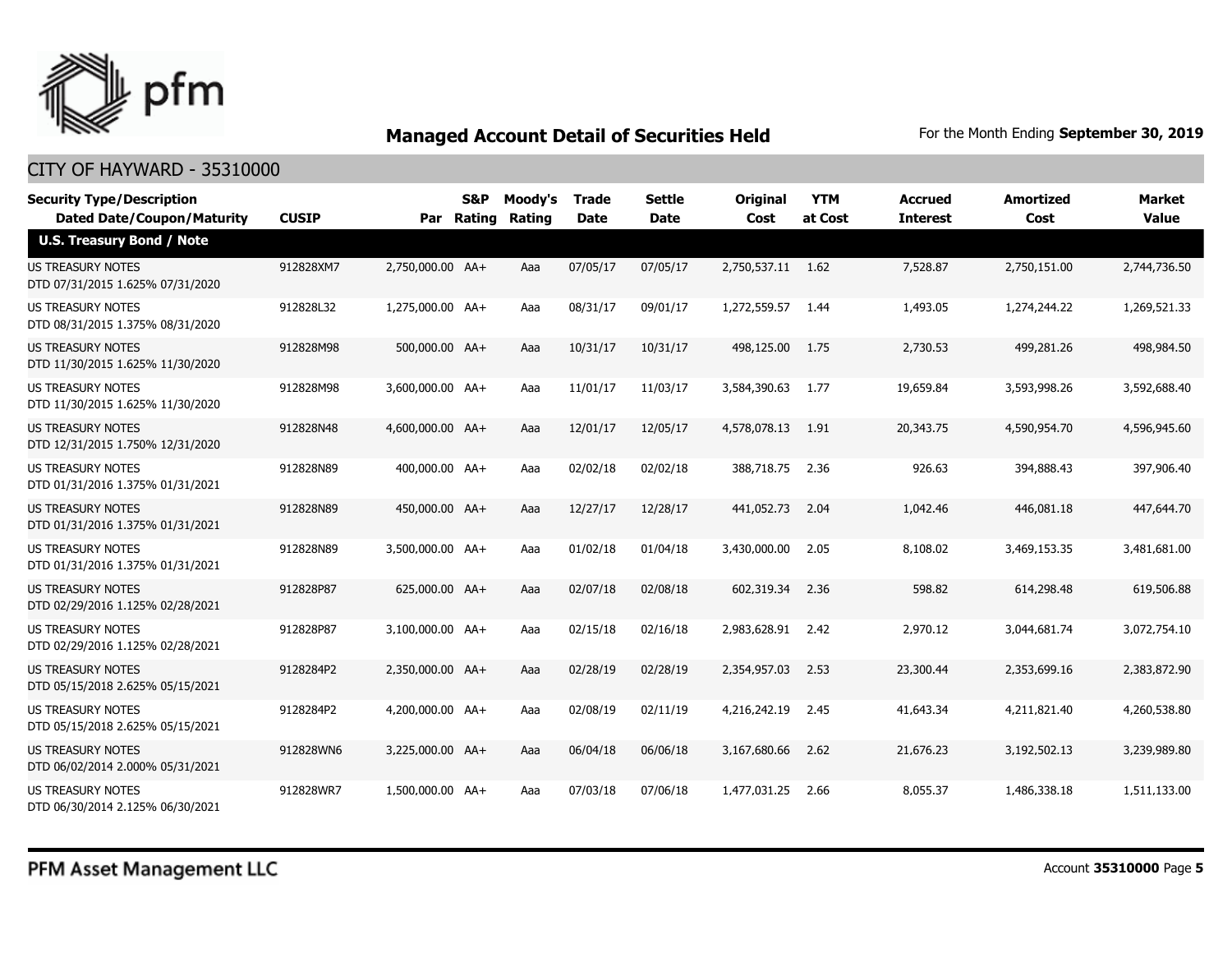

| <b>Security Type/Description</b><br><b>Dated Date/Coupon/Maturity</b>                  | <b>CUSIP</b> | Par              | <b>S&amp;P</b><br>Rating | Moody's<br>Rating | <b>Trade</b><br><b>Date</b> | <b>Settle</b><br><b>Date</b> | <b>Original</b><br>Cost | <b>YTM</b><br>at Cost | <b>Accrued</b><br><b>Interest</b> | <b>Amortized</b><br>Cost | <b>Market</b><br><b>Value</b> |
|----------------------------------------------------------------------------------------|--------------|------------------|--------------------------|-------------------|-----------------------------|------------------------------|-------------------------|-----------------------|-----------------------------------|--------------------------|-------------------------------|
| <b>U.S. Treasury Bond / Note</b>                                                       |              |                  |                          |                   |                             |                              |                         |                       |                                   |                          |                               |
| <b>US TREASURY NOTES</b><br>DTD 08/15/2018 2.750% 08/15/2021                           | 9128284W7    | 1,575,000.00 AA+ |                          | Aaa               | 09/05/18                    | 09/07/18                     | 1,576,291.99 2.72       |                       | 5,531.76                          | 1,575,845.33             | 1,605,822.75                  |
| <b>US TREASURY NOTES</b><br>DTD 08/15/2018 2.750% 08/15/2021                           | 9128284W7    | 1,725,000.00 AA+ |                          | Aaa               | 09/26/18                    | 09/28/18                     | 1,717,655.27            | 2.91                  | 6,058.59                          | 1,720,179.04             | 1,758,758.25                  |
| <b>US TREASURY NOTES</b><br>DTD 01/15/2019 2.500% 01/15/2022                           | 9128285V8    | 1,500,000.00 AA+ |                          | Aaa               | 02/08/19                    | 02/11/19                     | 1,502,988.28            | 2.43                  | 7,948.37                          | 1,502,365.64             | 1,529,062.50                  |
| US TREASURY NOTES<br>DTD 01/15/2019 2.500% 01/15/2022                                  | 9128285V8    | 6,000,000.00 AA+ |                          | Aaa               | 01/29/19                    | 01/31/19                     | 5,991,328.13            | 2.55                  | 31,793.48                         | 5,993,262.84             | 6,116,250.00                  |
| <b>US TREASURY NOTES</b><br>DTD 01/31/2017 1.875% 01/31/2022                           | 912828V72    | 8,750,000.00 AA+ |                          | Aaa               | 01/07/19                    | 01/09/19                     | 8,590,722.66            | 2.50                  | 27,640.96                         | 8,627,619.96             | 8,798,536.25                  |
| <b>US TREASURY NOTES</b><br>DTD 02/15/2019 2.500% 02/15/2022                           | 9128286C9    | 2.350.000.00 AA+ |                          | Aaa               | 03/01/19                    | 03/05/19                     | 2,347,429.69            | 2.54                  | 7,503.40                          | 2.347.932.21             | 2,397,458.25                  |
| <b>US TREASURY NOTES</b><br>DTD 02/15/2019 2.500% 02/15/2022                           | 9128286C9    | 2,500,000.00 AA+ |                          | Aaa               | 04/01/19                    | 04/03/19                     | 2,514,550.78            | 2.29                  | 7,982.34                          | 2,512,120.03             | 2,550,487.50                  |
| <b>US TREASURY NOTES</b><br>DTD 07/31/2017 1.875% 07/31/2022                           | 9128282P4    | 1,600,000.00 AA+ |                          | Aaa               | 07/01/19                    | 07/03/19                     | 1,605,437.50            | 1.76                  | 5,054.35                          | 1,605,020.93             | 1,611,937.60                  |
| <b>US TREASURY NOTES</b><br>DTD 07/31/2017 1.875% 07/31/2022                           | 9128282P4    | 4,400,000.00 AA+ |                          | Aaa               | 06/03/19                    | 06/05/19                     | 4,403,609.38            | 1.85                  | 13,899.46                         | 4,403,285.08             | 4,432,828.40                  |
| <b>US TREASURY NOTES</b><br>DTD 08/31/2017 1.625% 08/31/2022                           | 9128282S8    | 2,450,000.00 AA+ |                          | Aaa               | 08/02/19                    | 08/05/19                     | 2,445,119.14            | 1.69                  | 3,390.63                          | 2,445,370.92             | 2,452,104.55                  |
| <b>Security Type Sub-Total</b>                                                         |              | 64,925,000.00    |                          |                   |                             |                              | 64,440,454.12           | 2.25                  | 276,880.81                        | 64,655,095.47            | 65,371,149.96                 |
| <b>Supra-National Agency Bond / Note</b>                                               |              |                  |                          |                   |                             |                              |                         |                       |                                   |                          |                               |
| INTL BANK OF RECONSTRUCTION AND DEV<br><b>NOTE</b><br>DTD 09/19/2017 1.561% 09/12/2020 | 45905UP32    | 1,225,000.00 AAA |                          | Aaa               | 09/12/17                    | 09/19/17                     | 1,222,060.00            | 1.64                  | 1,009.23                          | 1,224,049.79             | 1,222,302.55                  |
| INTER-AMERICAN DEVELOPMENT BANK<br>DTD 11/08/2013 2.125% 11/09/2020                    | 4581X0CD8    | 1,215,000.00 AAA |                          | Aaa               | 10/02/17                    | 10/10/17                     | 1,226,261.96            | 1.81                  | 10,184.06                         | 1,219,115.47             | 1,218,756.78                  |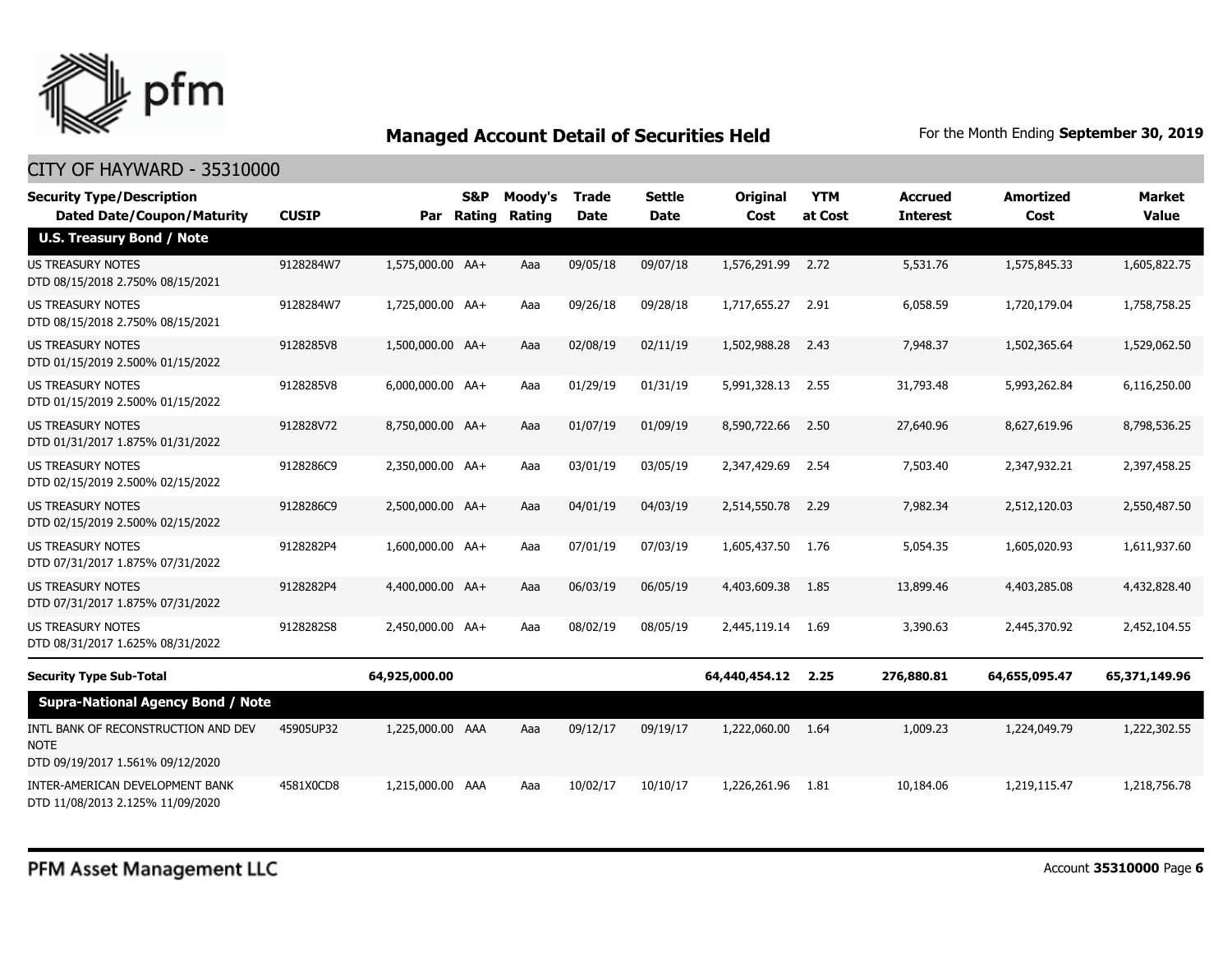

| <b>Security Type/Description</b><br><b>Dated Date/Coupon/Maturity</b>                  | <b>CUSIP</b> | Par              | <b>S&amp;P</b><br>Rating | Moody's<br>Rating | Trade<br><b>Date</b> | <b>Settle</b><br><b>Date</b> | Original<br>Cost | <b>YTM</b><br>at Cost | <b>Accrued</b><br><b>Interest</b> | <b>Amortized</b><br>Cost | <b>Market</b><br><b>Value</b> |
|----------------------------------------------------------------------------------------|--------------|------------------|--------------------------|-------------------|----------------------|------------------------------|------------------|-----------------------|-----------------------------------|--------------------------|-------------------------------|
| <b>Supra-National Agency Bond / Note</b>                                               |              |                  |                          |                   |                      |                              |                  |                       |                                   |                          |                               |
| INTERNATIONAL FINANCE CORPORATION<br><b>NOTE</b><br>DTD 03/16/2018 2.635% 03/09/2021   | 45950VLQ7    | 1,850,000.00 AAA |                          | Aaa               | 03/09/18             | 03/16/18                     | 1,848,612.50     | 2.66                  | 2,979.01                          | 1,849,313.74             | 1,863,723.30                  |
| INTER-AMERICAN DEVELOPMENT BANK<br><b>NOTE</b><br>DTD 04/19/2018 2.625% 04/19/2021     | 4581X0DB1    | 1,400,000.00 AAA |                          | Aaa               | 04/12/18             | 04/19/18                     | 1,396,920.00     | 2.70                  | 16,537.50                         | 1,398,378.03             | 1,418,116.00                  |
| INTL BANK OF RECONSTRUCTION AND DEV<br><b>NOTE</b><br>DTD 07/25/2018 2.750% 07/23/2021 | 459058GH0    | 1,795,000.00 AAA |                          | Aaa               | 07/18/18             | 07/25/18                     | 1,790,799,70     | 2.83                  | 9,324.03                          | 1,792,417.41             | 1,828,225.45                  |
| <b>Security Type Sub-Total</b>                                                         |              | 7,485,000.00     |                          |                   |                      |                              | 7,484,654.16     | 2.41                  | 40,033.83                         | 7,483,274.44             | 7,551,124.08                  |
| <b>Municipal Bond / Note</b>                                                           |              |                  |                          |                   |                      |                              |                  |                       |                                   |                          |                               |
| UNIV OF CAL TXBL REV BOND<br>DTD 05/18/2017 1.900% 05/15/2020                          | 91412GS89    | 625,000.00 AA    |                          | Aa2               | 05/05/17             | 05/18/17                     | 625,000.00       | 1.90                  | 4,486.11                          | 625,000.00               | 625,331.25                    |
| CA ST TXBL GO BONDS<br>DTD 04/27/2017 2.625% 04/01/2021                                | 13063DAC2    | 1,000,000.00 AA- |                          | Aa3               | 02/12/19             | 02/14/19                     | 997,000.00       | 2.77                  | 13,125.00                         | 997,882.01               | 1,011,980.00                  |
| CA ST TXBL GO BONDS<br>DTD 04/25/2018 2.800% 04/01/2021                                | 13063DGA0    | 1,425,000.00 AA- |                          | Aa3               | 04/18/18             | 04/25/18                     | 1,425,057.00     | 2.80                  | 19,950.00                         | 1,425,021.46             | 1,445,733.75                  |
| UNIV OF CAL TXBL REV BONDS<br>DTD 06/05/2018 3.029% 05/15/2021                         | 91412HBH5    | 455,000.00 AA    |                          | Aa2               | 05/23/18             | 06/05/18                     | 455,000.00       | 3.03                  | 5,206.51                          | 455,000.00               | 463,913.45                    |
| SAN DIEGO CCD, CA TXBL GO BONDS<br>DTD 10/16/2019 1.936% 08/01/2022                    | 7972720M6    | 675,000.00 AAA   |                          | Aaa               | 09/18/19             | 10/16/19                     | 675,000,00       | 1.94                  | 0.00                              | 675,000.00               | 677,497.50                    |
| <b>TAMALPAIS UHSD, CA TXBL GO BONDS</b><br>DTD 10/09/2019 1.925% 08/01/2022            | 874857KH7    | 995,000.00 NR    |                          | Aaa               | 09/20/19             | 10/09/19                     | 995,000.00       | 1.93                  | 0.00                              | 995,000.00               | 997,596.95                    |
| SAN JOSE, CA TXBL GO BONDS<br>DTD 07/25/2019 2.300% 09/01/2022                         | 798135H44    | 1,150,000.00 AA+ |                          | Aa1               | 07/09/19             | 07/25/19                     | 1,157,544.00     | 2.08                  | 2,204.17                          | 1,157,100.05             | 1,162,799.50                  |
| <b>Security Type Sub-Total</b>                                                         |              | 6,325,000.00     |                          |                   |                      |                              | 6,329,601.00     | 2.36                  | 44,971.79                         | 6,330,003.52             | 6,384,852.40                  |
| Federal Agency Collateralized Mortgage Obligation                                      |              |                  |                          |                   |                      |                              |                  |                       |                                   |                          |                               |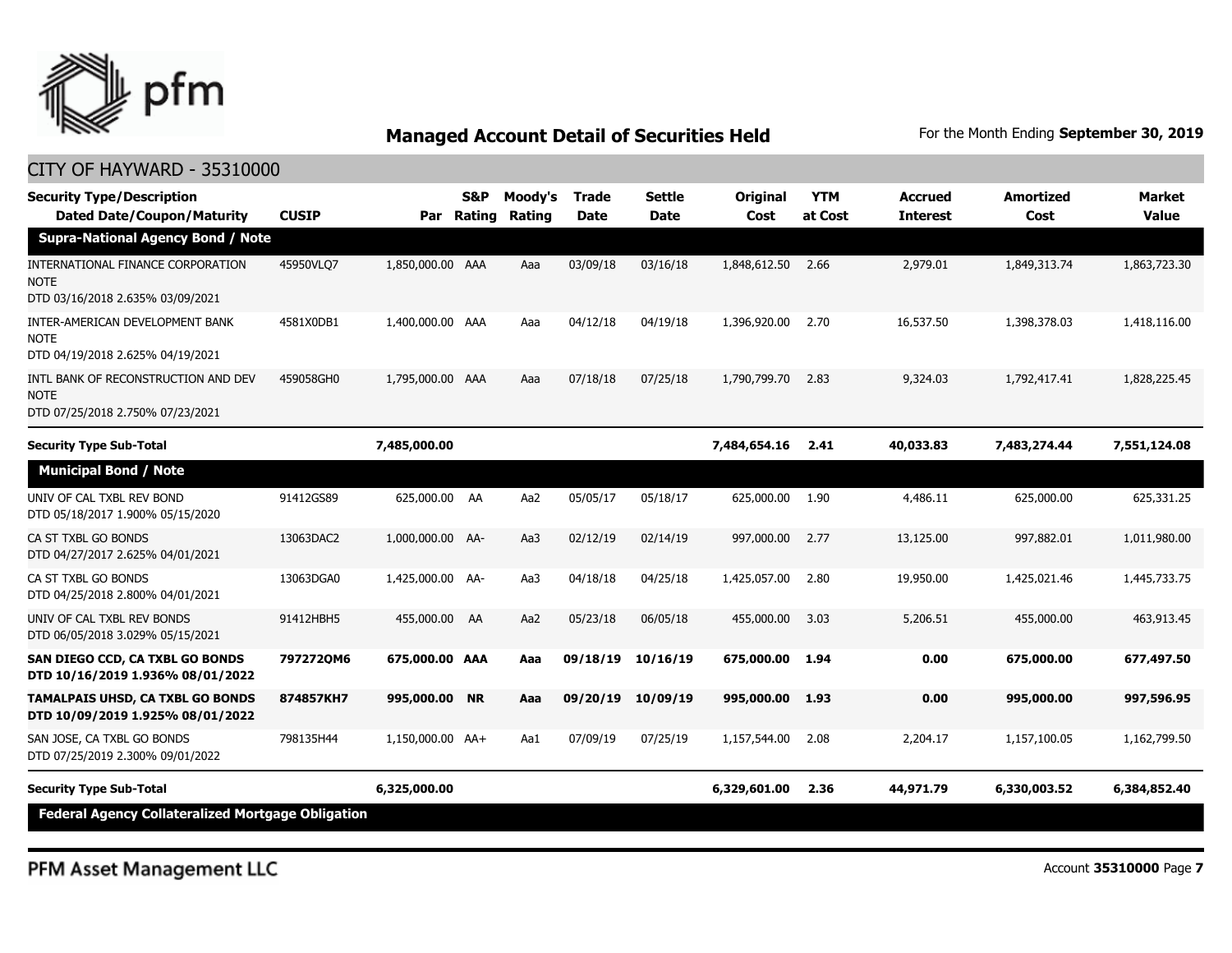

| <b>Security Type/Description</b><br><b>Dated Date/Coupon/Maturity</b> | <b>CUSIP</b> |                  | S&P<br>Par Rating | Moody's<br>Rating | <b>Trade</b><br><b>Date</b> | <b>Settle</b><br>Date | <b>Original</b><br>Cost | <b>YTM</b><br>at Cost | <b>Accrued</b><br><b>Interest</b> | <b>Amortized</b><br>Cost | <b>Market</b><br><b>Value</b> |
|-----------------------------------------------------------------------|--------------|------------------|-------------------|-------------------|-----------------------------|-----------------------|-------------------------|-----------------------|-----------------------------------|--------------------------|-------------------------------|
| <b>Federal Agency Collateralized Mortgage Obligation</b>              |              |                  |                   |                   |                             |                       |                         |                       |                                   |                          |                               |
| FREDDIE MAC SERIES 4459 NB<br>DTD 04/01/2015 4.500% 01/01/2020        | 3137BHU39    | 104.49 AA+       |                   | Aaa               | 06/08/15                    | 06/11/15              | 109.55                  | 0.77                  | 0.39                              | 104.72                   | 104.69                        |
| FHMS K006 A2<br>DTD 04/01/2010 4.251% 01/25/2020                      | 31398VJ98    | 897,046.72 AA+   |                   | Aaa               | 06/12/18                    | 06/15/18              | 915,267.98              | 1.57                  | 3,177.79                          | 900,118.32               | 898,506.75                    |
| FHLMC SERIES K013 A1<br>DTD 05/01/2011 2.902% 08/25/2020              | 3137AA4V2    | 267,458.15 AA+   |                   | Aaa               | 06/23/17                    | 06/28/17              | 272,546.11 1.60         |                       | 646.80                            | 268,287.34               | 267,761.61                    |
| <b>FHMS K714 A2</b><br>DTD 01/01/2014 3.034% 10/25/2020               | 3137B6ZM6    | 859,906.89 AA+   |                   | Aaa               | 09/21/17                    | 09/26/17              | 883,789.48              | 1.15                  | 2,174.13                          | 867,999.21               | 865,174.42                    |
| FNA 2018-M5 A2<br>DTD 04/01/2018 3.560% 09/25/2021                    | 3136B1XP4    | 599,872.81 AA+   |                   | Aaa               | 04/11/18                    | 04/30/18              | 611,804.89              | 2.27                  | 1,779.62                          | 606,667.07               | 610,983.35                    |
| <b>FHMS K720 A1</b><br>DTD 11/01/2015 2.316% 11/25/2021               | 3137BLUQ9    | 269,245.43 AA+   |                   | Aaa               | 08/22/19                    | 08/27/19              | 269,981.64              | 1.94                  | 519.64                            | 269,970.64               | 269,992.42                    |
| FHLMC MULTIFAMILY STRUCTURED P<br>DTD 05/01/2015 2.791% 01/25/2022    | 3137BHXY8    | 1,250,000.00 AA+ |                   | Aaa               | 08/16/19                    | 08/21/19              | 1,272,656.25            | 1.21                  | 2,907.29                          | 1,272,088.94             | 1,268,149.38                  |
| FHMS KJ23 A1<br>DTD 12/01/2018 3.174% 03/01/2022                      | 3137FKK70    | 1,188,300.19 AA+ |                   | Aaa               | 12/07/18                    | 12/14/18              | 1,188,290.67            | 3.05                  | 3,143.05                          | 1,188,290.68             | 1,214,839.81                  |
| FHMS K019 A2<br>DTD 08/01/2012 2.272% 03/25/2022                      | 3137ASNJ9    | 600,000.00 AA+   |                   | Aaa               | 03/29/19                    | 04/03/19              | 595,570.31 2.65         |                       | 1,136.00                          | 596,114.79               | 603,522.00                    |
| FHMS K023 A1<br>DTD 12/01/2012 1.583% 04/25/2022                      | 3137AWOG3    | 79,336.49 AA+    |                   | Aaa               | 03/06/18                    | 03/09/18              | 77,613.39               | 2.58                  | 104.66                            | 78,196,78                | 78,899.82                     |
| FHMS K023 A1<br>DTD 12/01/2012 1.583% 04/25/2022                      | 3137AWQG3    | 348,306.54 AA+   |                   | Aaa               | 07/12/18                    | 07/17/18              | 339,503.64              | 2.87                  | 459.47                            | 341,983.00               | 346,389.46                    |
| FHMS K023 A1<br>DTD 12/01/2012 1.583% 04/25/2022                      | 3137AWQG3    | 715,963.45 AA+   |                   | Aaa               | 03/07/18                    | 03/09/18              | 700,301.75              | 2.59                  | 944.48                            | 705,605.79               | 712,022.79                    |
| FHLMC MULTIFAMILY STRUCTURED P<br>DTD 11/01/2015 2.716% 06/25/2022    | 3137BLUR7    | 600,000.00 AA+   |                   | Aaa               | 03/13/19                    | 03/18/19              | 599,253.52              | 2.68                  | 1,358.00                          | 599,253.52               | 608,901.90                    |
| FHLMC MULTIFAMILY STRUCTURED P<br>DTD 12/01/2012 2.355% 07/25/2022    | 3137AVXN2    | 570,000.00 AA+   |                   | Aaa               | 06/12/19                    | 06/17/19              | 572,092.97              | 2.03                  | 1,118.63                          | 571,867.51               | 575,314.57                    |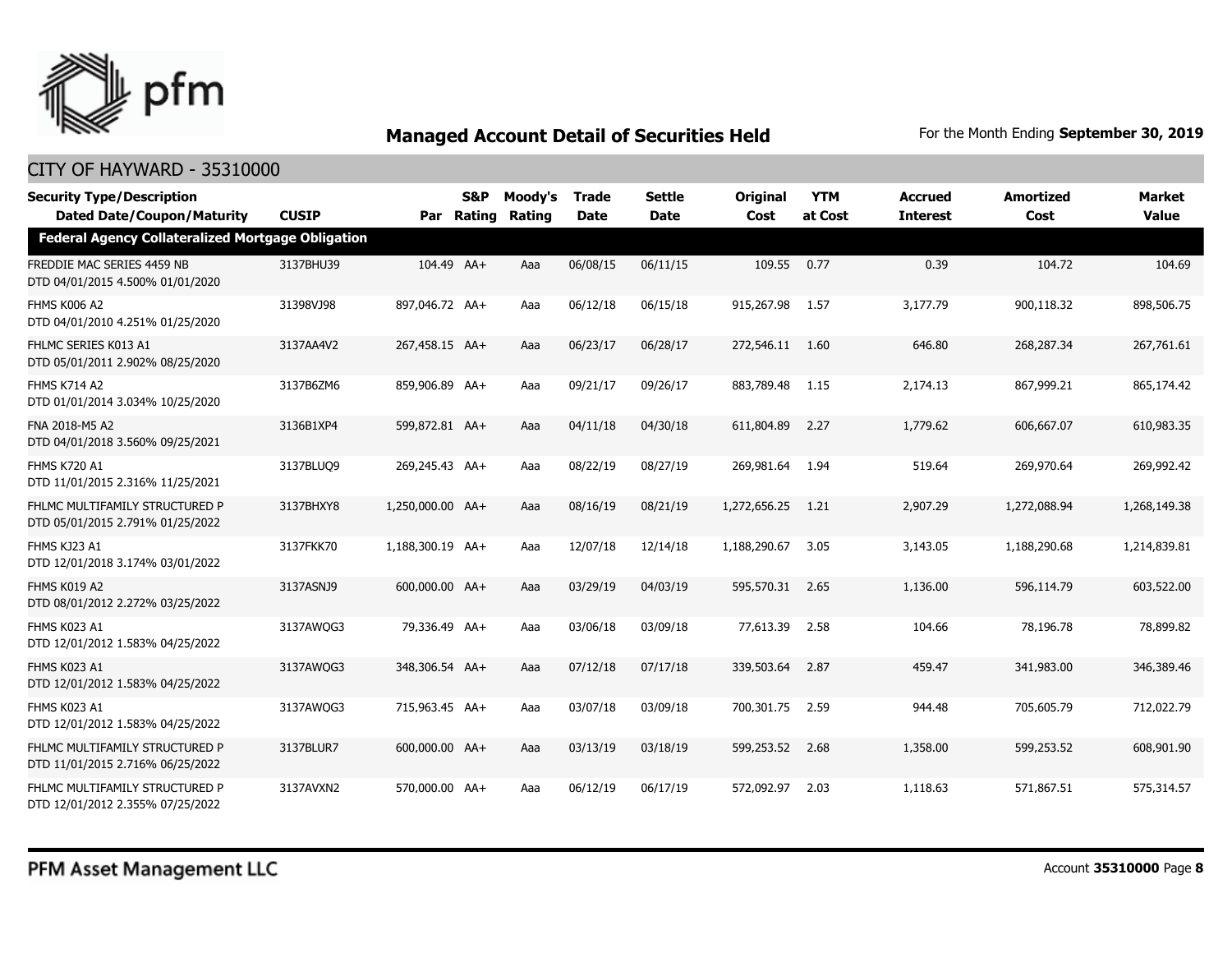

## CITY OF HAYWARD - 35310000

|                                                          |              | <b>S&amp;P</b> | Moody's                                                                                                                                                                                                                                                                   | <b>Trade</b>         | Settle      | <b>Original</b> | <b>YTM</b> | <b>Accrued</b>               | <b>Amortized</b> | Market<br><b>Value</b> |
|----------------------------------------------------------|--------------|----------------|---------------------------------------------------------------------------------------------------------------------------------------------------------------------------------------------------------------------------------------------------------------------------|----------------------|-------------|-----------------|------------|------------------------------|------------------|------------------------|
| <b>Federal Agency Collateralized Mortgage Obligation</b> |              |                |                                                                                                                                                                                                                                                                           |                      |             |                 |            |                              |                  |                        |
| 3137AVXN2                                                |              |                | Aaa                                                                                                                                                                                                                                                                       | 03/28/19             | 04/02/19    |                 |            | 2,408.75                     | 1,222,996.52     | 1,238,829.90           |
| 3137AWQH1                                                |              |                | Aaa                                                                                                                                                                                                                                                                       | 09/04/19             | 09/09/19    | 1,268,457.03    | 1.25       | 2,403.13                     | 1,268,196.94     | 1,260,760.38           |
| 3137B1BS0                                                |              |                | Aaa                                                                                                                                                                                                                                                                       | 06/12/19             | 06/17/19    | 1,074,318.75    | 1.92       | 2,227.63                     | 1,073,556.55     | 1,081,071.38           |
| 3136ACGJ4                                                |              |                | Aaa                                                                                                                                                                                                                                                                       | 06/24/19             | 06/27/19    | 1,265,429.69    | 1.70       | 2,613.05                     | 1,264,476.46     | 1,270,021.63           |
| 3136AEGO4                                                |              |                | Aaa                                                                                                                                                                                                                                                                       | 09/11/19             | 09/16/19    | 423,350.79      | 1.82       | 799.39                       | 423,350.28       | 424,693.97             |
| 3136AEGO4                                                |              |                | Aaa                                                                                                                                                                                                                                                                       | 09/04/19             | 09/09/19    | 564,678.52      | 1.42       | 1,059.02                     | 564,584.89       | 562,628.77             |
| 3137FJYA1                                                |              |                | Aaa                                                                                                                                                                                                                                                                       | 11/07/18             | 11/19/18    | 816,690.86      | 3.28       | 2,350,77                     | 816,690.85       | 841,053.23             |
| 3137FKK39                                                |              |                | Aaa                                                                                                                                                                                                                                                                       | 12/07/18             | 12/17/18    | 500,225.91      | 3.11       | 1,335.19                     | 500,225.93       | 508,854.05             |
|                                                          |              |                |                                                                                                                                                                                                                                                                           |                      |             | 15,434,525.22   | 2.08       | 34,666.88                    | 15,400,626.73    | 15,508,476.28          |
|                                                          |              |                |                                                                                                                                                                                                                                                                           |                      |             |                 |            |                              |                  |                        |
| 3135G0U35                                                |              |                | Aaa                                                                                                                                                                                                                                                                       | 06/22/18             | 06/25/18    | 1,744,598.65    | 2.76       | 13,196.56                    | 1,744,763.13     | 1,775,935,36           |
| 3130AF5B9                                                |              |                | Aaa                                                                                                                                                                                                                                                                       | 11/02/18             | 11/06/18    | 2,423,593.50    | 3.02       | 34,152.08                    | 2,424,035.43     | 2,489,281.90           |
| 3135G0U92                                                |              |                | Aaa                                                                                                                                                                                                                                                                       | 01/29/19             | 01/31/19    | 1,200,312.00    | 2.62       | 7,000.00                     | 1,200,251.22     | 1,225,634.40           |
| 3135G0U92                                                |              |                | Aaa                                                                                                                                                                                                                                                                       | 01/09/19             | 01/11/19    | 1,648,812.00    | 2.65       | 9,625,00                     | 1,649,089.79     | 1,685,247,30           |
| 3130AGD36                                                |              |                | Aaa                                                                                                                                                                                                                                                                       | 05/02/19             | 05/03/19    | 1,825,000.00    | 2.70       | 20,805.00                    | 1,825,000.00     | 1,825,248.20           |
|                                                          | <b>CUSIP</b> |                | 1,227,386.00 AA+<br>1,250,000.00 AA+<br>1,065,000.00 AA+<br>1,250,000.00 AA+<br>420,729.23 AA+<br>557,376.33 AA+<br>816,712.90 AA+<br>500,227.43 AA+<br>15,332,973.05<br>1,745,000.00 AA+<br>2,425,000.00 AA+<br>1,200,000.00 AA+<br>1,650,000.00 AA+<br>1,825,000.00 AA+ | Par Rating<br>Rating | <b>Date</b> | <b>Date</b>     | Cost       | at Cost<br>1,222,591.52 2.49 | <b>Interest</b>  | Cost                   |

PFM Asset Management LLC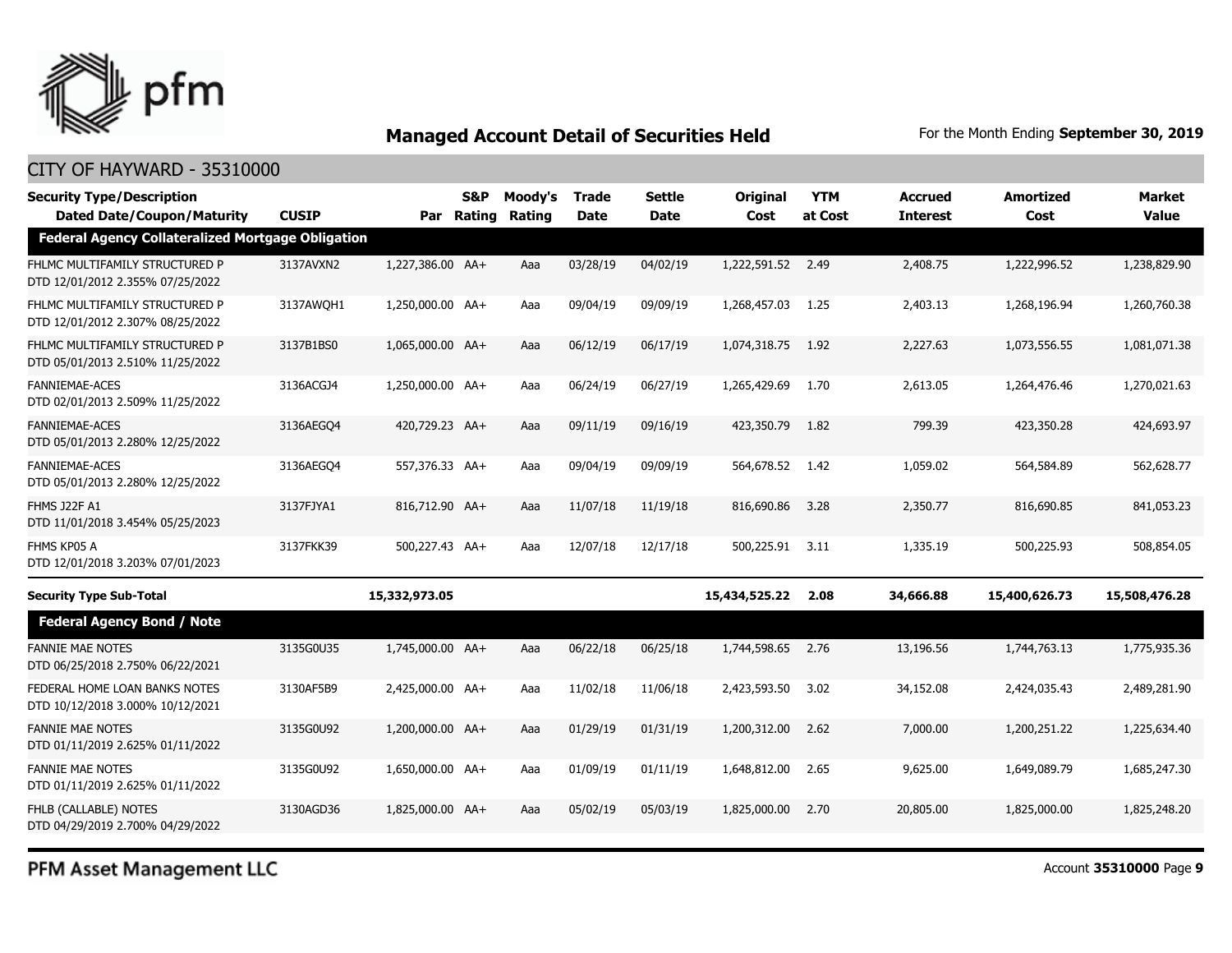

| <b>Security Type/Description</b><br><b>Dated Date/Coupon/Maturity</b>                  | <b>CUSIP</b> | Par              | <b>S&amp;P</b><br>Rating | Moody's<br>Rating | Trade<br><b>Date</b> | <b>Settle</b><br><b>Date</b> | Original<br>Cost | <b>YTM</b><br>at Cost | <b>Accrued</b><br><b>Interest</b> | <b>Amortized</b><br>Cost | <b>Market</b><br><b>Value</b> |
|----------------------------------------------------------------------------------------|--------------|------------------|--------------------------|-------------------|----------------------|------------------------------|------------------|-----------------------|-----------------------------------|--------------------------|-------------------------------|
| <b>Federal Agency Bond / Note</b>                                                      |              |                  |                          |                   |                      |                              |                  |                       |                                   |                          |                               |
| FEDERAL HOME LOAN BANK<br>DTD 06/01/2012 2.125% 06/10/2022                             | 313379069    | 2,475,000.00 AA+ |                          | Aaa               | 06/13/19             | 06/14/19                     | 2,492,399.25     | 1.88                  | 16,216.41                         | 2,490,710.66             | 2,506,350.83                  |
| <b>FANNIE MAE NOTES</b><br>DTD 09/06/2019 1.375% 09/06/2022                            | 3135G0W33    | 1,250,000.00 AA+ |                          | Aaa               | 09/05/19             | 09/06/19                     | 1,245,650.00     | 1.49                  | 1,193.58                          | 1,245,748.83             | 1,241,132.50                  |
| <b>Security Type Sub-Total</b>                                                         |              | 12,570,000.00    |                          |                   |                      |                              | 12,580,365.40    | 2.48                  | 102,188.63                        | 12,579,599.06            | 12,748,830.49                 |
| <b>Corporate Note</b>                                                                  |              |                  |                          |                   |                      |                              |                  |                       |                                   |                          |                               |
| AMERICAN EXPRESS CO CORP NOTES<br>DTD 02/22/2019 3.000% 02/22/2021                     | 025816CB3    | 400,000.00 BBB+  |                          | A <sub>3</sub>    | 02/19/19             | 02/22/19                     | 399,600.00       | 3.05                  | 1,300.00                          | 399,719.24               | 405,154.00                    |
| JOHN DEERE CAPITAL CORP NOTES<br>DTD 03/13/2018 2.875% 03/12/2021                      | 24422EUD9    | 300,000.00       | A                        | A2                | 03/08/18             | 03/13/18                     | 299,796.00       | 2.90                  | 455.21                            | 299,899.24               | 303,887.70                    |
| NATIONAL RURAL UTIL COOP NOTE<br>DTD 02/26/2018 2.900% 03/15/2021                      | 63743HER9    | 250,000.00       | <b>A</b>                 | A2                | 02/21/18             | 02/26/18                     | 249,722.50       | 2.94                  | 322.22                            | 249,863.42               | 253,132.00                    |
| TOYOTA MOTOR CREDIT CORP NOTES<br>DTD 04/13/2018 2.950% 04/13/2021                     | 89236TEU5    | 365,000.00 AA-   |                          | Aa3               | 04/10/18             | 04/13/18                     | 364,854.00       | 2.96                  | 5,024.83                          | 364,923.78               | 370,881.61                    |
| MORGAN STANLEY CORP NOTES<br>DTD 04/21/2016 2.500% 04/21/2021                          | 61746BEA0    | 300,000.00 BBB+  |                          | A <sub>3</sub>    | 02/13/18             | 02/15/18                     | 294,960.00       | 3.06                  | 3,333.33                          | 297,480.25               | 302,011.50                    |
| <b>CHARLES SCHWAB CORP NOTES</b><br>DTD 05/22/2018 3.250% 05/21/2021                   | 808513AW5    | 235,000.00       | A                        | A2                | 05/17/18             | 05/22/18                     | 234,992.95       | 3.25                  | 2,757.99                          | 234,995.97               | 239,846.88                    |
| PACCAR FINANCIAL CORP BONDS<br>DTD 08/09/2018 3.150% 08/09/2021                        | 69371RP42    | 295,000.00 A+    |                          | A1                | 08/06/18             | 08/09/18                     | 294,908.55       | 3.16                  | 1,342.25                          | 294,942.45               | 301,100.31                    |
| CATERPILLAR FINANCIAL SERVICES CORP<br><b>CORP</b><br>DTD 09/07/2018 3.150% 09/07/2021 | 14913Q2N8    | 325,000.00       | A                        | A <sub>3</sub>    | 09/04/18             | 09/07/18                     | 324,749.75       | 3.18                  | 682.50                            | 324,836.07               | 331,723.60                    |
| 3M COMPANY<br>DTD 09/14/2018 3.000% 09/14/2021                                         | 88579YBA8    | 145,000.00 AA-   |                          | A1                | 09/11/18             | 09/14/18                     | 144,702.75       | 3.07                  | 205.42                            | 144,803.47               | 147,634.36                    |
| BANK OF AMERICA CORP (CALLABLE)<br>DTD 09/18/2017 2.328% 10/01/2021                    | 06051GGS2    | 200,000.00       | $A-$                     | A2                | 11/27/17             | 11/29/17                     | 199,026,00       | 2.46                  | 2,328,00                          | 199,482.81               | 200,224.20                    |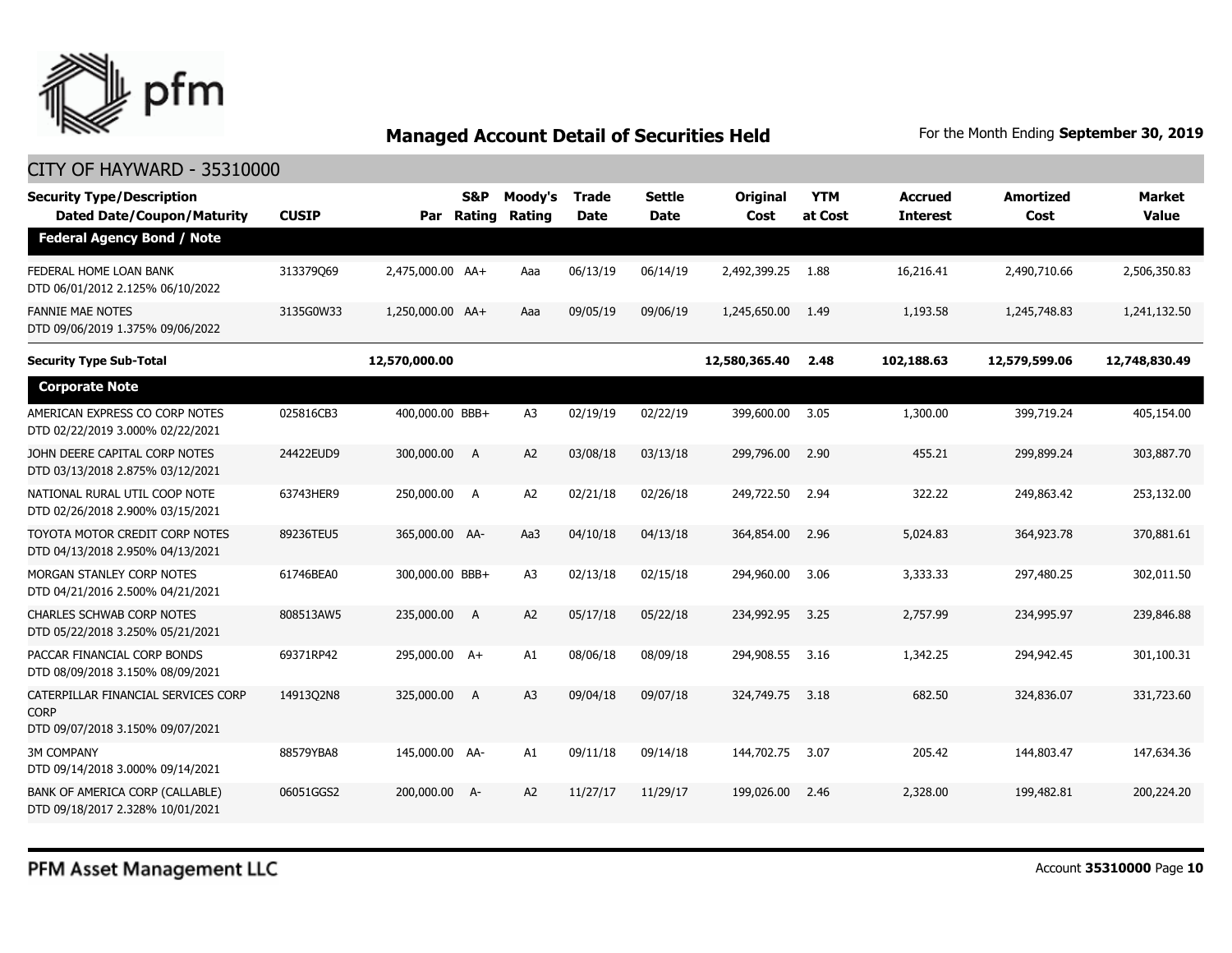

### CITY OF HAYWARD - 35310000

| <b>Security Type/Description</b><br><b>Dated Date/Coupon/Maturity</b>                        | <b>CUSIP</b> | <b>S&amp;P</b><br>Par Rating | Moody's<br>Rating | <b>Trade</b><br><b>Date</b> | <b>Settle</b><br><b>Date</b> | Original<br>Cost | <b>YTM</b><br>at Cost | <b>Accrued</b><br><b>Interest</b> | <b>Amortized</b><br>Cost | <b>Market</b><br><b>Value</b> |
|----------------------------------------------------------------------------------------------|--------------|------------------------------|-------------------|-----------------------------|------------------------------|------------------|-----------------------|-----------------------------------|--------------------------|-------------------------------|
| <b>Corporate Note</b>                                                                        |              |                              |                   |                             |                              |                  |                       |                                   |                          |                               |
| BANK OF AMERICA CORP (CALLABLE)<br>DTD 09/18/2017 2.328% 10/01/2021                          | 06051GGS2    | 390,000.00 A-                | A <sub>2</sub>    | 09/13/17                    | 09/18/17                     | 390,000.00       | 2.33                  | 4,539.60                          | 390,000.00               | 390,437.19                    |
| AMERICAN EXPRESS CREDIT CORP NOTES<br>DTD 11/06/2018 3.700% 11/05/2021                       | 025816BY4    | 200,000.00 BBB+              | A <sub>3</sub>    | 11/01/18                    | 11/06/18                     | 199,956.00       | 3.71                  | 3,001.11                          | 199,968.63               | 206,494.40                    |
| ABBOTT LABORATORIES CORP NOTES<br>DTD 11/22/2016 2.900% 11/30/2021                           | 002824BD1    | 300,000.00 BBB+              | A <sub>3</sub>    | 05/10/19                    | 05/14/19                     | 301,683.00       | 2.67                  | 2,924.17                          | 301,439.98               | 305,424.00                    |
| CITIGROUP INC CORP (CALLABLE) NOTE<br>DTD 12/08/2016 2.900% 12/08/2021                       | 172967LC3    | 300,000.00 BBB+              | A <sub>3</sub>    | 01/15/19                    | 01/17/19                     | 294,543.00       | 3.57                  | 2,730.83                          | 295,830.37               | 304,426.20                    |
| SUNTRUST BANKS INC CORP NOTES<br>(CALLABLE)<br>DTD 12/01/2016 2.700% 01/27/2022              | 867914BM4    | 300,000.00 BBB+              | Baa1              | 05/14/19                    | 05/16/19                     | 299,502.00       | 2.76                  | 1,440.00                          | 299,574.94               | 303,350.10                    |
| HOME DEPOT INC<br>DTD 12/06/2018 3.250% 03/01/2022                                           | 437076BV3    | 175,000.00 A                 | A2                | 11/27/18                    | 12/06/18                     | 174,520.50       | 3.34                  | 473.96                            | 174,632.78               | 180,972.93                    |
| US BANCORP (CALLABLE) NOTE<br>DTD 03/02/2012 3.000% 03/15/2022                               | 91159HHC7    | 600,000.00 A+                | A1                | 06/14/19                    | 06/18/19                     | 610,590.00       | 2.33                  | 800.00                            | 609,492.44               | 614,394.00                    |
| <b>GOLDMAN SACHS GROUP INC (CALLABLE)</b><br><b>NOTE</b><br>DTD 01/26/2017 3.000% 04/26/2022 | 38141GWC4    | 600,000.00 BBB+              | A <sub>3</sub>    | 02/13/19                    | 02/15/19                     | 593,412.00       | 3.36                  | 7,750.00                          | 594,666.28               | 606,522.00                    |
| UNITED PARCEL SERVICE (CALLABLE)<br><b>NOTES</b><br>DTD 05/16/2017 2.350% 05/16/2022         | 911312BC9    | 300,000.00 A                 | A <sub>2</sub>    | 06/26/19                    | 06/27/19                     | 301,689.00       | 2.15                  | 2,643.75                          | 301,537.84               | 302,423.40                    |
| MORGAN STANLEY CORP NOTES<br>DTD 05/19/2017 2.750% 05/19/2022                                | 61744YAH1    | 300,000.00 BBB+              | A <sub>3</sub>    | 04/05/19                    | 04/09/19                     | 298,011.00       | 2.97                  | 3,025.00                          | 298,309.64               | 304,356.00                    |
| JPMORGAN CHASE & CO CORP NOTES<br>DTD 06/18/2018 3.514% 06/18/2022                           | 46647PAS5    | 600,000.00 A-                | A <sub>2</sub>    | 06/11/18                    | 06/18/18                     | 600,000.00       | 3.51                  | 6,032.37                          | 600,000.00               | 613,537.20                    |
| AMERICAN HONDA FINANCE<br>DTD 06/27/2019 2.200% 06/27/2022                                   | 02665WCY5    | 600,000.00 A                 | A2                | 06/24/19                    | 06/27/19                     | 599,448.00       | 2.23                  | 3,446.67                          | 599,494.72               | 602,214.00                    |
| BANK OF NY MELLON CORP CORP NOTES<br>DTD 08/23/2019 1.950% 08/23/2022                        | 06406RAK3    | 115,000.00<br><b>A</b>       | A1                | 09/03/19                    | 09/05/19                     | 115,317.40       | 1.85                  | 236.71                            | 115,309.89               | 115,062.33                    |

PFM Asset Management LLC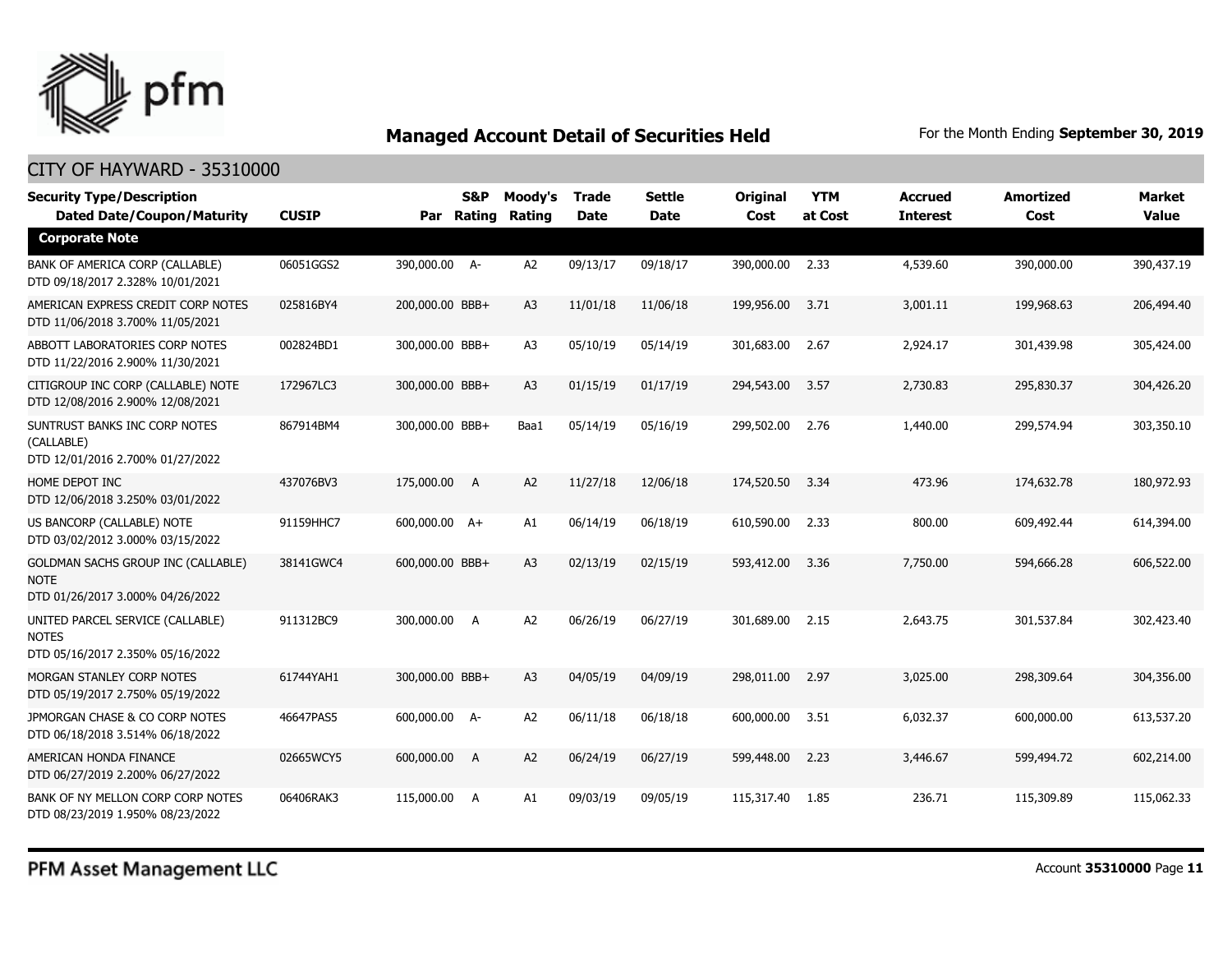

### CITY OF HAYWARD - 35310000

| <b>Security Type/Description</b><br><b>Dated Date/Coupon/Maturity</b>                  | <b>CUSIP</b> | Par            | S&P<br>Rating | Moody's<br>Rating | Trade<br><b>Date</b> | <b>Settle</b><br>Date | <b>Original</b><br>Cost | <b>YTM</b><br>at Cost | <b>Accrued</b><br><b>Interest</b> | <b>Amortized</b><br>Cost | <b>Market</b><br><b>Value</b> |
|----------------------------------------------------------------------------------------|--------------|----------------|---------------|-------------------|----------------------|-----------------------|-------------------------|-----------------------|-----------------------------------|--------------------------|-------------------------------|
| <b>Corporate Note</b>                                                                  |              |                |               |                   |                      |                       |                         |                       |                                   |                          |                               |
| BANK OF NY MELLON CORP CORP NOTES<br>DTD 08/23/2019 1.950% 08/23/2022                  | 06406RAK3    | 185,000.00 A   |               | A1                | 08/20/19             | 08/23/19              | 184,940.80              | 1.96                  | 380.79                            | 184,942.83               | 185,100.27                    |
| WALT DISNEY COMPANY/THE<br>DTD 09/06/2019 1.650% 09/01/2022                            | 254687FJ0    | 165,000.00 A   |               | A <sub>2</sub>    | 09/03/19             | 09/06/19              | 164,641.95              | 1.72                  | 189.06                            | 164,650.08               | 164,629.08                    |
| CATERPILLAR FINANCIAL SERVICES CORP<br><b>NOTE</b><br>DTD 09/06/2019 1.900% 09/06/2022 | 14913Q3A5    | 325,000.00     | A             | A <sub>3</sub>    | 09/03/19             | 09/06/19              | 324,548.25              | 1.95                  | 428.82                            | 324,558.46               | 324,462.78                    |
| Security Type Sub-Total                                                                |              | 8,270,000.00   |               |                   |                      |                       | 8,260,115.40            | 2.82                  | 57,794.59                         | 8,265,355.58             | 8,379,402.04                  |
| <b>Certificate of Deposit</b>                                                          |              |                |               |                   |                      |                       |                         |                       |                                   |                          |                               |
| CANADIAN IMP BK COMM NY FLT CERT<br><b>DEPOS</b><br>DTD 04/10/2018 2.738% 04/10/2020   | 13606BVF0    | 600,000.00 A-1 |               | $P-1$             | 04/06/18             | 04/10/18              | 600,000.00              | 2.78                  | 3,787.22                          | 600,000.00               | 601,149.00                    |
| BANK OF NOVA SCOTIA HOUSTON CD<br>DTD 06/07/2018 3.080% 06/05/2020                     | 06417GU22    | 600,000.00 A-1 |               | $P-1$             | 06/05/18             | 06/07/18              | 599,772.00              | 3.10                  | 5,954.67                          | 599,920.78               | 605,137.80                    |
| BANK OF MONTREAL CHICAGO CERT DEPOS<br>DTD 08/03/2018 3.190% 08/03/2020                | 06370REU9    | 600,000.00 A-1 |               | $P-1$             | 08/01/18             | 08/03/18              | 600,000.00              | 3.23                  | 3,030.50                          | 600,000.00               | 605,093.40                    |
| SUMITOMO MITSUI BANK NY CERT DEPOS<br>DTD 10/18/2018 3.390% 10/16/2020                 | 86565BPC9    | 600,000.00     | A             | A1                | 10/16/18             | 10/18/18              | 599,184.00              | 3.46                  | 9,492.00                          | 599,910.36               | 609,823.20                    |
| MUFG BANK LTD/NY CERT DEPOS<br>DTD 02/28/2019 2.970% 02/26/2021                        | 55379WZT6    | 600,000.00 A   |               | A1                | 02/27/19             | 02/28/19              | 600,000.00              | 2.99                  | 10,642.50                         | 600,000.00               | 609,784.80                    |
| CREDIT AGRICOLE CIB NY CERT DEPOS<br>DTD 04/04/2019 2.830% 04/02/2021                  | 22535CDU2    | 600,000.00 A+  |               | Aa3               | 04/03/19             | 04/04/19              | 600,000.00              | 2.85                  | 8,490.00                          | 600,000.00               | 606,199.20                    |
| ROYAL BANK OF CANADA NY CD<br>DTD 06/08/2018 3.240% 06/07/2021                         | 78012UEE1    | 600,000.00 AA- |               | Aa2               | 06/07/18             | 06/08/18              | 600,000.00              | 3.24                  | 6,156.00                          | 600,000.00               | 614,344.20                    |
| NORDEA BANK ABP NEW YORK CERT DEPOS<br>DTD 08/29/2019 1.850% 08/26/2022                | 65558TLL7    | 625,000.00 AA- |               | Aa3               | 08/27/19             | 08/29/19              | 625,000.00              | 1.87                  | 1,059.90                          | 625,000.00               | 625,688.13                    |
| SKANDINAV ENSKILDA BANK LT CD<br>DTD 09/03/2019 1.860% 08/26/2022                      | 83050PDR7    | 625,000.00 A+  |               | Aa2               | 08/29/19             | 09/03/19              | 625,000.00              | 1.88                  | 904.17                            | 625,000.00               | 625,866.88                    |

PFM Asset Management LLC

Account **35310000** Page **12**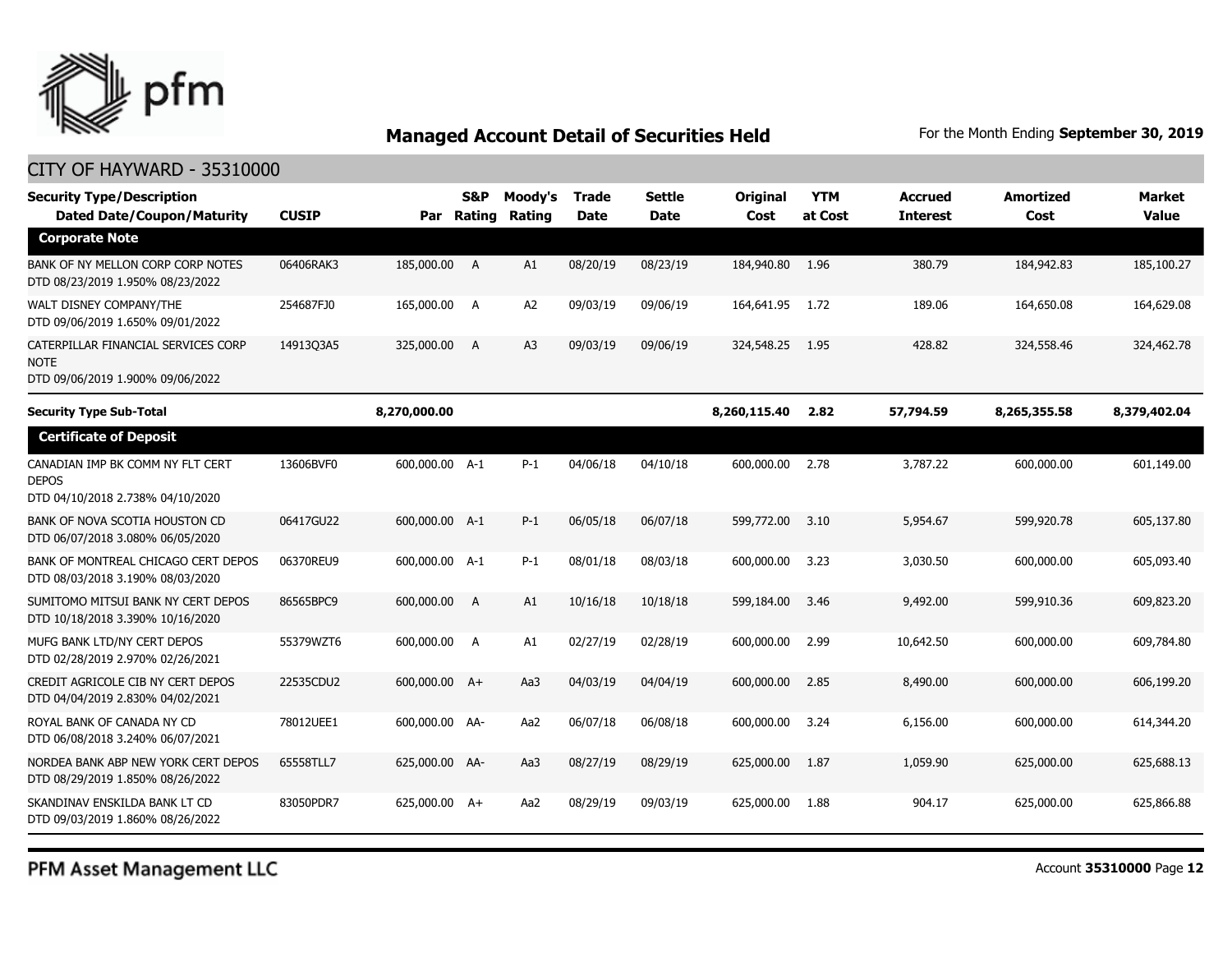

| <b>Security Type/Description</b><br><b>Dated Date/Coupon/Maturity</b> | <b>CUSIP</b> | Par            | S&P<br>Rating | Moody's<br>Rating | <b>Trade</b><br><b>Date</b> | <b>Settle</b><br><b>Date</b> | <b>Original</b><br>Cost | <b>YTM</b><br>at Cost | <b>Accrued</b><br><b>Interest</b> | <b>Amortized</b><br>Cost | <b>Market</b><br><b>Value</b> |
|-----------------------------------------------------------------------|--------------|----------------|---------------|-------------------|-----------------------------|------------------------------|-------------------------|-----------------------|-----------------------------------|--------------------------|-------------------------------|
| <b>Security Type Sub-Total</b>                                        |              | 5,450,000.00   |               |                   |                             |                              | 5,448,956.00            | 2.82                  | 49,516.96                         | 5,449,831.14             | 5,503,086.61                  |
| <b>Asset-Backed Security</b>                                          |              |                |               |                   |                             |                              |                         |                       |                                   |                          |                               |
| JOHN DEERE ABS 2017-A A3<br>DTD 03/02/2017 1.780% 04/15/2021          | 47787XAC1    | 37,097.17 NR   |               | Aaa               | 02/22/17                    | 03/02/17                     | 37,091.88               | 1.79                  | 29.35                             | 37,094.85                | 37,062.17                     |
| ALLY ABS 2017-1 A3<br>DTD 01/31/2017 1.700% 06/15/2021                | 02007PAC7    | 39,217.31 NR   |               | Aaa               | 01/24/17                    | 01/31/17                     | 39,213.88               | 1.70                  | 29.63                             | 39,216.09                | 39,168.26                     |
| GMALT 2018-3 A3<br>DTD 09/26/2018 3.180% 06/20/2021                   | 36256GAD1    | 170,000.00 AAA |               | Aaa               | 09/18/18                    | 09/26/18                     | 169,986.57              | 3.19                  | 165.18                            | 169,991.37               | 171,156.90                    |
| BMWLT 2018-1 A3<br>DTD 10/17/2018 3.260% 07/20/2021                   | 05586CAC8    | 125,000.00 AAA |               | Aaa               | 10/10/18                    | 10/17/18                     | 124,982,63              | 3.27                  | 124.51                            | 124,988,47               | 126,447.40                    |
| ALLY ABS 2017-2 A3<br>DTD 03/29/2017 1.780% 08/15/2021                | 02007HAC5    | 174,272.49 NR  |               | Aaa               | 03/21/17                    | 03/29/17                     | 174,251.94              | 1.79                  | 137.87                            | 174,264.35               | 174,071.33                    |
| HYUNDAI ABS 2017-A A3<br>DTD 03/29/2017 1.760% 08/16/2021             | 44931PAD8    | 128,199.32 AAA |               | <b>NR</b>         | 03/22/17                    | 03/29/17                     | 128,188.96              | 1.76                  | 100.28                            | 128,194.72               | 128,032.21                    |
| NISSAN AUTO LEASE TRUST<br>DTD 10/24/2018 3.250% 09/15/2021           | 65478BAD3    | 225,000.00 AAA |               | Aaa               | 10/16/18                    | 10/24/18                     | 224,980.34              | 3.26                  | 325.00                            | 224,986.46               | 227,526.23                    |
| FORDL 2018-B A3<br>DTD 09/21/2018 3.190% 12/15/2021                   | 34531LAD2    | 230,000.00 NR  |               | Aaa               | 09/18/18                    | 09/21/18                     | 229,980.57              | 3.41                  | 326.09                            | 229,986.54               | 232,260.23                    |
| GMALT 2019-1 A3<br>DTD 02/21/2019 2.980% 12/20/2021                   | 36256UAD0    | 200,000.00 AAA |               | Aaa               | 02/13/19                    | 02/21/19                     | 199,968.60              | 2.99                  | 182.11                            | 199,975.10               | 202,199.60                    |
| FORDL 2019-A A3<br>DTD 02/25/2019 2.900% 05/15/2022                   | 34532FAD4    | 245,000.00 AAA |               | Aaa               | 02/20/19                    | 02/25/19                     | 244,980.84              | 2.90                  | 315.78                            | 244,984.65               | 247,887.20                    |
| <b>HART 2018-B A3</b><br>DTD 12/12/2018 3.200% 12/15/2022             | 44933AAC1    | 150,000.00 AAA |               | Aaa               | 12/04/18                    | 12/12/18                     | 149,998.20              | 3.48                  | 213.33                            | 149,998.59               | 152,564.04                    |
| HAROT 2019-1 A3<br>DTD 02/27/2019 2.830% 03/20/2023                   | 43814WAC9    | 170,000.00 AAA |               | <b>NR</b>         | 02/19/19                    | 02/27/19                     | 169,995.44              | 2.83                  | 173.73                            | 169,996.15               | 172,998.63                    |
| FORD CREDIT AUTO OWNER TRUST<br>DTD 10/23/2018 3.240% 04/15/2023      | 34532TAD4    | 200,000.00     | <b>NR</b>     | Aaa               | 10/16/18                    | 10/23/18                     | 199,965.80              | 3.34                  | 288.00                            | 199,972.69               | 203,677.96                    |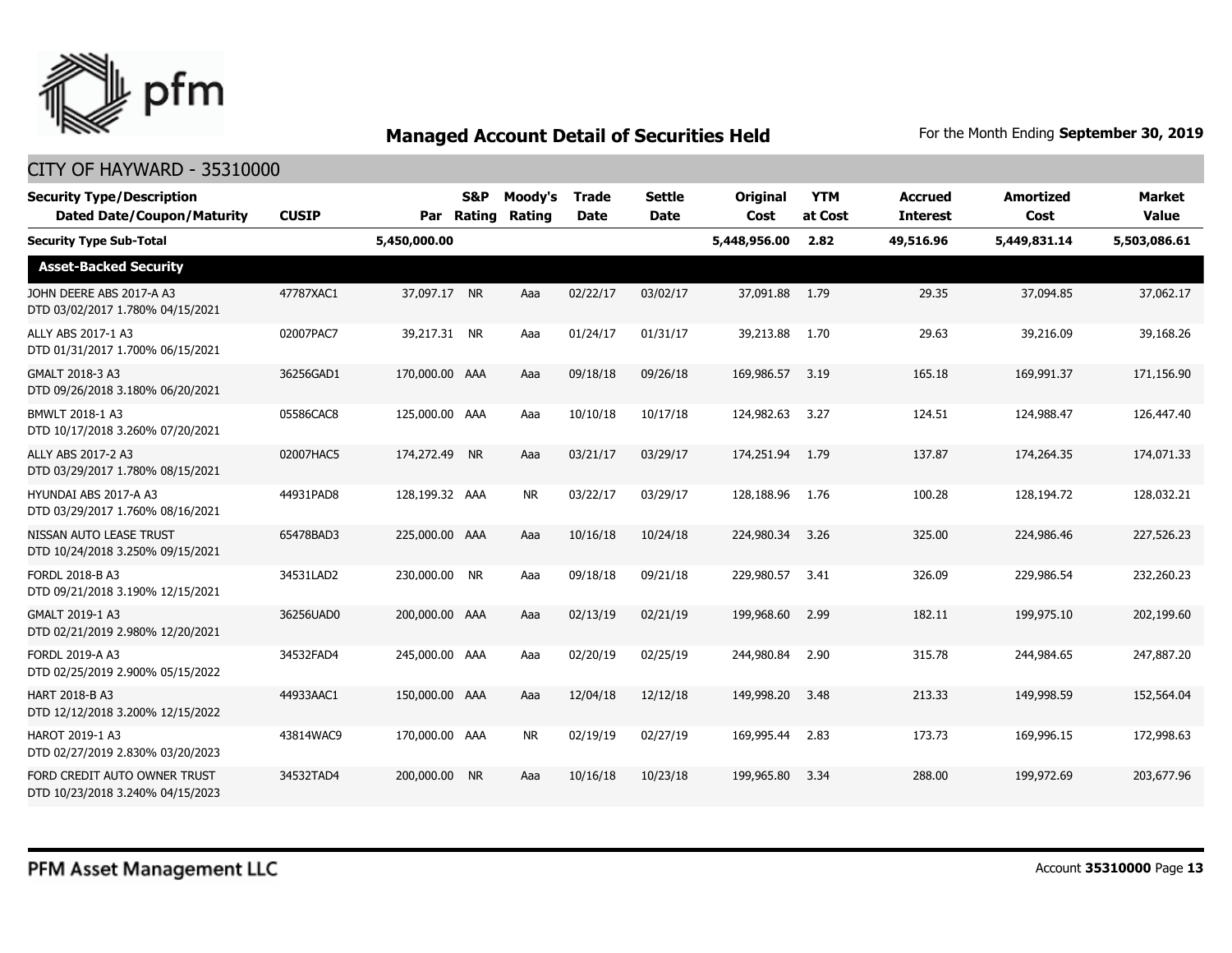

### CITY OF HAYWARD - 35310000

| <b>Security Type/Description</b><br><b>Dated Date/Coupon/Maturity</b> | <b>CUSIP</b> | Par              | <b>S&amp;P</b><br>Rating | Moody's<br>Rating | <b>Trade</b><br><b>Date</b> | <b>Settle</b><br><b>Date</b> | Original<br>Cost | <b>YTM</b><br>at Cost | <b>Accrued</b><br><b>Interest</b> | <b>Amortized</b><br>Cost | <b>Market</b><br><b>Value</b> |
|-----------------------------------------------------------------------|--------------|------------------|--------------------------|-------------------|-----------------------------|------------------------------|------------------|-----------------------|-----------------------------------|--------------------------|-------------------------------|
| <b>Asset-Backed Security</b>                                          |              |                  |                          |                   |                             |                              |                  |                       |                                   |                          |                               |
| NAROT 2018-C A3<br>DTD 12/12/2018 3.220% 06/15/2023                   | 65478NAD7    | 200,000.00 AAA   |                          | Aaa               | 12/04/18                    | 12/12/18                     | 199,961.68       | 3.53                  | 286.22                            | 199,968.35               | 204,506.20                    |
| HYUNDAI AUTO RECEIVABLES TRUST<br>DTD 04/10/2019 2.660% 06/15/2023    | 44932NAD2    | 250,000.00 AAA   |                          | <b>NR</b>         | 04/03/19                    | 04/10/19                     | 249,967.10       | 2.67                  | 295.56                            | 249,970.87               | 252,975.80                    |
| CARMAX AUTO OWNER TRUST<br>DTD 07/25/2018 3.130% 06/15/2023           | 14313FAD1    | 285,000.00 AAA   |                          | <b>NR</b>         | 07/18/18                    | 07/25/18                     | 284,961.15       | 3.36                  | 396.47                            | 284,970.22               | 289,980.15                    |
| CARMAX AUTO OWNER TRUST<br>DTD 10/24/2018 3.360% 09/15/2023           | 14315EAC4    | 225,000.00 AAA   |                          | <b>NR</b>         | 10/17/18                    | 10/24/18                     | 224,997.93       | 3.36                  | 336.00                            | 224,998.45               | 230,204.70                    |
| COPAR 2019-1 A3<br>DTD 05/30/2019 2.510% 11/15/2023                   | 14042WAC4    | 175,000.00 AAA   |                          | Aaa               | 05/21/19                    | 05/30/19                     | 174,964.55       | 2.52                  | 195.22                            | 174,966.92               | 176,984.10                    |
| FIFTH THIRD AUTO TRUST<br>DTD 05/08/2019 2.640% 12/15/2023            | 31680YAD9    | 215,000.00 AAA   |                          | Aaa               | 04/30/19                    | 05/08/19                     | 214,952.74       | 2.72                  | 252.27                            | 214,956.92               | 218,030.66                    |
| <b>HDMOT 2019-A A3</b><br>DTD 06/26/2019 2.340% 02/15/2024            | 41284WAC4    | 300,000.00 NR    |                          | Aaa               | 06/19/19                    | 06/26/19                     | 299,976.78       | 2.95                  | 312.00                            | 299,978.05               | 301,155.45                    |
| GMCAR 2019-2 A3<br>DTD 04/17/2019 2.650% 02/16/2024                   | 36257FAD2    | 345,000.00 AAA   |                          | Aaa               | 04/09/19                    | 04/17/19                     | 344,971.92       | 3.13                  | 380.94                            | 344,974.48               | 350,388.28                    |
| COMET 2019-A2 A2<br>DTD 09/05/2019 1.720% 08/15/2024                  | 14041NFU0    | 600,000.00 AAA   |                          | <b>NR</b>         | 08/28/19                    | 09/05/19                     | 599,848.92       | 1.73                  | 745.33                            | 599,851.65               | 597,581.82                    |
| <b>Security Type Sub-Total</b>                                        |              | 4,688,786.29     |                          |                   |                             |                              | 4,688,188.42     | 2.83                  | 5,610.87                          | 4,688,285.94             | 4,736,859.32                  |
| <b>Managed Account Sub-Total</b>                                      |              | 125,046,759.34   |                          |                   |                             |                              | 124,666,859.72   | 2.35                  | 611,664.36                        | 124,852,071.88           | 126, 183, 781. 18             |
| <b>Securities Sub-Total</b>                                           |              | \$125,046,759.34 |                          |                   |                             |                              | \$124,666,859.72 | 2.35%                 | \$611,664.36                      | \$124,852,071.88         | \$126,183,781.18              |
| <b>Accrued Interest</b>                                               |              |                  |                          |                   |                             |                              |                  |                       |                                   |                          | \$611,664.36                  |
| <b>Total Investments</b>                                              |              |                  |                          |                   |                             |                              |                  |                       |                                   |                          | \$126,795,445.54              |

Bolded items are forward settling trades.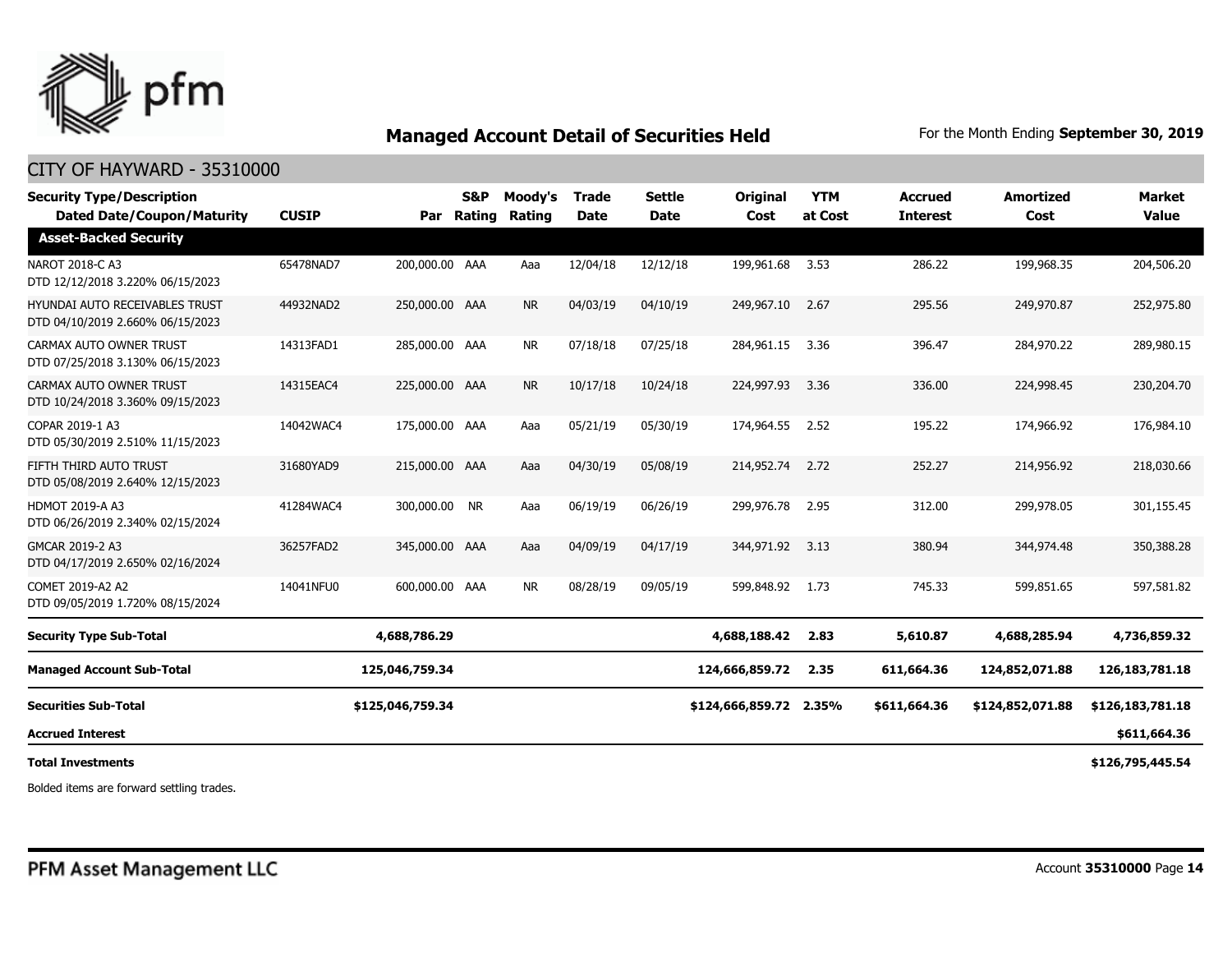

### CITY OF HAYWARD - 35310000

| <b>Security Type/Description</b>  |              |                       |                     | <b>Next Call</b> | Market       | <b>Market</b> | <b>Unreal G/L</b> | Unreal G/L        | <b>Effective</b> | <b>Duration YTM</b> |      |
|-----------------------------------|--------------|-----------------------|---------------------|------------------|--------------|---------------|-------------------|-------------------|------------------|---------------------|------|
| <b>Dated Date/Coupon/Maturity</b> | <b>CUSIP</b> | Par                   | <b>Broker</b>       | <b>Date</b>      | <b>Price</b> | <b>Value</b>  | <b>On Cost</b>    | <b>Amort Cost</b> | <b>Duration</b>  | to Worst at Mkt     |      |
| <b>U.S. Treasury Bond / Note</b>  |              |                       |                     |                  |              |               |                   |                   |                  |                     |      |
| <b>US TREASURY NOTES</b>          | 912828XM7    | 2,750,000.00 MERRILL  |                     |                  | 99.81        | 2,744,736.50  | (5,800.61)        | (5,414.50)        | 0.82             | 0.82                | 1.86 |
| DTD 07/31/2015 1.625% 07/31/2020  |              |                       |                     |                  |              |               |                   |                   |                  |                     |      |
| <b>US TREASURY NOTES</b>          | 912828L32    | 1,275,000.00 JPM_CHAS |                     |                  | 99.57        | 1,269,521.33  | (3,038.24)        | (4,722.89)        | 0.91             | 0.91                | 1.85 |
| DTD 08/31/2015 1.375% 08/31/2020  |              |                       |                     |                  |              |               |                   |                   |                  |                     |      |
| <b>US TREASURY NOTES</b>          | 912828M98    |                       | 500,000.00 MORGAN_S |                  | 99.80        | 498,984.50    | 859.50            | (296.76)          | 1.14             | 1.14                | 1.80 |
| DTD 11/30/2015 1.625% 11/30/2020  |              |                       |                     |                  |              |               |                   |                   |                  |                     |      |
| <b>US TREASURY NOTES</b>          | 912828M98    | 3,600,000.00 MORGAN S |                     |                  | 99.80        | 3,592,688.40  | 8,297.77          | (1,309.86)        | 1.14             | 1.14                | 1.80 |
| DTD 11/30/2015 1.625% 11/30/2020  |              |                       |                     |                  |              |               |                   |                   |                  |                     |      |
| <b>US TREASURY NOTES</b>          | 912828N48    | 4,600,000.00 GOLDMAN  |                     |                  | 99.93        | 4,596,945.60  | 18,867.47         | 5,990.90          | 1.23             | 1.23                | 1.80 |
| DTD 12/31/2015 1.750% 12/31/2020  |              |                       |                     |                  |              |               |                   |                   |                  |                     |      |
| <b>US TREASURY NOTES</b>          | 912828N89    |                       | 400,000.00 MORGAN S |                  | 99.48        | 397,906.40    | 9,187.65          | 3,017.97          | 1.31             | 1.31                | 1.77 |
| DTD 01/31/2016 1.375% 01/31/2021  |              |                       |                     |                  |              |               |                   |                   |                  |                     |      |
| <b>US TREASURY NOTES</b>          | 912828N89    | 450,000.00 CITIGRP    |                     |                  | 99.48        | 447,644.70    | 6,591.97          | 1,563.52          | 1.31             | 1.31                | 1.77 |
| DTD 01/31/2016 1.375% 01/31/2021  |              |                       |                     |                  |              |               |                   |                   |                  |                     |      |
| <b>US TREASURY NOTES</b>          | 912828N89    | 3,500,000.00 MORGAN_S |                     |                  | 99.48        | 3,481,681.00  | 51,681.00         | 12,527.65         | 1.31             | 1.31                | 1.77 |
| DTD 01/31/2016 1.375% 01/31/2021  |              |                       |                     |                  |              |               |                   |                   |                  |                     |      |
| <b>US TREASURY NOTES</b>          | 912828P87    |                       | 625,000.00 MORGAN_S |                  | 99.12        | 619,506.88    | 17,187.54         | 5,208.40          | 1.40             | 1.40                | 1.76 |
| DTD 02/29/2016 1.125% 02/28/2021  |              |                       |                     |                  |              |               |                   |                   |                  |                     |      |
| <b>US TREASURY NOTES</b>          | 912828P87    | 3,100,000.00 MORGAN_S |                     |                  | 99.12        | 3,072,754.10  | 89,125.19         | 28,072.36         | 1.40             | 1.40                | 1.76 |
| DTD 02/29/2016 1.125% 02/28/2021  |              |                       |                     |                  |              |               |                   |                   |                  |                     |      |
| <b>US TREASURY NOTES</b>          | 9128284P2    | 2,350,000.00 MORGAN S |                     |                  | 101.44       | 2,383,872.90  | 28,915.87         | 30,173.74         | 1.57             | 1.57                | 1.72 |
| DTD 05/15/2018 2.625% 05/15/2021  |              |                       |                     |                  |              |               |                   |                   |                  |                     |      |
| <b>US TREASURY NOTES</b>          | 9128284P2    | 4,200,000.00 CITIGRP  |                     |                  | 101.44       | 4,260,538.80  | 44,296.61         | 48,717.40         | 1.57             | 1.57                | 1.72 |
| DTD 05/15/2018 2.625% 05/15/2021  |              |                       |                     |                  |              |               |                   |                   |                  |                     |      |
| <b>US TREASURY NOTES</b>          | 912828WN6    | 3,225,000.00 JPM CHAS |                     |                  | 100.46       | 3,239,989.80  | 72,309.14         | 47,487.67         | 1.62             | 1.62                | 1.72 |
| DTD 06/02/2014 2.000% 05/31/2021  |              |                       |                     |                  |              |               |                   |                   |                  |                     |      |
| <b>US TREASURY NOTES</b>          | 912828WR7    | 1,500,000.00 MERRILL  |                     |                  | 100.74       | 1,511,133.00  | 34,101.75         | 24,794.82         | 1.70             | 1.70                | 1.69 |
| DTD 06/30/2014 2.125% 06/30/2021  |              |                       |                     |                  |              |               |                   |                   |                  |                     |      |
| <b>US TREASURY NOTES</b>          | 9128284W7    | 1,575,000.00 MERRILL  |                     |                  | 101.96       | 1,605,822.75  | 29,530.76         | 29,977.42         | 1.82             | 1.82                | 1.68 |
| DTD 08/15/2018 2.750% 08/15/2021  |              |                       |                     |                  |              |               |                   |                   |                  |                     |      |
| <b>US TREASURY NOTES</b>          | 9128284W7    | 1,725,000.00 NOMURA   |                     |                  | 101.96       | 1,758,758.25  | 41,102.98         | 38,579.21         | 1.82             | 1.82                | 1.68 |
| DTD 08/15/2018 2.750% 08/15/2021  |              |                       |                     |                  |              |               |                   |                   |                  |                     |      |
| <b>US TREASURY NOTES</b>          | 9128285V8    | 1,500,000.00 JPM CHAS |                     |                  | 101.94       | 1,529,062.50  | 26,074.22         | 26,696.86         | 2.21             | 2.21                | 1.63 |
| DTD 01/15/2019 2.500% 01/15/2022  |              |                       |                     |                  |              |               |                   |                   |                  |                     |      |

PFM Asset Management LLC

Account **35310000** Page **15**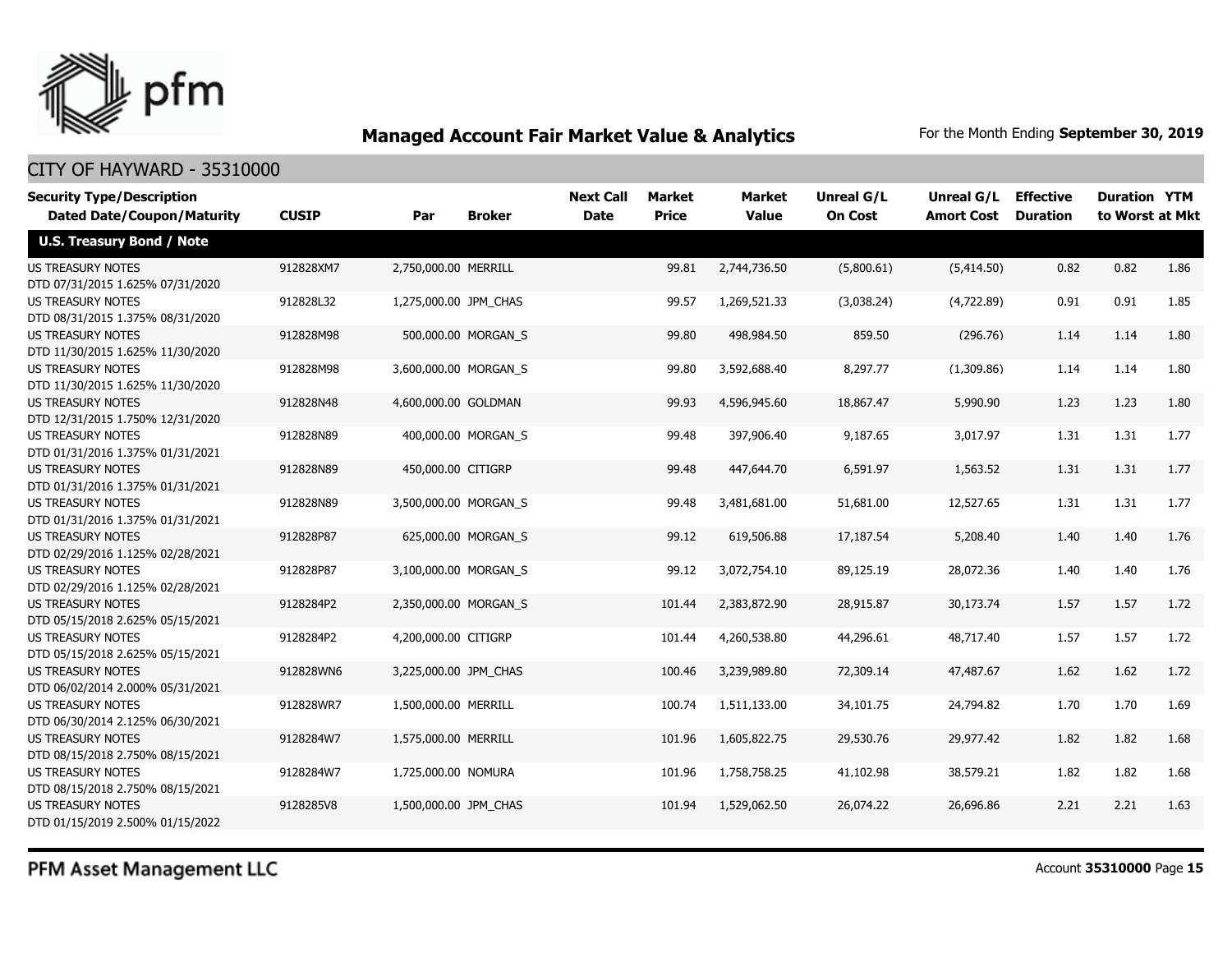

### CITY OF HAYWARD - 35310000

| <b>Security Type/Description</b><br><b>Dated Date/Coupon/Maturity</b>                                                      | <b>CUSIP</b> | Par                   | <b>Broker</b> | <b>Next Call</b><br><b>Date</b> | <b>Market</b><br><b>Price</b> | <b>Market</b><br><b>Value</b> | Unreal G/L<br><b>On Cost</b> | Unreal G/L<br><b>Amort Cost</b> | <b>Effective</b><br><b>Duration</b> | <b>Duration YTM</b><br>to Worst at Mkt |      |
|----------------------------------------------------------------------------------------------------------------------------|--------------|-----------------------|---------------|---------------------------------|-------------------------------|-------------------------------|------------------------------|---------------------------------|-------------------------------------|----------------------------------------|------|
| <b>U.S. Treasury Bond / Note</b>                                                                                           |              |                       |               |                                 |                               |                               |                              |                                 |                                     |                                        |      |
| <b>US TREASURY NOTES</b><br>DTD 01/15/2019 2.500% 01/15/2022                                                               | 9128285V8    | 6,000,000.00 MORGAN_S |               |                                 | 101.94                        | 6,116,250.00                  | 124,921.87                   | 122,987.16                      | 2.21                                | 2.21                                   | 1.63 |
| US TREASURY NOTES<br>DTD 01/31/2017 1.875% 01/31/2022                                                                      | 912828V72    | 8,750,000.00 CITIGRP  |               |                                 | 100.55                        | 8,798,536.25                  | 207,813.59                   | 170,916.29                      | 2.27                                | 2.27                                   | 1.63 |
| <b>US TREASURY NOTES</b><br>DTD 02/15/2019 2.500% 02/15/2022                                                               | 9128286C9    | 2,350,000.00 MORGAN_S |               |                                 | 102.02                        | 2,397,458.25                  | 50,028.56                    | 49,526.04                       | 2.30                                | 2.30                                   | 1.63 |
| <b>US TREASURY NOTES</b><br>DTD 02/15/2019 2.500% 02/15/2022                                                               | 9128286C9    | 2,500,000.00 TD       |               |                                 | 102.02                        | 2,550,487.50                  | 35,936.72                    | 38,367.47                       | 2.30                                | 2.30                                   | 1.63 |
| <b>US TREASURY NOTES</b><br>DTD 07/31/2017 1.875% 07/31/2022                                                               | 9128282P4    | 1,600,000.00 NOMURA   |               |                                 | 100.75                        | 1,611,937.60                  | 6,500.10                     | 6,916.67                        | 2.74                                | 2.74                                   | 1.60 |
| <b>US TREASURY NOTES</b><br>DTD 07/31/2017 1.875% 07/31/2022                                                               | 9128282P4    | 4,400,000.00 GOLDMAN  |               |                                 | 100.75                        | 4,432,828.40                  | 29,219.02                    | 29,543.32                       | 2.74                                | 2.74                                   | 1.60 |
| <b>US TREASURY NOTES</b><br>DTD 08/31/2017 1.625% 08/31/2022                                                               | 9128282S8    | 2,450,000.00 MORGAN S |               |                                 | 100.09                        | 2,452,104.55                  | 6,985.41                     | 6,733.63                        | 2.84                                | 2.84                                   | 1.59 |
| <b>Security Type Sub-Total</b>                                                                                             |              | 64,925,000.00         |               |                                 |                               | 65,371,149.96                 | 930,695.84                   | 716,054.49                      | 1.85                                | 1.85                                   | 1.70 |
| <b>Supra-National Agency Bond / Note</b>                                                                                   |              |                       |               |                                 |                               |                               |                              |                                 |                                     |                                        |      |
| INTL BANK OF RECONSTRUCTION AND<br><b>DEV NOTE</b><br>DTD 09/19/2017 1.561% 09/12/2020                                     | 45905UP32    | 1,225,000.00 HSBC     |               |                                 | 99.78                         | 1,222,302.55                  | 242.55                       | (1,747.24)                      | 0.94                                | 0.94                                   | 1.80 |
| INTER-AMERICAN DEVELOPMENT BANK<br>DTD 11/08/2013 2.125% 11/09/2020                                                        | 4581X0CD8    | 1,215,000.00 HSBC     |               |                                 | 100.31                        | 1,218,756,78                  | (7,505.18)                   | (358.69)                        | 1.08                                | 1.08                                   | 1.84 |
| INTERNATIONAL FINANCE CORPORATION<br><b>NOTE</b><br>DTD 03/16/2018 2.635% 03/09/2021                                       | 45950VLQ7    | 1,850,000.00 HSBC     |               |                                 | 100.74                        | 1,863,723.30                  | 15,110.80                    | 14,409.56                       | 1.41                                | 1.41                                   | 2.11 |
| INTER-AMERICAN DEVELOPMENT BANK<br><b>NOTE</b>                                                                             | 4581X0DB1    | 1,400,000.00 CITIGRP  |               |                                 | 101.29                        | 1,418,116.00                  | 21,196.00                    | 19,737.97                       | 1.50                                | 1.50                                   | 1.78 |
| DTD 04/19/2018 2.625% 04/19/2021<br>INTL BANK OF RECONSTRUCTION AND<br><b>DEV NOTE</b><br>DTD 07/25/2018 2.750% 07/23/2021 | 459058GH0    | 1,795,000.00 MORGAN_S |               |                                 | 101.85                        | 1,828,225.45                  | 37,425.75                    | 35,808.04                       | 1.76                                | 1.76                                   | 1.71 |
| <b>Security Type Sub-Total</b>                                                                                             |              | 7,485,000.00          |               |                                 |                               | 7,551,124.08                  | 66,469.92                    | 67,849.64                       | 1.38                                | 1.38                                   | 1.86 |

PFM Asset Management LLC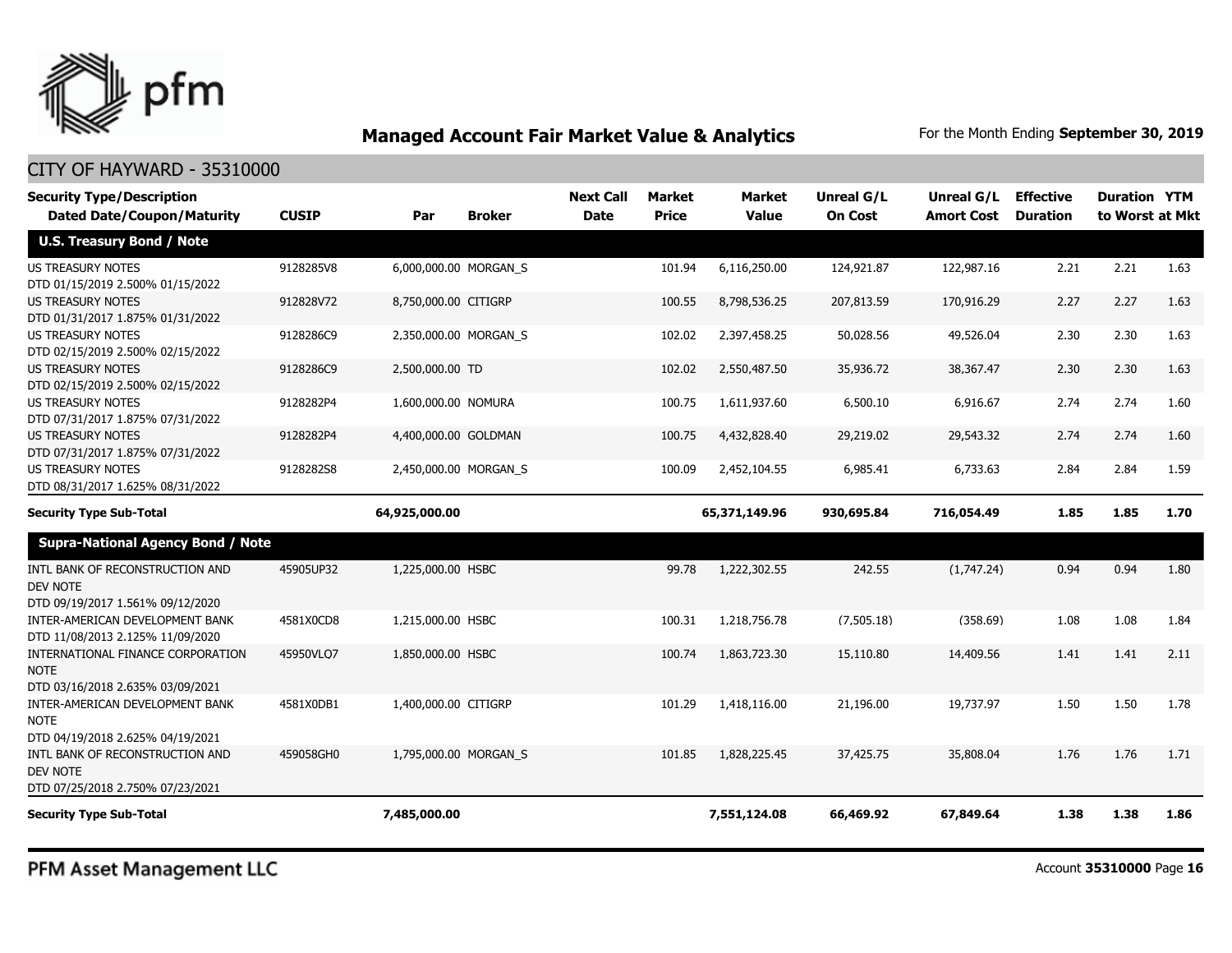

| <b>Security Type/Description</b><br><b>Dated Date/Coupon/Maturity</b>                    | <b>CUSIP</b> | Par                   | <b>Broker</b>       | <b>Next Call</b><br><b>Date</b> | <b>Market</b><br><b>Price</b> | <b>Market</b><br><b>Value</b> | <b>Unreal G/L</b><br><b>On Cost</b> | Unreal G/L<br><b>Amort Cost</b> | <b>Effective</b><br><b>Duration</b> | <b>Duration YTM</b><br>to Worst at Mkt |      |
|------------------------------------------------------------------------------------------|--------------|-----------------------|---------------------|---------------------------------|-------------------------------|-------------------------------|-------------------------------------|---------------------------------|-------------------------------------|----------------------------------------|------|
| <b>Municipal Bond / Note</b>                                                             |              |                       |                     |                                 |                               |                               |                                     |                                 |                                     |                                        |      |
| UNIV OF CAL TXBL REV BOND<br>DTD 05/18/2017 1.900% 05/15/2020                            | 91412GS89    | 625,000.00 JEFFERIE   |                     |                                 | 100.05                        | 625,331.25                    | 331.25                              | 331.25                          | 0.61                                | 0.61                                   | 1.81 |
| CA ST TXBL GO BONDS<br>DTD 04/27/2017 2.625% 04/01/2021                                  | 13063DAC2    | 1,000,000.00 JPM_CHAS |                     |                                 | 101.20                        | 1,011,980.00                  | 14,980.00                           | 14,097.99                       | 1.45                                | 1.45                                   | 1.81 |
| CA ST TXBL GO BONDS<br>DTD 04/25/2018 2.800% 04/01/2021                                  | 13063DGA0    | 1,425,000.00 JPM_CHAS |                     |                                 | 101.46                        | 1,445,733.75                  | 20,676.75                           | 20,712.29                       | 1.45                                | 1.45                                   | 1.81 |
| UNIV OF CAL TXBL REV BONDS<br>DTD 06/05/2018 3.029% 05/15/2021                           | 91412HBH5    | 455,000.00 MERRILL    |                     |                                 | 101.96                        | 463,913.45                    | 8,913.45                            | 8,913.45                        | 1.57                                | 1.57                                   | 1.80 |
| SAN DIEGO CCD, CA TXBL GO BONDS<br>DTD 10/16/2019 1.936%<br>08/01/2022                   | 7972720M6    | 675,000.00 RBC        |                     |                                 | 100.37                        | 677,497.50                    | 2,497.50                            | 2,497.50                        | 2.71                                | 2.71                                   | 1.80 |
| <b>TAMALPAIS UHSD, CA TXBL GO</b><br><b>BONDS</b><br>DTD 10/09/2019 1.925%<br>08/01/2022 | 874857KH7    | 995,000.00 RBC        |                     |                                 | 100.26                        | 997,596.95                    | 2,596.95                            | 2,596.95                        | 2.72                                | 2.72                                   | 1.83 |
| SAN JOSE, CA TXBL GO BONDS<br>DTD 07/25/2019 2.300% 09/01/2022                           | 798135H44    | 1,150,000.00 MORGAN S |                     |                                 | 101.11                        | 1,162,799.50                  | 5,255.50                            | 5,699.45                        | 2.81                                | 2.81                                   | 1.91 |
| <b>Security Type Sub-Total</b>                                                           |              | 6,325,000.00          |                     |                                 |                               | 6,384,852.40                  | 55,251.40                           | 54,848.88                       | 1.96                                | 1.96                                   | 1.83 |
| Federal Agency Collateralized Mortgage Obligation                                        |              |                       |                     |                                 |                               |                               |                                     |                                 |                                     |                                        |      |
| FREDDIE MAC SERIES 4459 NB<br>DTD 04/01/2015 4.500% 01/01/2020                           | 3137BHU39    |                       | 104.49 CITIGRP      |                                 | 100.19                        | 104.69                        | (4.86)                              | (0.03)                          | 0.18                                | 0.17                                   | 2.31 |
| FHMS K006 A2<br>DTD 04/01/2010 4.251% 01/25/2020                                         | 31398VJ98    | 897,046.72 CITIGRP    |                     |                                 | 100.16                        | 898,506.75                    | (16,761.23)                         | (1,611.57)                      | 0.25                                | 0.19                                   | 1.95 |
| FHLMC SERIES K013 A1<br>DTD 05/01/2011 2.902% 08/25/2020                                 | 3137AA4V2    |                       | 267,458.15 WELLS_FA |                                 | 100.11                        | 267,761.61                    | (4,784.50)                          | (525.73)                        | 0.48                                | 0.60                                   | 2.39 |
| <b>FHMS K714 A2</b><br>DTD 01/01/2014 3.034% 10/25/2020                                  | 3137B6ZM6    | 859,906.89 CITIGRP    |                     |                                 | 100.61                        | 865,174.42                    | (18,615.06)                         | (2,824.79)                      | 0.81                                | 0.57                                   | 1.60 |
| FNA 2018-M5 A2<br>DTD 04/01/2018 3.560% 09/25/2021                                       | 3136B1XP4    |                       | 599,872.81 JPM_CHAS |                                 | 101.85                        | 610,983.35                    | (821.54)                            | 4,316.28                        | 1.44                                | 1.02                                   | 1.53 |
| <b>FHMS K720 A1</b><br>DTD 11/01/2015 2.316% 11/25/2021                                  | 3137BLUQ9    | 269,245.43 BARCLAYS   |                     |                                 | 100.28                        | 269,992.42                    | 10.78                               | 21.78                           | 1.20                                | 1.10                                   | 1.92 |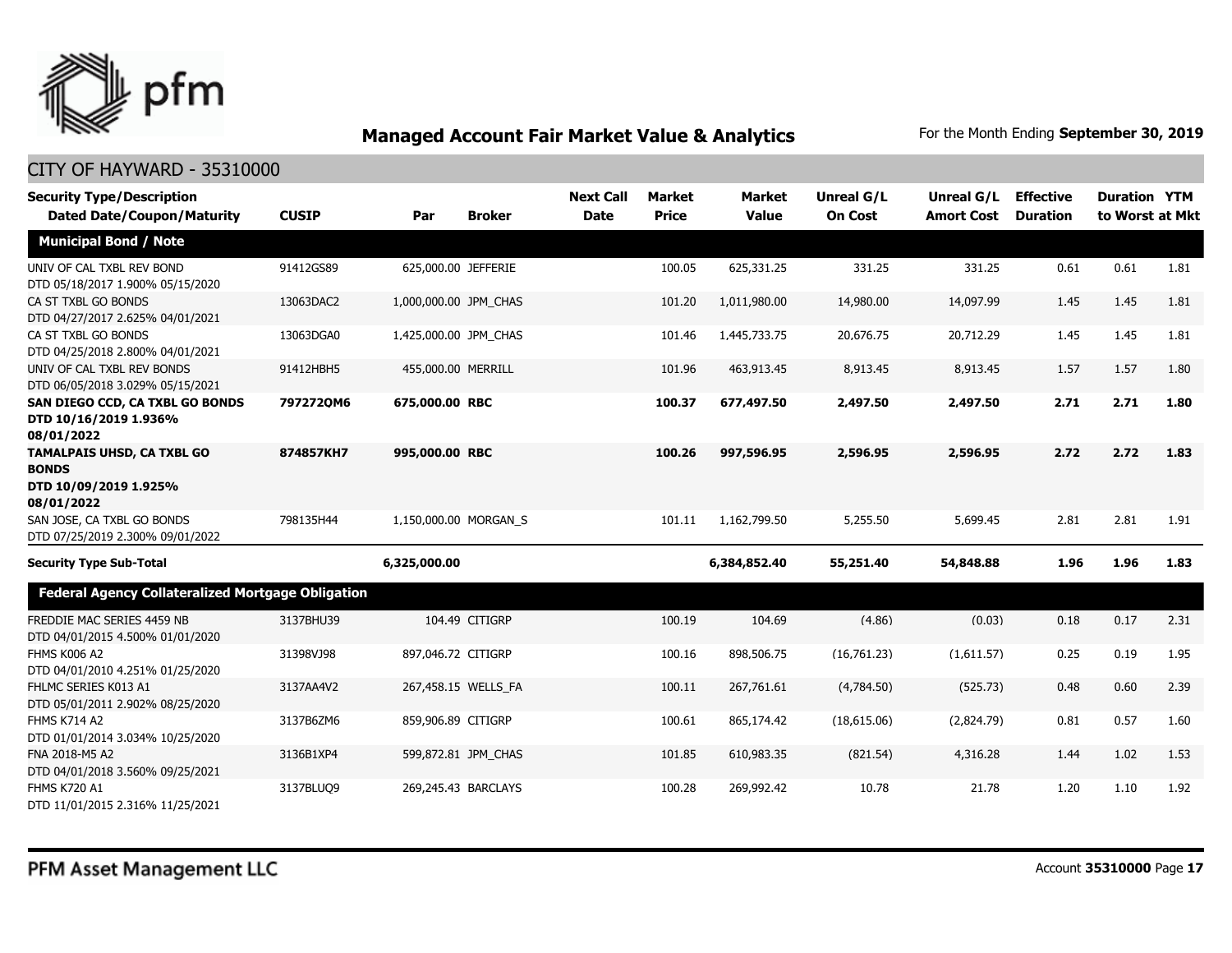

| <b>Security Type/Description</b><br><b>Dated Date/Coupon/Maturity</b> | <b>CUSIP</b> | Par                   | <b>Broker</b>       | <b>Next Call</b><br><b>Date</b> | <b>Market</b><br><b>Price</b> | <b>Market</b><br><b>Value</b> | Unreal G/L<br><b>On Cost</b> | Unreal G/L<br><b>Amort Cost</b> | <b>Effective</b><br><b>Duration</b> | <b>Duration YTM</b><br>to Worst at Mkt |      |
|-----------------------------------------------------------------------|--------------|-----------------------|---------------------|---------------------------------|-------------------------------|-------------------------------|------------------------------|---------------------------------|-------------------------------------|----------------------------------------|------|
| <b>Federal Agency Collateralized Mortgage Obligation</b>              |              |                       |                     |                                 |                               |                               |                              |                                 |                                     |                                        |      |
| FHLMC MULTIFAMILY STRUCTURED P<br>DTD 05/01/2015 2.791% 01/25/2022    | 3137BHXY8    | 1,250,000.00 AMHERST  |                     |                                 | 101.45                        | 1,268,149.38                  | (4,506.87)                   | (3,939.56)                      | 2.13                                | 1.19                                   | 1.42 |
| FHMS KJ23 A1<br>DTD 12/01/2018 3.174% 03/01/2022                      | 3137FKK70    | 1,188,300.19 GOLDMAN  |                     |                                 | 102.23                        | 1,214,839.81                  | 26,549.14                    | 26,549.13                       | 1.96                                | 1.27                                   | 1.26 |
| FHMS K019 A2<br>DTD 08/01/2012 2.272% 03/25/2022                      | 3137ASNJ9    |                       | 600,000.00 MORGAN S |                                 | 100.59                        | 603,522.00                    | 7,951.69                     | 7,407.21                        | 2.22                                | 1.27                                   | 1.69 |
| FHMS K023 A1<br>DTD 12/01/2012 1.583% 04/25/2022                      | 3137AWQG3    | 79,336.49 BAIRD       |                     |                                 | 99.45                         | 78,899.82                     | 1,286.43                     | 703.04                          | 1.33                                | 1.31                                   | 1.92 |
| FHMS K023 A1<br>DTD 12/01/2012 1.583% 04/25/2022                      | 3137AWQG3    |                       | 348,306.54 BARCLAYS |                                 | 99.45                         | 346,389.46                    | 6,885.82                     | 4,406.46                        | 1.33                                | 1.31                                   | 1.92 |
| FHMS K023 A1<br>DTD 12/01/2012 1.583% 04/25/2022                      | 3137AWQG3    | 715,963.45 BAIRD      |                     |                                 | 99.45                         | 712,022.79                    | 11,721.04                    | 6,417.00                        | 1.33                                | 1.31                                   | 1.92 |
| FHLMC MULTIFAMILY STRUCTURED P<br>DTD 11/01/2015 2.716% 06/25/2022    | 3137BLUR7    |                       | 600,000.00 JPM CHAS |                                 | 101.48                        | 608,901.90                    | 9,648.38                     | 9,648.38                        | 2.41                                | 1.39                                   | 1.53 |
| FHLMC MULTIFAMILY STRUCTURED P<br>DTD 12/01/2012 2.355% 07/25/2022    | 3137AVXN2    |                       | 570,000.00 WELLS FA |                                 | 100.93                        | 575,314.57                    | 3,221.60                     | 3,447.06                        | 2.64                                | 1.43                                   | 1.60 |
| FHLMC MULTIFAMILY STRUCTURED P<br>DTD 12/01/2012 2.355% 07/25/2022    | 3137AVXN2    | 1,227,386.00 WELLS FA |                     |                                 | 100.93                        | 1,238,829.90                  | 16,238.38                    | 15,833.38                       | 2.64                                | 1.43                                   | 1.60 |
| FHLMC MULTIFAMILY STRUCTURED P<br>DTD 12/01/2012 2.307% 08/25/2022    | 3137AWOH1    | 1,250,000.00 CANT FIT |                     |                                 | 100.86                        | 1,260,760.38                  | (7,696.65)                   | (7, 436.56)                     | 2.73                                | 1.47                                   | 1.62 |
| FHLMC MULTIFAMILY STRUCTURED P<br>DTD 05/01/2013 2.510% 11/25/2022    | 3137B1BS0    | 1,065,000.00 CITIGRP  |                     |                                 | 101.51                        | 1,081,071.38                  | 6,752.63                     | 7,514.83                        | 2.92                                | 1.60                                   | 1.47 |
| FANNIEMAE-ACES<br>DTD 02/01/2013 2.509% 11/25/2022                    | 3136ACGJ4    | 1,250,000.00 JPM_CHAS |                     |                                 | 101.60                        | 1,270,021.63                  | 4,591.94                     | 5,545.17                        | 2.89                                | 1.60                                   | 1.41 |
| <b>FANNIEMAE-ACES</b><br>DTD 05/01/2013 2.280% 12/25/2022             | 3136AEGO4    | 420,729.23 BAIRD      |                     |                                 | 100.94                        | 424,693.97                    | 1,343.18                     | 1,343.69                        | 2.95                                | 1.64                                   | 1.61 |
| <b>FANNIEMAE-ACES</b><br>DTD 05/01/2013 2.280% 12/25/2022             | 3136AEGO4    | 557,376.33 BAIRD      |                     |                                 | 100.94                        | 562,628.77                    | (2,049.75)                   | (1,956.12)                      | 2.95                                | 1.64                                   | 1.61 |
| <b>FHMS J22F A1</b><br>DTD 11/01/2018 3.454% 05/25/2023               | 3137FJYA1    |                       | 816,712.90 MORGAN_S |                                 | 102.98                        | 841,053.23                    | 24,362.37                    | 24,362.38                       | 2.09                                | 1.84                                   | 1.73 |
| FHMS KP05 A<br>DTD 12/01/2018 3.203% 07/01/2023                       | 3137FKK39    | 500,227.43 CSFB       |                     |                                 | 101.72                        | 508,854.05                    | 8,628.14                     | 8,628.12                        | 1.53                                | 1.91                                   | 2.20 |
| <b>Security Type Sub-Total</b>                                        |              | 15,332,973.05         |                     |                                 |                               | 15,508,476.28                 | 73,951.06                    | 107,849.55                      | 2.07                                | 1.31                                   | 1.62 |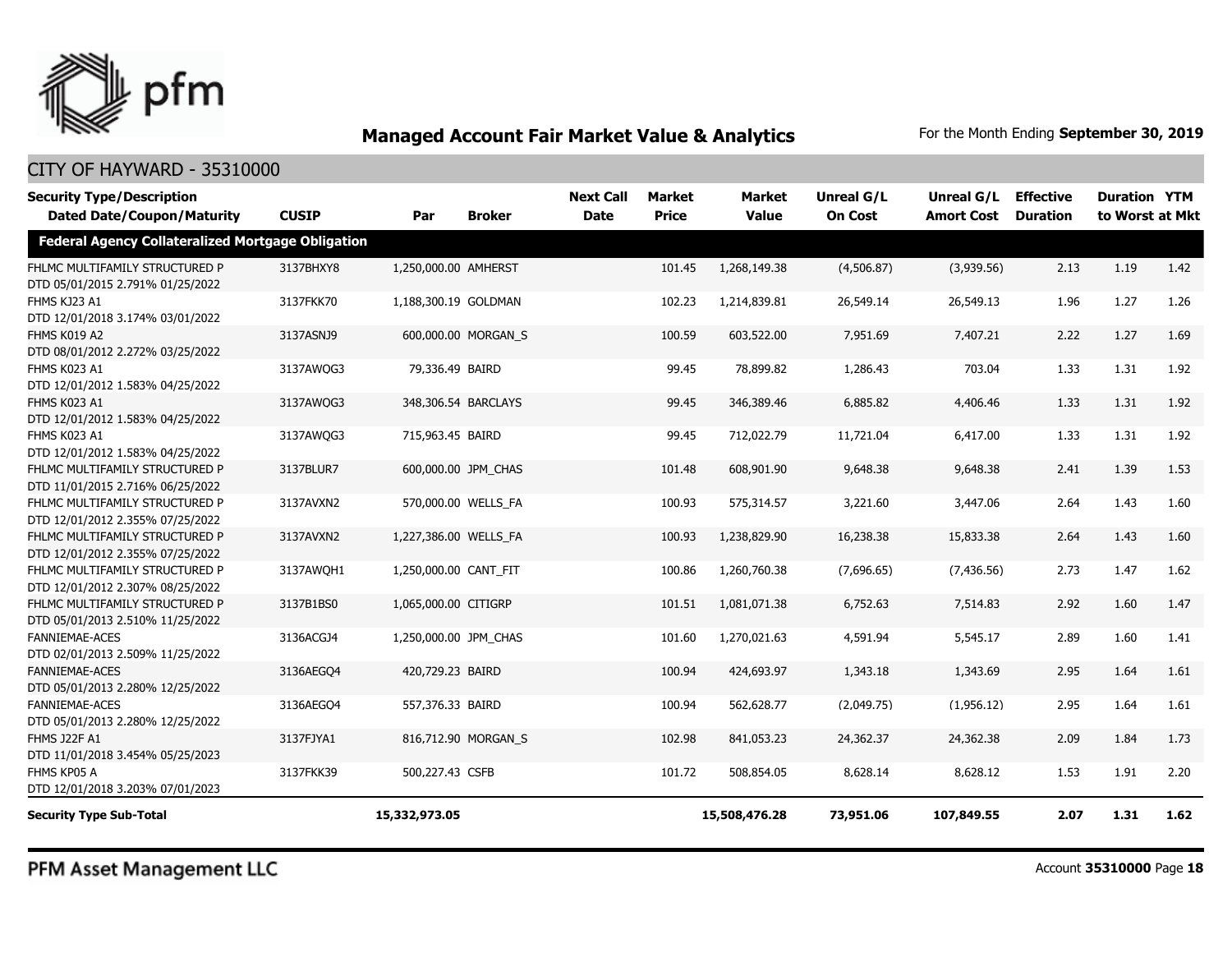

| <b>Security Type/Description</b>                                     |              |                       |                     | <b>Next Call</b> | <b>Market</b> | <b>Market</b> | Unreal G/L     | <b>Unreal G/L</b> | <b>Effective</b> | <b>Duration YTM</b> |      |
|----------------------------------------------------------------------|--------------|-----------------------|---------------------|------------------|---------------|---------------|----------------|-------------------|------------------|---------------------|------|
| <b>Dated Date/Coupon/Maturity</b>                                    | <b>CUSIP</b> | Par                   | <b>Broker</b>       | <b>Date</b>      | <b>Price</b>  | <b>Value</b>  | <b>On Cost</b> | <b>Amort Cost</b> | <b>Duration</b>  | to Worst at Mkt     |      |
| <b>Federal Agency Bond / Note</b>                                    |              |                       |                     |                  |               |               |                |                   |                  |                     |      |
| <b>FANNIE MAE NOTES</b><br>DTD 06/25/2018 2.750% 06/22/2021          | 3135G0U35    | 1,745,000.00 NOMURA   |                     |                  | 101.77        | 1,775,935.36  | 31,336.71      | 31,172.23         | 1.67             | 1.67                | 1.70 |
| FEDERAL HOME LOAN BANKS NOTES<br>DTD 10/12/2018 3.000% 10/12/2021    | 3130AF5B9    | 2,425,000.00 CITIGRP  |                     |                  | 102.65        | 2,489,281.90  | 65,688.40      | 65,246.47         | 1.95             | 1.95                | 1.67 |
| <b>FANNIE MAE NOTES</b><br>DTD 01/11/2019 2.625% 01/11/2022          | 3135G0U92    | 1,200,000.00 NOMURA   |                     |                  | 102.14        | 1,225,634.40  | 25,322.40      | 25,383.18         | 2.20             | 2.20                | 1.67 |
| <b>FANNIE MAE NOTES</b><br>DTD 01/11/2019 2.625% 01/11/2022          | 3135G0U92    | 1,650,000.00 NOMURA   |                     |                  | 102.14        | 1,685,247.30  | 36,435.30      | 36,157.51         | 2.20             | 2.20                | 1.67 |
| FHLB (CALLABLE) NOTES<br>DTD 04/29/2019 2.700% 04/29/2022            | 3130AGD36    | 1,825,000.00 NOMURA   |                     | 10/29/19         | 100.01        | 1,825,248.20  | 248.20         | 248.20            | 0.45             | 0.08                | 2.69 |
| FEDERAL HOME LOAN BANK<br>DTD 06/01/2012 2.125% 06/10/2022           | 313379069    | 2,475,000.00 CITIGRP  |                     |                  | 101.27        | 2,506,350.83  | 13,951.58      | 15,640.17         | 2.60             | 2.60                | 1.64 |
| <b>FANNIE MAE NOTES</b><br>DTD 09/06/2019 1.375% 09/06/2022          | 3135G0W33    | 1,250,000.00 BARCLAYS |                     |                  | 99.29         | 1,241,132.50  | (4, 517.50)    | (4,616.33)        | 2.86             | 2.86                | 1.62 |
| <b>Security Type Sub-Total</b>                                       |              | 12,570,000.00         |                     |                  |               | 12,748,830.49 | 168,465.09     | 169,231.43        | 1.97             | 1.92                | 1.81 |
| <b>Corporate Note</b>                                                |              |                       |                     |                  |               |               |                |                   |                  |                     |      |
| AMERICAN EXPRESS CO CORP NOTES<br>DTD 02/22/2019 3.000% 02/22/2021   | 025816CB3    | 400,000.00 CSFB       |                     |                  | 101.29        | 405,154.00    | 5,554.00       | 5,434.76          | 1.36             | 1.36                | 2.06 |
| JOHN DEERE CAPITAL CORP NOTES<br>DTD 03/13/2018 2.875% 03/12/2021    | 24422EUD9    | 300,000.00 BARCLAYS   |                     |                  | 101.30        | 303,887.70    | 4,091.70       | 3,988.46          | 1.42             | 1.42                | 1.96 |
| NATIONAL RURAL UTIL COOP NOTE<br>DTD 02/26/2018 2.900% 03/15/2021    | 63743HER9    | 250,000.00 RBC        |                     |                  | 101.25        | 253,132.00    | 3,409.50       | 3,268.58          | 1.42             | 1.42                | 2.02 |
| TOYOTA MOTOR CREDIT CORP NOTES<br>DTD 04/13/2018 2.950% 04/13/2021   | 89236TEU5    |                       | 365,000.00 JPM_CHAS |                  | 101.61        | 370,881.61    | 6,027.61       | 5,957.83          | 1.48             | 1.48                | 1.88 |
| MORGAN STANLEY CORP NOTES<br>DTD 04/21/2016 2.500% 04/21/2021        | 61746BEA0    |                       | 300,000.00 GOLDMAN  |                  | 100.67        | 302,011.50    | 7,051.50       | 4,531.25          | 1.51             | 1.51                | 2.06 |
| <b>CHARLES SCHWAB CORP NOTES</b><br>DTD 05/22/2018 3.250% 05/21/2021 | 808513AW5    | 235,000.00 CSFB       |                     |                  | 102.06        | 239,846.88    | 4,853.93       | 4,850.91          | 1.58             | 1.58                | 1.97 |
| PACCAR FINANCIAL CORP BONDS<br>DTD 08/09/2018 3.150% 08/09/2021      | 69371RP42    | 295,000.00 CITIGRP    |                     |                  | 102.07        | 301,100.31    | 6,191.76       | 6,157.86          | 1.79             | 1.79                | 2.01 |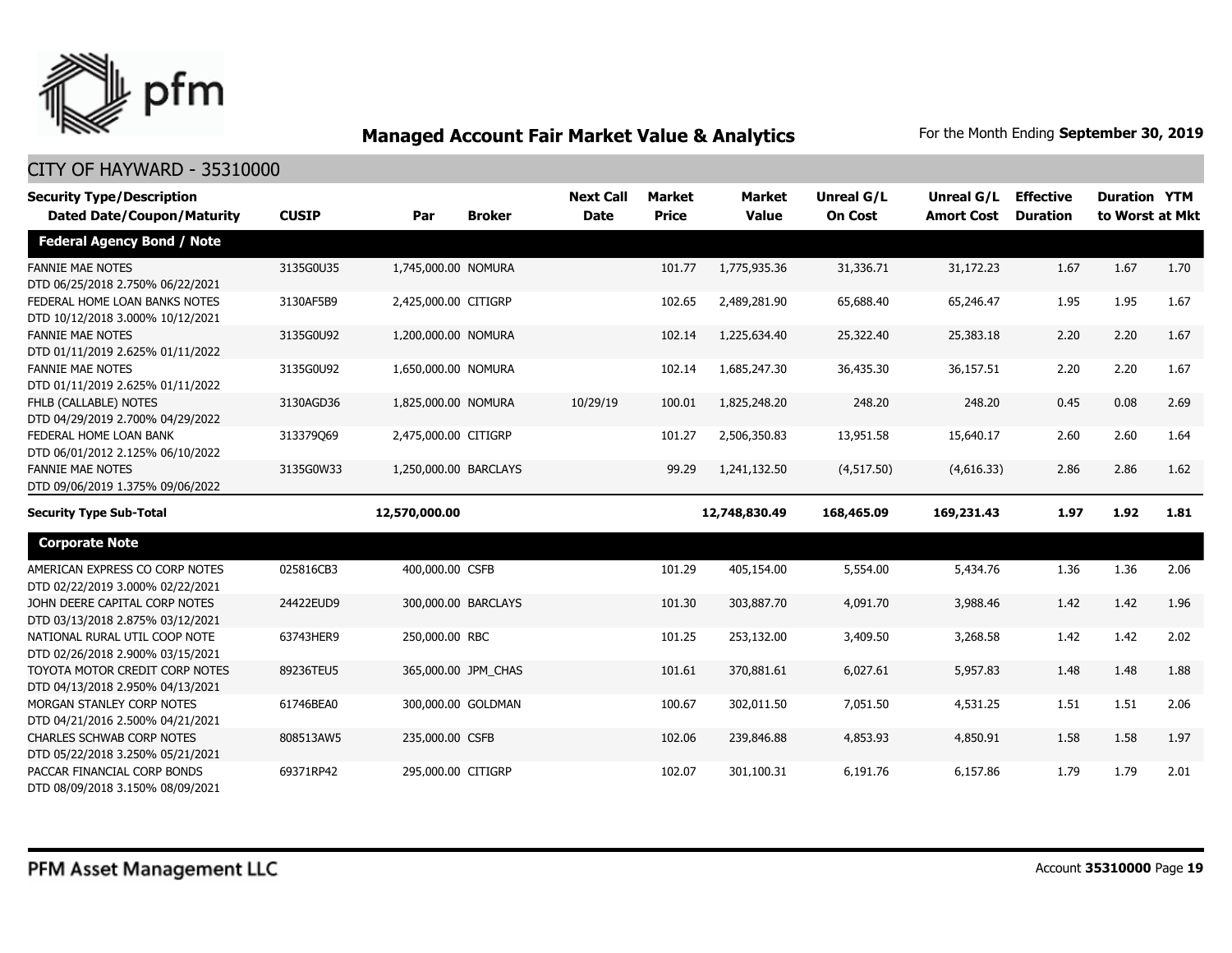

### CITY OF HAYWARD - 35310000

| <b>Security Type/Description</b><br><b>Dated Date/Coupon/Maturity</b>                  | <b>CUSIP</b> | Par                 | <b>Broker</b>       | <b>Next Call</b><br><b>Date</b> | Market<br><b>Price</b> | <b>Market</b><br><b>Value</b> | <b>Unreal G/L</b><br><b>On Cost</b> | Unreal G/L Effective<br><b>Amort Cost</b> | <b>Duration</b> | <b>Duration YTM</b><br>to Worst at Mkt |      |
|----------------------------------------------------------------------------------------|--------------|---------------------|---------------------|---------------------------------|------------------------|-------------------------------|-------------------------------------|-------------------------------------------|-----------------|----------------------------------------|------|
| <b>Corporate Note</b>                                                                  |              |                     |                     |                                 |                        |                               |                                     |                                           |                 |                                        |      |
| CATERPILLAR FINANCIAL SERVICES CORP<br><b>CORP</b><br>DTD 09/07/2018 3.150% 09/07/2021 | 14913Q2N8    | 325,000.00 BARCLAYS |                     |                                 | 102.07                 | 331,723.60                    | 6,973.85                            | 6,887.53                                  | 1.87            | 1.87                                   | 2.05 |
| <b>3M COMPANY</b><br>DTD 09/14/2018 3.000% 09/14/2021                                  | 88579YBA8    | 145,000.00 CITIGRP  |                     |                                 | 101.82                 | 147,634.36                    | 2,931.61                            | 2,830.89                                  | 1.89            | 1.89                                   | 2.05 |
| BANK OF AMERICA CORP (CALLABLE)<br>DTD 09/18/2017 2.328% 10/01/2021                    | 06051GGS2    | 200,000.00 MERRILL  |                     | 10/01/20                        | 100.11                 | 200,224.20                    | 1,198.20                            | 741.39                                    | 1.00            | 0.97                                   | 2.27 |
| BANK OF AMERICA CORP (CALLABLE)<br>DTD 09/18/2017 2.328% 10/01/2021                    | 06051GGS2    | 390,000.00 MERRILL  |                     | 10/01/20                        | 100.11                 | 390,437.19                    | 437.19                              | 437.19                                    | 1.00            | 0.97                                   | 2.27 |
| AMERICAN EXPRESS CREDIT CORP NOTES<br>DTD 11/06/2018 3.700% 11/05/2021                 | 025816BY4    | 200,000.00 RBC      |                     |                                 | 103.25                 | 206,494.40                    | 6,538.40                            | 6,525.77                                  | 1.99            | 1.99                                   | 2.11 |
| ABBOTT LABORATORIES CORP NOTES<br>DTD 11/22/2016 2.900% 11/30/2021                     | 002824BD1    | 300,000.00 GOLDMAN  |                     |                                 | 101.81                 | 305,424.00                    | 3,741.00                            | 3,984.02                                  | 2.08            | 2.08                                   | 2.04 |
| CITIGROUP INC CORP (CALLABLE) NOTE<br>DTD 12/08/2016 2.900% 12/08/2021                 | 172967LC3    | 300,000.00 RBC      |                     | 11/08/21                        | 101.48                 | 304,426.20                    | 9,883.20                            | 8,595.83                                  | 2.04            | 2.02                                   | 2.20 |
| SUNTRUST BANKS INC CORP NOTES<br>(CALLABLE)<br>DTD 12/01/2016 2.700% 01/27/2022        | 867914BM4    | 300,000.00 ACADEMY  |                     | 12/27/21                        | 101.12                 | 303,350.10                    | 3,848.10                            | 3,775.16                                  | 2.19            | 2.16                                   | 2.20 |
| HOME DEPOT INC<br>DTD 12/06/2018 3.250% 03/01/2022                                     | 437076BV3    | 175,000.00 JPM CHAS |                     |                                 | 103.41                 | 180,972.93                    | 6,452.43                            | 6,340.15                                  | 2.32            | 2.32                                   | 1.80 |
| US BANCORP (CALLABLE) NOTE<br>DTD 03/02/2012 3.000% 03/15/2022                         | 91159HHC7    |                     | 600,000.00 US_BANCO | 02/15/22                        | 102.40                 | 614,394.00                    | 3,804.00                            | 4,901.56                                  | 2.30            | 2.29                                   | 1.99 |
| GOLDMAN SACHS GROUP INC (CALLABLE)<br><b>NOTE</b><br>DTD 01/26/2017 3.000% 04/26/2022  | 38141GWC4    | 600,000.00 GOLDMAN  |                     | 04/26/21                        | 101.09                 | 606,522.00                    | 13,110.00                           | 11,855.72                                 | 1.78            | 1.51                                   | 2.56 |
| UNITED PARCEL SERVICE (CALLABLE)<br><b>NOTES</b><br>DTD 05/16/2017 2.350% 05/16/2022   | 911312BC9    | 300,000.00 JPM CHAS |                     | 04/16/22                        | 100.81                 | 302,423.40                    | 734.40                              | 885.56                                    | 2.47            | 2.44                                   | 2.03 |
| MORGAN STANLEY CORP NOTES<br>DTD 05/19/2017 2.750% 05/19/2022                          | 61744YAH1    | 300,000.00 RBC      |                     |                                 | 101.45                 | 304,356.00                    | 6,345.00                            | 6,046.36                                  | 2.51            | 2.51                                   | 2.18 |
| JPMORGAN CHASE & CO CORP NOTES<br>DTD 06/18/2018 3.514% 06/18/2022                     | 46647PAS5    | 600,000.00 JPM_CHAS |                     |                                 | 102.26                 | 613,537.20                    | 13,537.20                           | 13,537.20                                 | 2.56            | 2.56                                   | 2.65 |
| AMERICAN HONDA FINANCE<br>DTD 06/27/2019 2.200% 06/27/2022                             | 02665WCY5    | 600,000.00 MERRILL  |                     |                                 | 100.37                 | 602,214.00                    | 2,766.00                            | 2,719.28                                  | 2.63            | 2.63                                   | 2.06 |

PFM Asset Management LLC

Account **35310000** Page **20**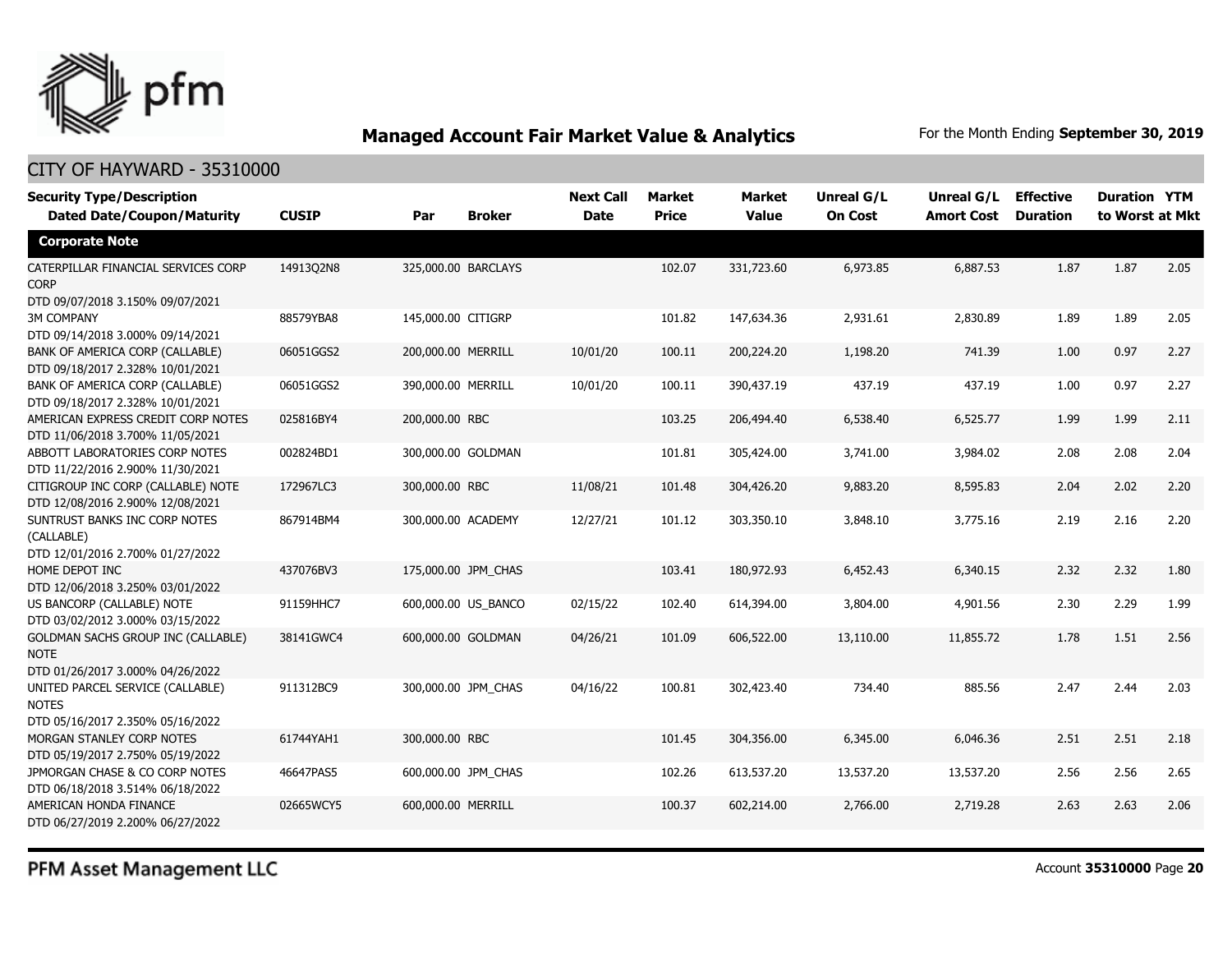

### CITY OF HAYWARD - 35310000

| <b>Security Type/Description</b>                                                       |              |                    |                     | <b>Next Call</b> | Market       | <b>Market</b> | Unreal G/L     | Unreal G/L        | <b>Effective</b> | <b>Duration YTM</b> |      |
|----------------------------------------------------------------------------------------|--------------|--------------------|---------------------|------------------|--------------|---------------|----------------|-------------------|------------------|---------------------|------|
| <b>Dated Date/Coupon/Maturity</b>                                                      | <b>CUSIP</b> | Par                | <b>Broker</b>       | <b>Date</b>      | <b>Price</b> | <b>Value</b>  | <b>On Cost</b> | <b>Amort Cost</b> | <b>Duration</b>  | to Worst at Mkt     |      |
| <b>Corporate Note</b>                                                                  |              |                    |                     |                  |              |               |                |                   |                  |                     |      |
| BANK OF NY MELLON CORP CORP NOTES<br>DTD 08/23/2019 1.950% 08/23/2022                  | 06406RAK3    |                    | 115,000.00 BARCLAYS |                  | 100.05       | 115,062.33    | (255.07)       | (247.56)          | 2.80             | 2.80                | 1.93 |
| BANK OF NY MELLON CORP CORP NOTES<br>DTD 08/23/2019 1.950% 08/23/2022                  | 06406RAK3    | 185,000.00 CITIGRP |                     |                  | 100.05       | 185,100.27    | 159.47         | 157.44            | 2.80             | 2.80                | 1.93 |
| WALT DISNEY COMPANY/THE<br>DTD 09/06/2019 1.650% 09/01/2022                            | 254687FJ0    |                    | 165,000.00 JPM_CHAS |                  | 99.78        | 164,629.08    | (12.87)        | (21.00)           | 2.83             | 2.83                | 1.73 |
| CATERPILLAR FINANCIAL SERVICES CORP<br><b>NOTE</b><br>DTD 09/06/2019 1.900% 09/06/2022 | 14913Q3A5    |                    | 325,000.00 BARCLAYS |                  | 99.83        | 324,462.78    | (85.47)        | (95.68)           | 2.84             | 2.84                | 1.96 |
| <b>Security Type Sub-Total</b>                                                         |              | 8,270,000.00       |                     |                  |              | 8,379,402.04  | 119,286.64     | 114,046.46        | 2.02             | 1.99                | 2.13 |
| <b>Certificate of Deposit</b>                                                          |              |                    |                     |                  |              |               |                |                   |                  |                     |      |
| CANADIAN IMP BK COMM NY FLT CERT<br><b>DEPOS</b><br>DTD 04/10/2018 2.738% 04/10/2020   | 13606BVF0    | 600,000.00 MERRILL |                     |                  | 100.19       | 601,149.00    | 1,149.00       | 1,149.00          | 0.03             | 0.52                | 2.41 |
| BANK OF NOVA SCOTIA HOUSTON CD<br>DTD 06/07/2018 3.080% 06/05/2020                     | 06417GU22    |                    | 600,000.00 GOLDMAN  |                  | 100.86       | 605,137.80    | 5,365.80       | 5,217.02          | 0.67             | 0.67                | 1.81 |
| BANK OF MONTREAL CHICAGO CERT<br><b>DEPOS</b><br>DTD 08/03/2018 3.190% 08/03/2020      | 06370REU9    | 600,000.00 BMO     |                     |                  | 100.85       | 605,093.40    | 5,093.40       | 5,093.40          | 0.84             | 0.84                | 2.17 |
| SUMITOMO MITSUI BANK NY CERT DEPOS<br>DTD 10/18/2018 3.390% 10/16/2020                 | 86565BPC9    |                    | 600,000.00 GOLDMAN  |                  | 101.64       | 609,823.20    | 10,639.20      | 9,912.84          | 1.01             | 1.01                | 1.85 |
| MUFG BANK LTD/NY CERT DEPOS<br>DTD 02/28/2019 2.970% 02/26/2021                        | 55379WZT6    | 600,000.00 MITSU   |                     |                  | 101.63       | 609,784.80    | 9,784.80       | 9,784.80          | 1.36             | 1.36                | 1.82 |
| CREDIT AGRICOLE CIB NY CERT DEPOS<br>DTD 04/04/2019 2.830% 04/02/2021                  | 22535CDU2    | 600,000.00 CREDAG  |                     |                  | 101.03       | 606,199.20    | 6,199.20       | 6,199.20          | 1.46             | 1.46                | 2.15 |
| ROYAL BANK OF CANADA NY CD<br>DTD 06/08/2018 3.240% 06/07/2021                         | 78012UEE1    | 600,000.00 RBC     |                     |                  | 102.39       | 614,344.20    | 14,344.20      | 14,344.20         | 1.63             | 1.63                | 1.79 |
| NORDEA BANK ABP NEW YORK CERT<br><b>DEPOS</b><br>DTD 08/29/2019 1.850% 08/26/2022      | 65558TLL7    | 625,000.00 MERRILL |                     |                  | 100.11       | 625,688.13    | 688.13         | 688.13            | 2.82             | 2.82                | 1.83 |
| SKANDINAV ENSKILDA BANK LT CD<br>DTD 09/03/2019 1.860% 08/26/2022                      | 83050PDR7    |                    | 625,000.00 BARCLAYS |                  | 100.14       | 625,866.88    | 866.88         | 866.88            | 2.82             | 2.82                | 1.83 |

PFM Asset Management LLC

Account **35310000** Page **21**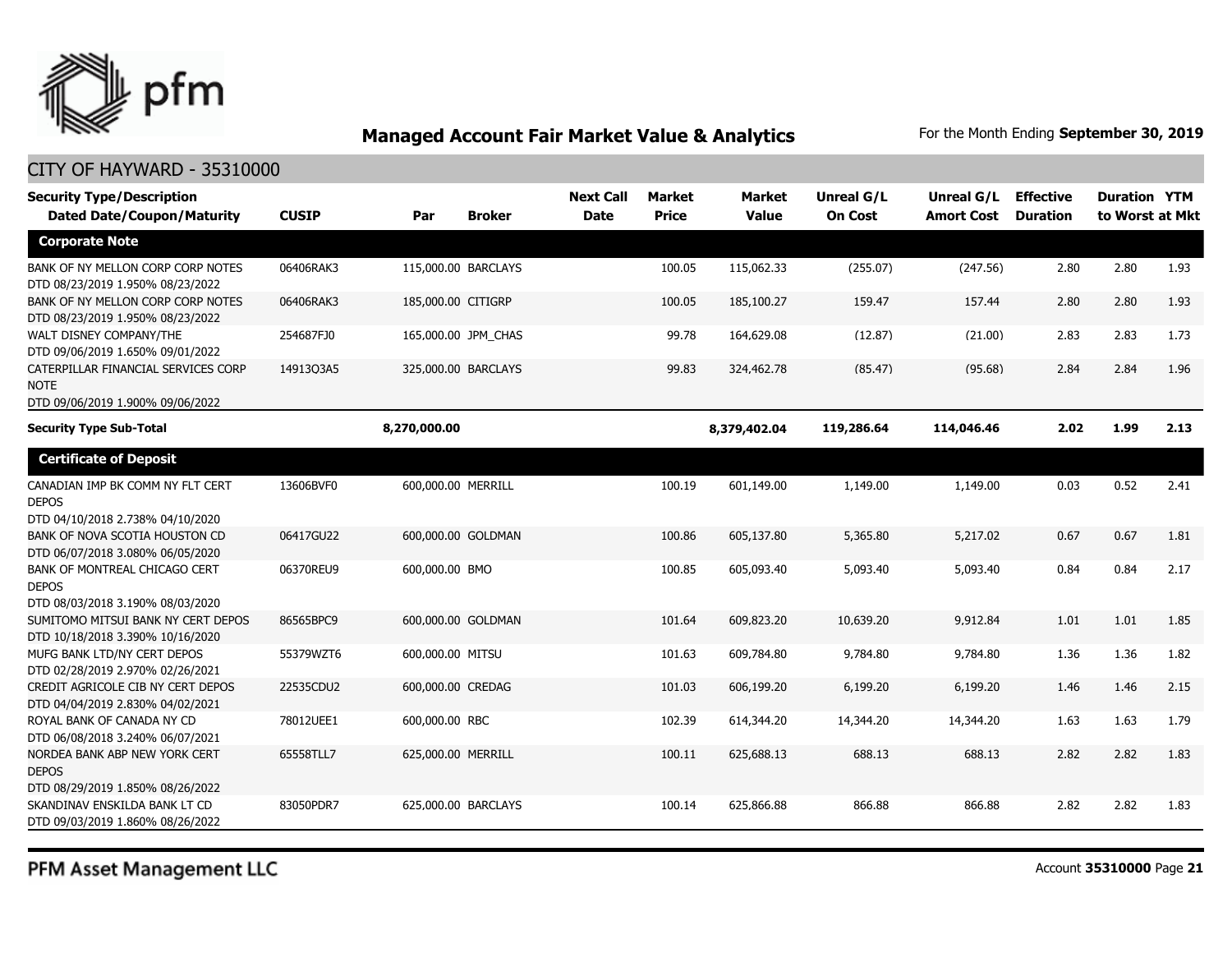

| <b>Security Type/Description</b><br><b>Dated Date/Coupon/Maturity</b> | <b>CUSIP</b> | Par                | <b>Broker</b>       | <b>Next Call</b><br><b>Date</b> | <b>Market</b><br><b>Price</b> | <b>Market</b><br><b>Value</b> | <b>Unreal G/L</b><br><b>On Cost</b> | Unreal G/L<br><b>Amort Cost</b> | <b>Effective</b><br><b>Duration</b> | <b>Duration YTM</b><br>to Worst at Mkt |      |
|-----------------------------------------------------------------------|--------------|--------------------|---------------------|---------------------------------|-------------------------------|-------------------------------|-------------------------------------|---------------------------------|-------------------------------------|----------------------------------------|------|
| <b>Security Type Sub-Total</b>                                        |              | 5,450,000.00       |                     |                                 |                               | 5,503,086.61                  | 54,130.61                           | 53,255.47                       | 1.41                                | 1.47                                   | 1.96 |
| <b>Asset-Backed Security</b>                                          |              |                    |                     |                                 |                               |                               |                                     |                                 |                                     |                                        |      |
| JOHN DEERE ABS 2017-A A3<br>DTD 03/02/2017 1.780% 04/15/2021          | 47787XAC1    |                    | 37,097.17 MERRILL   |                                 | 99.91                         | 37,062.17                     | (29.71)                             | (32.68)                         | 0.30                                | 0.91                                   | 1.88 |
| ALLY ABS 2017-1 A3<br>DTD 01/31/2017 1.700% 06/15/2021                | 02007PAC7    | 39,217.31 CITIGRP  |                     |                                 | 99.87                         | 39,168.26                     | (45.62)                             | (47.83)                         | 0.29                                | 1.40                                   | 1.79 |
| GMALT 2018-3 A3<br>DTD 09/26/2018 3.180% 06/20/2021                   | 36256GAD1    | 170,000.00 RBC     |                     |                                 | 100.68                        | 171,156.90                    | 1,170.33                            | 1,165.53                        | 0.74                                | 0.88                                   | 2.41 |
| BMWLT 2018-1 A3<br>DTD 10/17/2018 3.260% 07/20/2021                   | 05586CAC8    | 125,000.00 SOCGEN  |                     |                                 | 101.16                        | 126,447.40                    | 1,464.77                            | 1,458.93                        | 0.99                                | 0.92                                   | 2.01 |
| ALLY ABS 2017-2 A3<br>DTD 03/29/2017 1.780% 08/15/2021                | 02007HAC5    | 174,272.49 MERRILL |                     |                                 | 99.88                         | 174,071.33                    | (180.61)                            | (193.02)                        | 0.30                                | 1.57                                   | 1.85 |
| HYUNDAI ABS 2017-A A3<br>DTD 03/29/2017 1.760% 08/16/2021             | 44931PAD8    | 128,199.32 SOCGEN  |                     |                                 | 99.87                         | 128,032.21                    | (156.75)                            | (162.51)                        | 0.41                                | 0.95                                   | 1.90 |
| NISSAN AUTO LEASE TRUST<br>DTD 10/24/2018 3.250% 09/15/2021           | 65478BAD3    | 225,000.00 CITIGRP |                     |                                 | 101.12                        | 227,526.23                    | 2,545.89                            | 2,539.77                        | 0.94                                | 0.99                                   | 2.12 |
| FORDL 2018-B A3<br>DTD 09/21/2018 3.190% 12/15/2021                   | 34531LAD2    |                    | 230,000.00 JPM CHAS |                                 | 100.98                        | 232,260.23                    | 2,279.66                            | 2,273.69                        | 0.85                                | 1.11                                   | 2.31 |
| GMALT 2019-1 A3<br>DTD 02/21/2019 2.980% 12/20/2021                   | 36256UAD0    |                    | 200,000.00 WELLS_FA |                                 | 101.10                        | 202,199.60                    | 2,231.00                            | 2,224.50                        | 1.27                                | 1.13                                   | 2.01 |
| FORDL 2019-A A3<br>DTD 02/25/2019 2.900% 05/15/2022                   | 34532FAD4    | 245,000.00 CITIGRP |                     |                                 | 101.18                        | 247,887.20                    | 2,906.36                            | 2,902.55                        | 1.32                                | 1.32                                   | 2.01 |
| HART 2018-B A3<br>DTD 12/12/2018 3.200% 12/15/2022                    | 44933AAC1    |                    | 150,000.00 BARCLAYS |                                 | 101.71                        | 152,564.04                    | 2,565.84                            | 2,565.45                        | 1.36                                | 1.60                                   | 2.14 |
| HAROT 2019-1 A3<br>DTD 02/27/2019 2.830% 03/20/2023                   | 43814WAC9    | 170,000.00 MERRILL |                     |                                 | 101.76                        | 172,998.63                    | 3,003.19                            | 3,002.48                        | 1.84                                | 1.74                                   | 1.82 |
| FORD CREDIT AUTO OWNER TRUST<br>DTD 10/23/2018 3.240% 04/15/2023      | 34532TAD4    |                    | 200,000.00 BARCLAYS |                                 | 101.84                        | 203,677.96                    | 3,712.16                            | 3,705.27                        | 1.45                                | 1.76                                   | 2.21 |
| NAROT 2018-C A3<br>DTD 12/12/2018 3.220% 06/15/2023                   | 65478NAD7    | 200,000.00 MIZUHO  |                     |                                 | 102.25                        | 204,506.20                    | 4,544.52                            | 4,537.85                        | 1.76                                | 1.85                                   | 2.01 |
| HYUNDAI AUTO RECEIVABLES TRUST<br>DTD 04/10/2019 2.660% 06/15/2023    | 44932NAD2    | 250,000.00 SOCGEN  |                     |                                 | 101.19                        | 252,975.80                    | 3,008.70                            | 3,004.93                        | 1.81                                | 1.85                                   | 2.02 |
| CARMAX AUTO OWNER TRUST<br>DTD 07/25/2018 3.130% 06/15/2023           | 14313FAD1    |                    | 285,000.00 BARCLAYS |                                 | 101.75                        | 289,980.15                    | 5,019.00                            | 5,009.93                        | 1.41                                | 1.85                                   | 2.19 |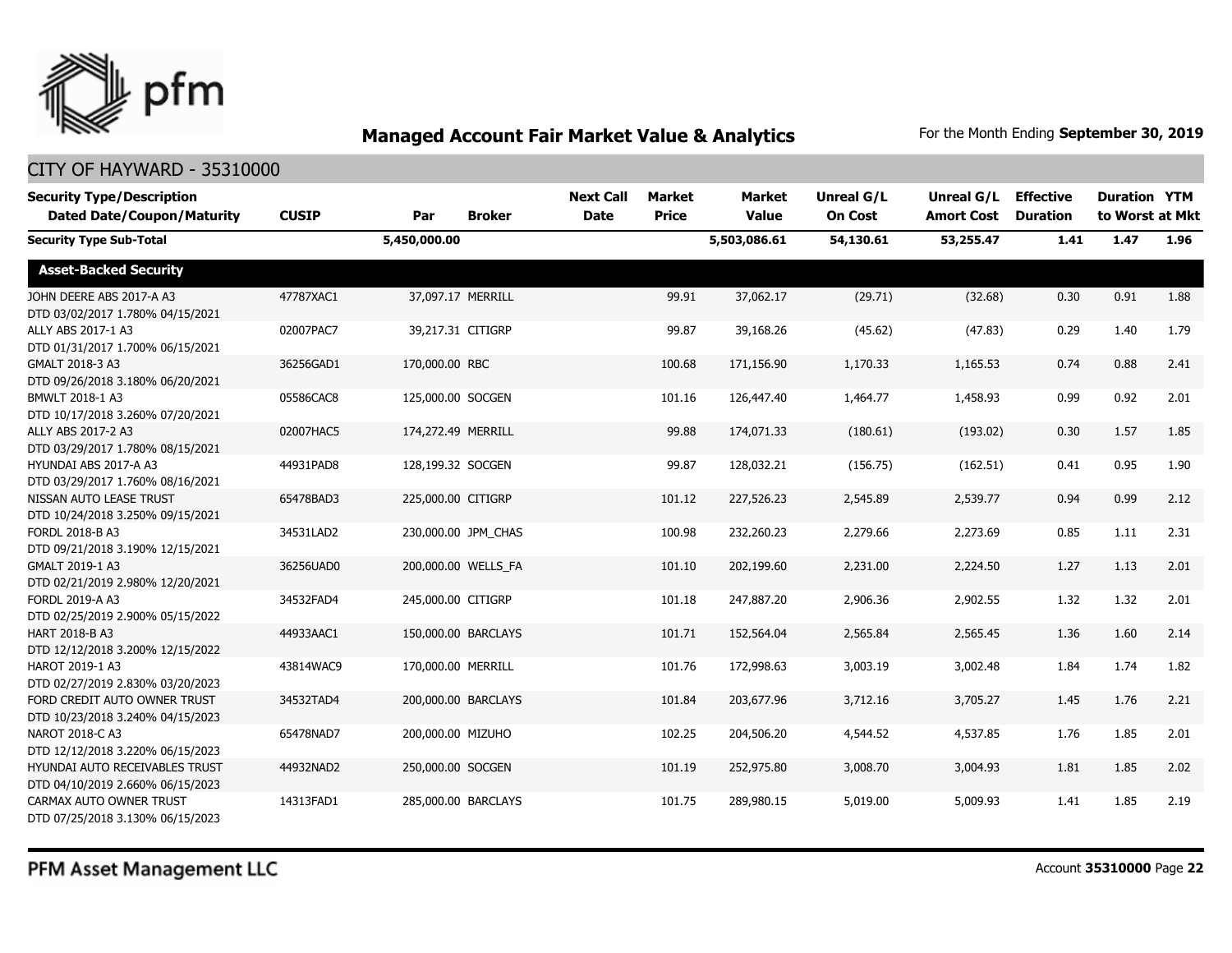

### CITY OF HAYWARD - 35310000

| <b>Security Type/Description</b><br>Dated Date/Coupon/Maturity | <b>CUSIP</b> | Par                 | <b>Broker</b> | <b>Next Call</b><br><b>Date</b> | Market<br><b>Price</b> | <b>Market</b><br><b>Value</b> | Unreal G/L<br><b>On Cost</b> | Unreal G/L<br><b>Amort Cost</b> | <b>Effective</b><br><b>Duration</b> | <b>Duration YTM</b> | to Worst at Mkt |
|----------------------------------------------------------------|--------------|---------------------|---------------|---------------------------------|------------------------|-------------------------------|------------------------------|---------------------------------|-------------------------------------|---------------------|-----------------|
| <b>Asset-Backed Security</b>                                   |              |                     |               |                                 |                        |                               |                              |                                 |                                     |                     |                 |
| CARMAX AUTO OWNER TRUST<br>DTD 10/24/2018 3.360% 09/15/2023    | 14315EAC4    | 225,000.00 MERRILL  |               |                                 | 102.31                 | 230,204.70                    | 5,206.77                     | 5,206.25                        | 1.63                                | 1.97                | 2.19            |
| COPAR 2019-1 A3<br>DTD 05/30/2019 2.510% 11/15/2023            | 14042WAC4    | 175,000.00 JPM CHAS |               |                                 | 101.13                 | 176,984.10                    | 2,019.55                     | 2,017.18                        | 1.89                                | 2.05                | 1.96            |
| FIFTH THIRD AUTO TRUST<br>DTD 05/08/2019 2.640% 12/15/2023     | 31680YAD9    | 215,000.00 CSFB     |               |                                 | 101.41                 | 218,030.66                    | 3,077.92                     | 3,073.74                        | 1.64                                | 2.09                | 1.97            |
| <b>HDMOT 2019-A A3</b><br>DTD 06/26/2019 2.340% 02/15/2024     | 41284WAC4    | 300,000.00 BARCLAYS |               |                                 | 100.39                 | 301,155.45                    | 1,178.67                     | 1,177.40                        | 2.19                                | 2.17                | 2.16            |
| GMCAR 2019-2 A3<br>DTD 04/17/2019 2.650% 02/16/2024            | 36257FAD2    | 345,000.00 BARCLAYS |               |                                 | 101.56                 | 350,388.28                    | 5,416.36                     | 5,413.80                        | 1.53                                | 2.18                | 1.94            |
| COMET 2019-A2 A2<br>DTD 09/05/2019 1.720% 08/15/2024           | 14041NFU0    | 600,000.00 RBC      |               |                                 | 99.60                  | 597,581.82                    | (2,267.10)                   | (2,269.83)                      | 2.79                                | 2.42                | 1.89            |
| <b>Security Type Sub-Total</b>                                 |              | 4,688,786.29        |               |                                 |                        | 4,736,859.32                  | 48,670.90                    | 48,573.38                       | 1.55                                | 1.73                | 2.04            |
| <b>Managed Account Sub-Total</b>                               |              | 125,046,759.34      |               |                                 |                        | 126, 183, 781. 18             | 1,516,921.46                 | 1,331,709.30                    | 1.85                                | 1.75                | 1.77            |
| <b>Securities Sub-Total</b>                                    |              | \$125,046,759.34    |               |                                 |                        | \$126,183,781.18              | \$1,516,921.46               | \$1,331,709.30                  | 1.85                                | 1.75                | 1.77%           |
| <b>Accrued Interest</b>                                        |              |                     |               |                                 |                        | \$611,664.36                  |                              |                                 |                                     |                     |                 |
| <b>Total Investments</b>                                       |              |                     |               |                                 |                        | \$126,795,445.54              |                              |                                 |                                     |                     |                 |
|                                                                |              |                     |               |                                 |                        |                               |                              |                                 |                                     |                     |                 |

Bolded items are forward settling trades.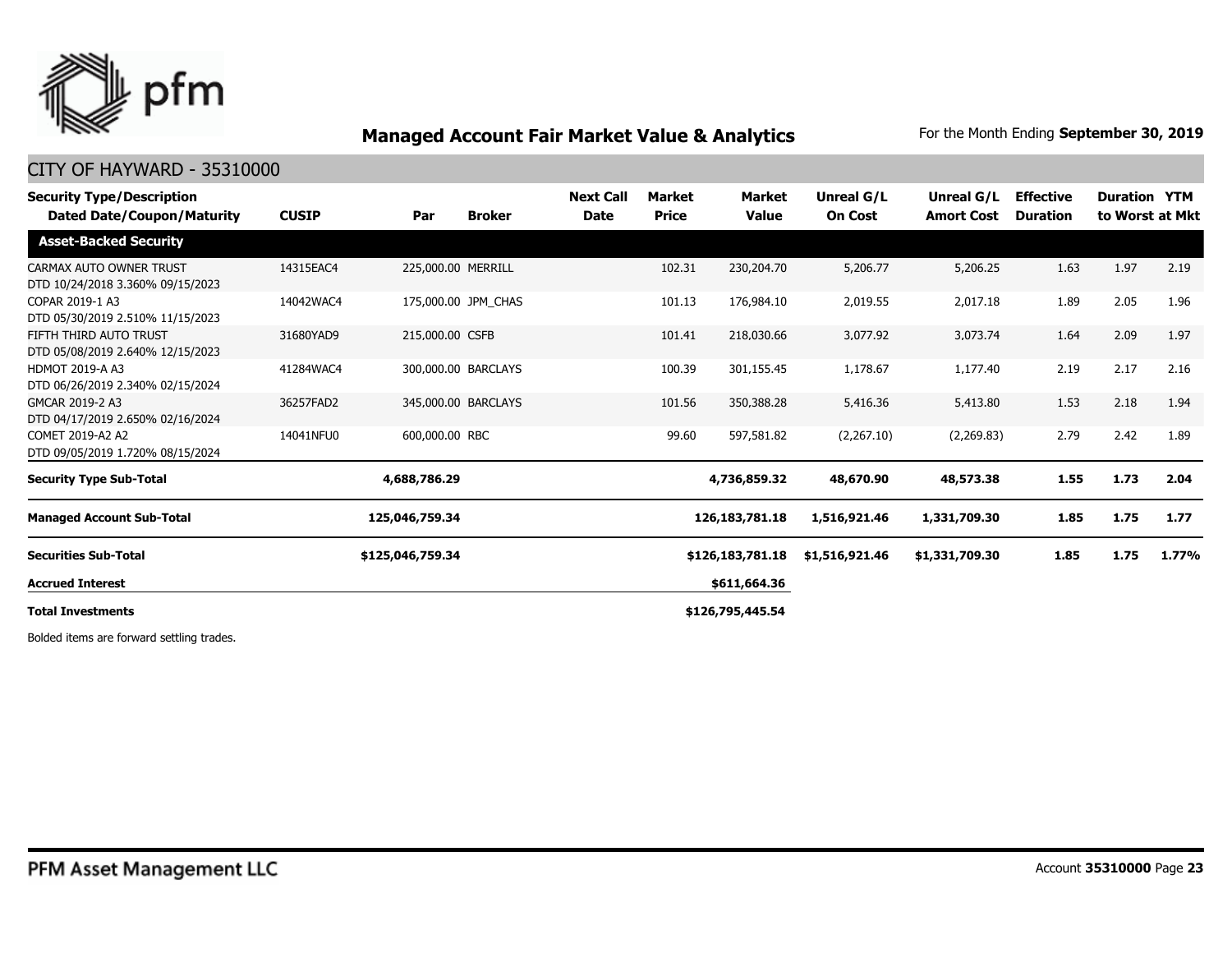

### CITY OF HAYWARD - 35310000

| <b>Transaction Type</b> |                                   |                                                                                                     |              |              | <b>Principal</b> | <b>Accrued</b>  |                | <b>Realized G/L</b> | <b>Realized G/L</b> | <b>Sale</b> |
|-------------------------|-----------------------------------|-----------------------------------------------------------------------------------------------------|--------------|--------------|------------------|-----------------|----------------|---------------------|---------------------|-------------|
| <b>Trade</b>            | <b>Settle</b>                     | <b>Security Description</b>                                                                         | <b>CUSIP</b> | Par          | <b>Proceeds</b>  | <b>Interest</b> | <b>Total</b>   | Cost                | <b>Amort Cost</b>   | Method      |
| <b>BUY</b>              |                                   |                                                                                                     |              |              |                  |                 |                |                     |                     |             |
| 08/28/19                | 09/05/19                          | COMET 2019-A2 A2<br>DTD 09/05/2019 1.720% 08/15/2024                                                | 14041NFU0    | 600,000.00   | (599, 848.92)    | 0.00            | (599, 848.92)  |                     |                     |             |
| 08/29/19                | 09/03/19                          | SKANDINAV ENSKILDA BANK LT CD<br>DTD 09/03/2019 1.860% 08/26/2022                                   | 83050PDR7    | 625,000.00   | (625,000.00)     | 0.00            | (625,000.00)   |                     |                     |             |
| 09/03/19                | 09/05/19                          | BANK OF NY MELLON CORP CORP<br><b>NOTES</b><br>DTD 08/23/2019 1.950% 08/23/2022                     | 06406RAK3    | 115,000.00   | (115, 317.40)    | (74.75)         | (115, 392.15)  |                     |                     |             |
| 09/03/19                | 09/06/19                          | WALT DISNEY COMPANY/THE<br>DTD 09/06/2019 1.650% 09/01/2022                                         | 254687FJ0    | 165,000.00   | (164, 641.95)    | 0.00            | (164, 641.95)  |                     |                     |             |
| 09/03/19                | 09/06/19                          | CATERPILLAR FINANCIAL SERVICES<br><b>CORP NOTE</b><br>DTD 09/06/2019 1.900% 09/06/2022              | 1491303A5    | 325,000.00   | (324, 548.25)    | 0.00            | (324, 548.25)  |                     |                     |             |
| 09/04/19                | 09/09/19                          | <b>FANNIEMAE-ACES</b><br>DTD 05/01/2013 2.280% 12/25/2022                                           | 3136AEGO4    | 557,376.33   | (564, 678.52)    | (282.40)        | (564,960.92)   |                     |                     |             |
| 09/04/19                | 09/09/19                          | FHLMC MULTIFAMILY STRUCTURED P<br>DTD 12/01/2012 2.307% 08/25/2022                                  | 3137AWQH1    | 1,250,000.00 | (1,268,457.03)   | (640.83)        | (1,269,097.86) |                     |                     |             |
| 09/05/19                | 09/06/19                          | <b>FANNIE MAE NOTES</b><br>DTD 09/06/2019 1.375% 09/06/2022                                         | 3135G0W33    | 1,250,000.00 | (1,245,650.00)   | 0.00            | (1,245,650.00) |                     |                     |             |
| 09/11/19                | 09/16/19                          | FANNIEMAE-ACES<br>DTD 05/01/2013 2.280% 12/25/2022                                                  | 3136AEGO4    | 420,729.23   | (423, 350.79)    | (399.69)        | (423,750.48)   |                     |                     |             |
|                         |                                   | 09/18/19 10/16/19 SAN DIEGO CCD, CA TXBL GO<br><b>BONDS</b><br>DTD 10/16/2019 1.936%<br>08/01/2022  | 797272QM6    | 675,000.00   | (675,000.00)     | 0.00            | (675,000.00)   |                     |                     |             |
|                         |                                   | 09/20/19 10/09/19 TAMALPAIS UHSD, CA TXBL GO<br><b>BONDS</b><br>DTD 10/09/2019 1.925%<br>08/01/2022 | 874857KH7    | 995,000.00   | (995,000.00)     | 0.00            | (995,000.00)   |                     |                     |             |
|                         | <b>Transaction Type Sub-Total</b> |                                                                                                     |              | 6,978,105.56 | (7,001,492.86)   | (1,397.67)      | (7,002,890.53) |                     |                     |             |
| <b>INTEREST</b>         |                                   |                                                                                                     |              |              |                  |                 |                |                     |                     |             |
| 09/01/19                | 09/01/19                          | HOME DEPOT INC<br>DTD 12/06/2018 3.250% 03/01/2022                                                  | 437076BV3    | 175,000.00   | 0.00             | 2,843.75        | 2,843.75       |                     |                     |             |

PFM Asset Management LLC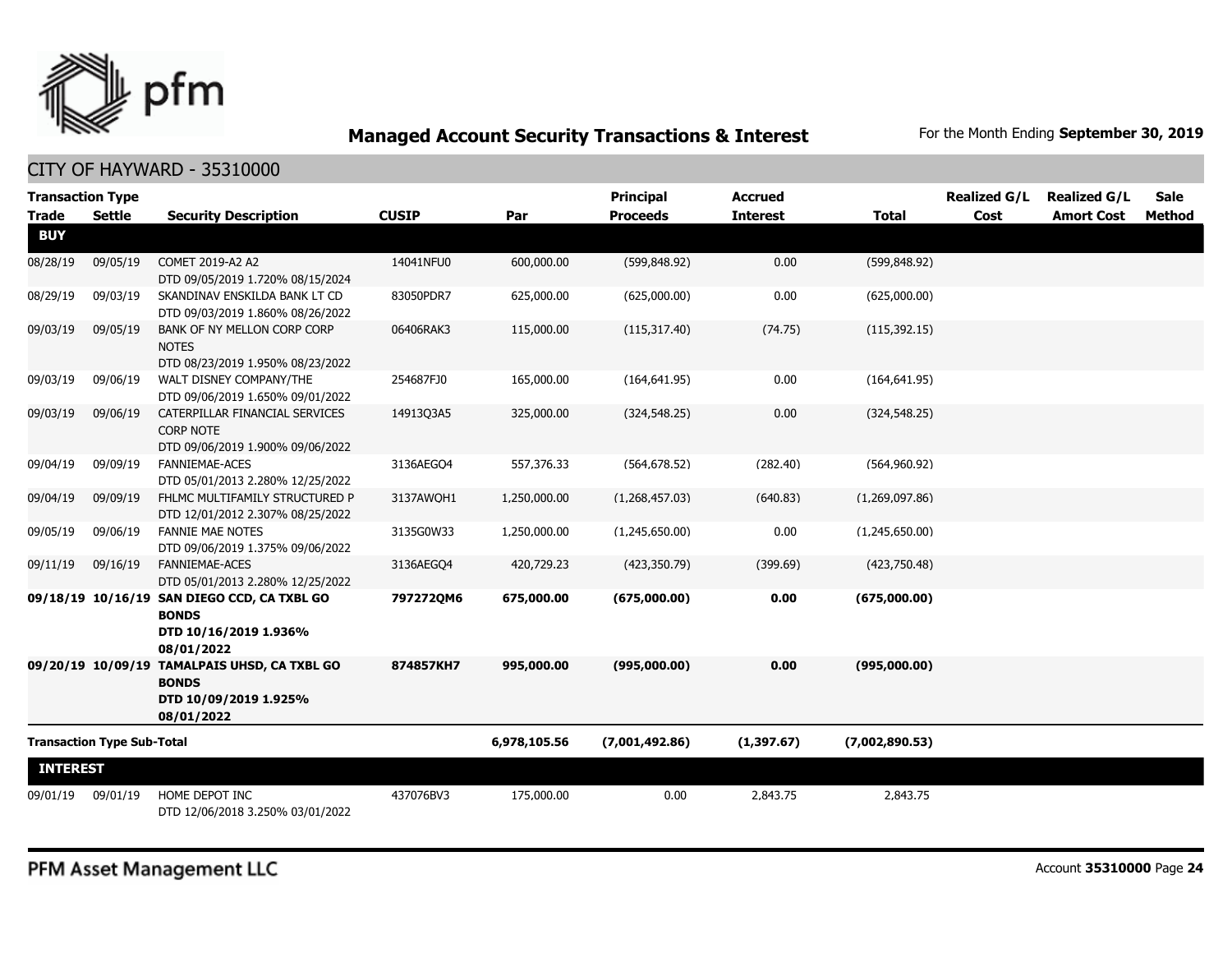

| <b>Transaction Type</b> |          |                                                                    |              |              | <b>Principal</b> | <b>Accrued</b>  |              | <b>Realized G/L</b> | <b>Realized G/L</b> | <b>Sale</b> |
|-------------------------|----------|--------------------------------------------------------------------|--------------|--------------|------------------|-----------------|--------------|---------------------|---------------------|-------------|
| Trade                   | Settle   | <b>Security Description</b>                                        | <b>CUSIP</b> | Par          | <b>Proceeds</b>  | <b>Interest</b> | <b>Total</b> | Cost                | <b>Amort Cost</b>   | Method      |
| <b>INTEREST</b>         |          |                                                                    |              |              |                  |                 |              |                     |                     |             |
| 09/01/19                | 09/15/19 | FREDDIE MAC SERIES 4459 NB<br>DTD 04/01/2015 4.500% 01/01/2020     | 3137BHU39    | 138.21       | 0.00             | 0.52            | 0.52         |                     |                     |             |
| 09/01/19                | 09/25/19 | FHMS J22F A1<br>DTD 11/01/2018 3.454% 05/25/2023                   | 3137FJYA1    | 935,387.32   | 0.00             | 6,846.84        | 6,846.84     |                     |                     |             |
| 09/01/19                | 09/25/19 | FHLMC SERIES K013 A1<br>DTD 05/01/2011 2.902% 08/25/2020           | 3137AA4V2    | 290,491.18   | 0.00             | 702.50          | 702.50       |                     |                     |             |
| 09/01/19                | 09/25/19 | FHLMC MULTIFAMILY STRUCTURED P<br>DTD 12/01/2012 2.355% 07/25/2022 | 3137AVXN2    | 570,000.00   | 0.00             | 1,118.63        | 1,118.63     |                     |                     |             |
| 09/01/19                | 09/25/19 | FHMS K006 A2<br>DTD 04/01/2010 4.251% 01/25/2020                   | 31398VJ98    | 965,030.86   | 0.00             | 3,418.62        | 3,418.62     |                     |                     |             |
| 09/01/19                | 09/25/19 | FHLMC MULTIFAMILY STRUCTURED P<br>DTD 05/01/2013 2.510% 11/25/2022 | 3137B1BS0    | 1,065,000.00 | 0.00             | 2,227.63        | 2,227.63     |                     |                     |             |
| 09/01/19                | 09/25/19 | <b>FANNIEMAE-ACES</b><br>DTD 02/01/2013 2.509% 11/25/2022          | 3136ACGJ4    | 1,250,000.00 | 0.00             | 2,613.05        | 2,613.05     |                     |                     |             |
| 09/01/19                | 09/25/19 | FHLMC MULTIFAMILY STRUCTURED P<br>DTD 05/01/2015 2.791% 01/25/2022 | 3137BHXY8    | 1,250,000.00 | 0.00             | 2,907.29        | 2,907.29     |                     |                     |             |
| 09/01/19                | 09/25/19 | FHMS K023 A1<br>DTD 12/01/2012 1.583% 04/25/2022                   | 3137AWQG3    | 737,166.84   | 0.00             | 972.45          | 972.45       |                     |                     |             |
| 09/01/19                | 09/25/19 | <b>FHMS K714 A2</b><br>DTD 01/01/2014 3.034% 10/25/2020            | 3137B6ZM6    | 861,470.00   | 0.00             | 2,178.08        | 2,178.08     |                     |                     |             |
| 09/01/19                | 09/25/19 | FNA 2018-M5 A2<br>DTD 04/01/2018 3.560% 09/25/2021                 | 3136B1XP4    | 622,824.51   | 0.00             | 1,915.16        | 1,915.16     |                     |                     |             |
| 09/01/19                | 09/25/19 | FHMS K019 A2<br>DTD 08/01/2012 2.272% 03/25/2022                   | 3137ASNJ9    | 600,000.00   | 0.00             | 1,136.00        | 1,136.00     |                     |                     |             |
| 09/01/19                | 09/25/19 | FHLMC MULTIFAMILY STRUCTURED P<br>DTD 11/01/2015 2.716% 06/25/2022 | 3137BLUR7    | 600,000.00   | 0.00             | 1,358.00        | 1,358.00     |                     |                     |             |
| 09/01/19                | 09/25/19 | FHMS K720 A1<br>DTD 11/01/2015 2.316% 11/25/2021                   | 3137BLUQ9    | 277,936.74   | 0.00             | 536.42          | 536.42       |                     |                     |             |
| 09/01/19                | 09/25/19 | FHMS K023 A1<br>DTD 12/01/2012 1.583% 04/25/2022                   | 3137AWOG3    | 81,686.05    | 0.00             | 107.76          | 107.76       |                     |                     |             |
| 09/01/19                | 09/25/19 | FHMS KJ23 A1<br>DTD 12/01/2018 3.174% 03/01/2022                   | 3137FKK70    | 1,192,138.33 | 0.00             | 3,153.21        | 3,153.21     |                     |                     |             |
| 09/01/19                | 09/25/19 | FHMS K023 A1<br>DTD 12/01/2012 1.583% 04/25/2022                   | 3137AWQG3    | 358,621.70   | 0.00             | 473.08          | 473.08       |                     |                     |             |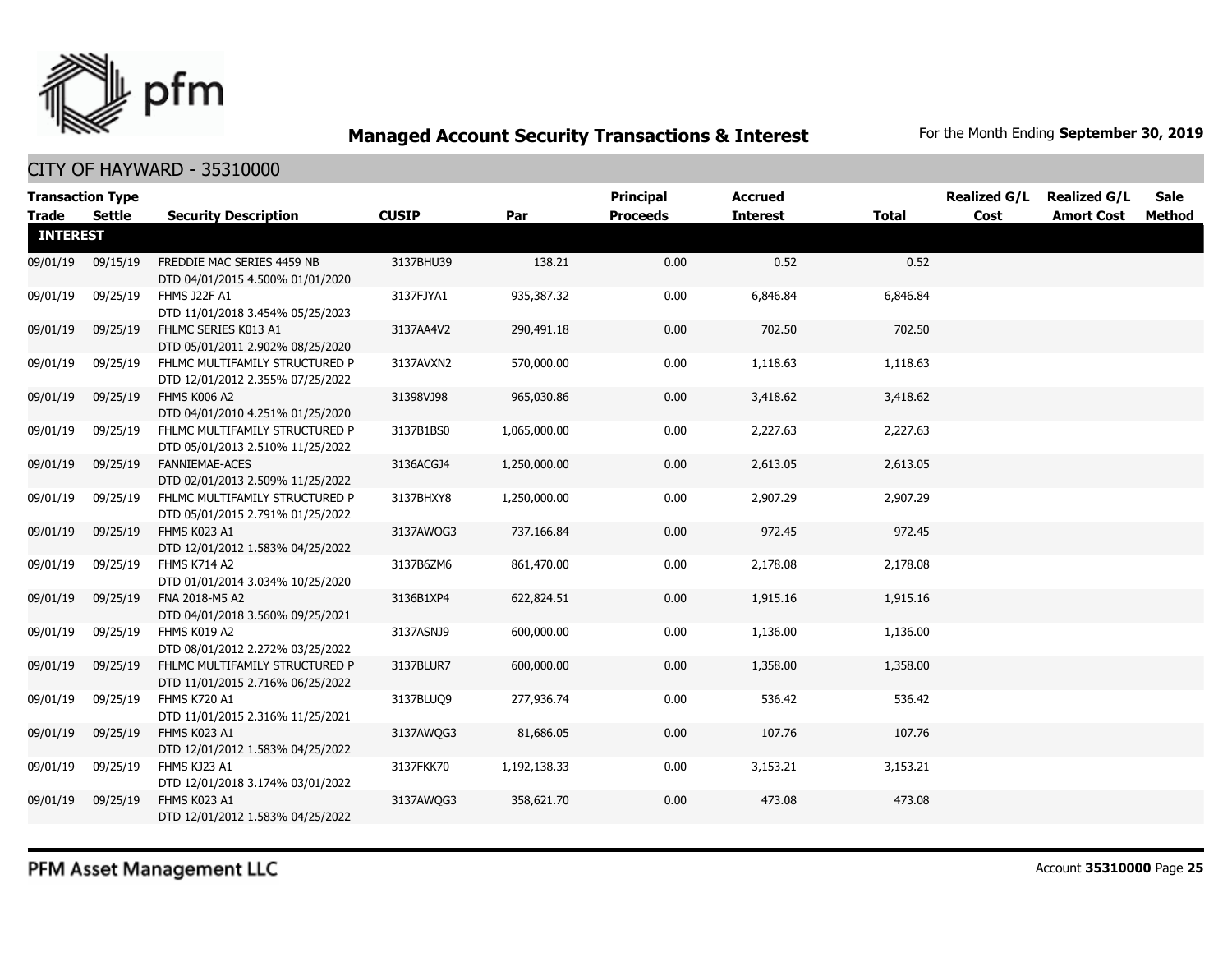

|                 | <b>Transaction Type</b> |                                                                                        |              |               | <b>Principal</b> | <b>Accrued</b>  |            | <b>Realized G/L</b> | <b>Realized G/L</b> | <b>Sale</b> |
|-----------------|-------------------------|----------------------------------------------------------------------------------------|--------------|---------------|------------------|-----------------|------------|---------------------|---------------------|-------------|
| <b>Trade</b>    | Settle                  | <b>Security Description</b>                                                            | <b>CUSIP</b> | Par           | <b>Proceeds</b>  | <b>Interest</b> | Total      | Cost                | <b>Amort Cost</b>   | Method      |
| <b>INTEREST</b> |                         |                                                                                        |              |               |                  |                 |            |                     |                     |             |
| 09/01/19        | 09/25/19                | FHMS KP05 A<br>DTD 12/01/2018 3.203% 07/01/2023                                        | 3137FKK39    | 501,043.15    | 0.00             | 1,337.37        | 1,337.37   |                     |                     |             |
| 09/01/19        | 09/25/19                | FHLMC MULTIFAMILY STRUCTURED P<br>DTD 12/01/2012 2.355% 07/25/2022                     | 3137AVXN2    | 1,227,386.00  | 0.00             | 2,408.75        | 2,408.75   |                     |                     |             |
| 09/03/19        | 09/03/19                | UBS AG STAMFORD CT LT CD<br>DTD 03/06/2018 2.900% 03/02/2020                           | 90275DHG8    | 600,000.00    | 0.00             | 8,845.00        | 8,845.00   |                     |                     |             |
| 09/07/19        | 09/07/19                | CATERPILLAR FINANCIAL SERVICES<br><b>CORP CORP</b><br>DTD 09/07/2018 3.150% 09/07/2021 | 14913Q2N8    | 325,000.00    | 0.00             | 5,118.75        | 5,118.75   |                     |                     |             |
| 09/09/19        | 09/09/19                | INTERNATIONAL FINANCE<br><b>CORPORATION NOTE</b><br>DTD 03/16/2018 2.635% 03/09/2021   | 45950VLQ7    | 1,850,000.00  | 0.00             | 24,383.00       | 24,383.00  |                     |                     |             |
| 09/11/19        | 09/11/19                | FHMS J22F A1<br>DTD 11/01/2018 3.454% 05/25/2023                                       | 3137FJYA1    | (937, 821.80) | 0.00             | (1,273.86)      | (1,273.86) |                     |                     |             |
| 09/12/19        | 09/12/19                | JOHN DEERE CAPITAL CORP NOTES<br>DTD 03/13/2018 2.875% 03/12/2021                      | 24422EUD9    | 300,000.00    | 0.00             | 4,312.50        | 4,312.50   |                     |                     |             |
| 09/12/19        | 09/12/19                | INTL BANK OF RECONSTRUCTION AND<br>DEV NOTE<br>DTD 09/19/2017 1.561% 09/12/2020        | 45905UP32    | 1,225,000.00  | 0.00             | 9,567.25        | 9,567.25   |                     |                     |             |
| 09/14/19        | 09/14/19                | <b>3M COMPANY</b><br>DTD 09/14/2018 3.000% 09/14/2021                                  | 88579YBA8    | 145,000.00    | 0.00             | 2,175.00        | 2,175.00   |                     |                     |             |
| 09/15/19        | 09/15/19                | HYUNDAI ABS 2017-A A3<br>DTD 03/29/2017 1.760% 08/16/2021                              | 44931PAD8    | 143,512.97    | 0.00             | 210.49          | 210.49     |                     |                     |             |
| 09/15/19        | 09/15/19                | ALLY ABS 2017-2 A3<br>DTD 03/29/2017 1.780% 08/15/2021                                 | 02007HAC5    | 198,361.65    | 0.00             | 294.24          | 294.24     |                     |                     |             |
| 09/15/19        | 09/15/19                | <b>HDMOT 2019-A A3</b><br>DTD 06/26/2019 2.340% 02/15/2024                             | 41284WAC4    | 300,000.00    | 0.00             | 585.00          | 585.00     |                     |                     |             |
| 09/15/19        | 09/15/19                | ALLY ABS 2017-1 A3<br>DTD 01/31/2017 1.700% 06/15/2021                                 | 02007PAC7    | 45,410.92     | 0.00             | 64.33           | 64.33      |                     |                     |             |
| 09/15/19        | 09/15/19                | HYUNDAI AUTO RECEIVABLES TRUST<br>DTD 04/10/2019 2.660% 06/15/2023                     | 44932NAD2    | 250,000.00    | 0.00             | 554.17          | 554.17     |                     |                     |             |
| 09/15/19        | 09/15/19                | CARMAX AUTO OWNER TRUST<br>DTD 10/24/2018 3.360% 09/15/2023                            | 14315EAC4    | 225,000.00    | 0.00             | 630.00          | 630.00     |                     |                     |             |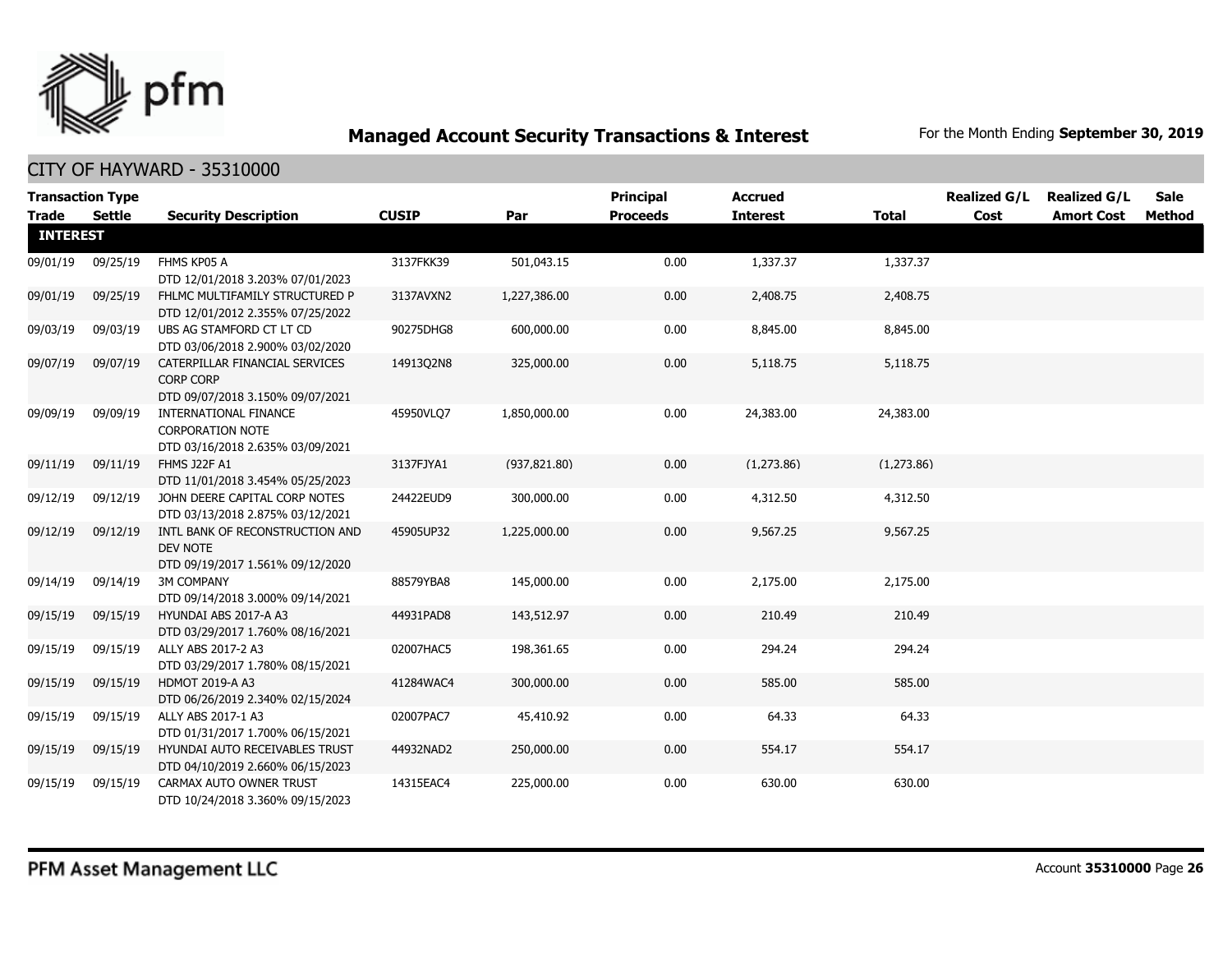

CITY OF HAYWARD - 35310000

| <b>Transaction Type</b><br><b>Trade</b> | Settle   | <b>Security Description</b>                                       | <b>CUSIP</b> | Par        | <b>Principal</b><br><b>Proceeds</b> | <b>Accrued</b><br><b>Interest</b> | Total    | <b>Realized G/L</b><br>Cost | <b>Realized G/L</b><br><b>Amort Cost</b> | Sale<br>Method |
|-----------------------------------------|----------|-------------------------------------------------------------------|--------------|------------|-------------------------------------|-----------------------------------|----------|-----------------------------|------------------------------------------|----------------|
| <b>INTEREST</b>                         |          |                                                                   |              |            |                                     |                                   |          |                             |                                          |                |
| 09/15/19                                | 09/15/19 | NISSAN AUTO LEASE TRUST<br>DTD 10/24/2018 3.250% 09/15/2021       | 65478BAD3    | 225,000.00 | 0.00                                | 609.38                            | 609.38   |                             |                                          |                |
| 09/15/19                                | 09/15/19 | NATIONAL RURAL UTIL COOP NOTE<br>DTD 02/26/2018 2.900% 03/15/2021 | 63743HER9    | 250,000.00 | 0.00                                | 3,625.00                          | 3,625.00 |                             |                                          |                |
| 09/15/19                                | 09/15/19 | HART 2018-B A3<br>DTD 12/12/2018 3.200% 12/15/2022                | 44933AAC1    | 150,000.00 | 0.00                                | 400.00                            | 400.00   |                             |                                          |                |
| 09/15/19                                | 09/15/19 | <b>NAROT 2018-C A3</b><br>DTD 12/12/2018 3.220% 06/15/2023        | 65478NAD7    | 200,000.00 | 0.00                                | 536.67                            | 536.67   |                             |                                          |                |
| 09/15/19                                | 09/15/19 | FORD CREDIT AUTO OWNER TRUST<br>DTD 10/23/2018 3.240% 04/15/2023  | 34532TAD4    | 200,000.00 | 0.00                                | 540.00                            | 540.00   |                             |                                          |                |
| 09/15/19                                | 09/15/19 | FORDL 2018-B A3<br>DTD 09/21/2018 3.190% 12/15/2021               | 34531LAD2    | 230,000.00 | 0.00                                | 611.42                            | 611.42   |                             |                                          |                |
| 09/15/19                                | 09/15/19 | FIFTH THIRD AUTO TRUST<br>DTD 05/08/2019 2.640% 12/15/2023        | 31680YAD9    | 215,000.00 | 0.00                                | 473.00                            | 473.00   |                             |                                          |                |
| 09/15/19                                | 09/15/19 | CARMAX AUTO OWNER TRUST<br>DTD 07/25/2018 3.130% 06/15/2023       | 14313FAD1    | 285,000.00 | 0.00                                | 743.38                            | 743.38   |                             |                                          |                |
| 09/15/19                                | 09/15/19 | COPAR 2019-1 A3<br>DTD 05/30/2019 2.510% 11/15/2023               | 14042WAC4    | 175,000.00 | 0.00                                | 366.04                            | 366.04   |                             |                                          |                |
| 09/15/19                                | 09/15/19 | <b>FORDL 2019-A A3</b><br>DTD 02/25/2019 2.900% 05/15/2022        | 34532FAD4    | 245,000.00 | 0.00                                | 592.08                            | 592.08   |                             |                                          |                |
| 09/15/19                                | 09/15/19 | JOHN DEERE ABS 2017-A A3<br>DTD 03/02/2017 1.780% 04/15/2021      | 47787XAC1    | 42,801.84  | 0.00                                | 63.49                             | 63.49    |                             |                                          |                |
| 09/15/19                                | 09/15/19 | US BANCORP (CALLABLE) NOTE<br>DTD 03/02/2012 3.000% 03/15/2022    | 91159HHC7    | 600,000.00 | 0.00                                | 9,000.00                          | 9,000.00 |                             |                                          |                |
| 09/16/19                                | 09/16/19 | GMCAR 2019-2 A3<br>DTD 04/17/2019 2.650% 02/16/2024               | 36257FAD2    | 345,000.00 | 0.00                                | 761.88                            | 761.88   |                             |                                          |                |
| 09/18/19                                | 09/18/19 | HAROT 2019-1 A3<br>DTD 02/27/2019 2.830% 03/20/2023               | 43814WAC9    | 170,000.00 | 0.00                                | 400.92                            | 400.92   |                             |                                          |                |
| 09/20/19                                | 09/20/19 | GMALT 2019-1 A3<br>DTD 02/21/2019 2.980% 12/20/2021               | 36256UAD0    | 200,000.00 | 0.00                                | 496.67                            | 496.67   |                             |                                          |                |
| 09/20/19                                | 09/20/19 | BMWLT 2018-1 A3<br>DTD 10/17/2018 3.260% 07/20/2021               | 05586CAC8    | 125,000.00 | 0.00                                | 339.58                            | 339.58   |                             |                                          |                |
| 09/20/19                                | 09/20/19 | GMALT 2018-3 A3<br>DTD 09/26/2018 3.180% 06/20/2021               | 36256GAD1    | 170,000.00 | 0.00                                | 450.50                            | 450.50   |                             |                                          |                |

PFM Asset Management LLC

Account **35310000** Page **27**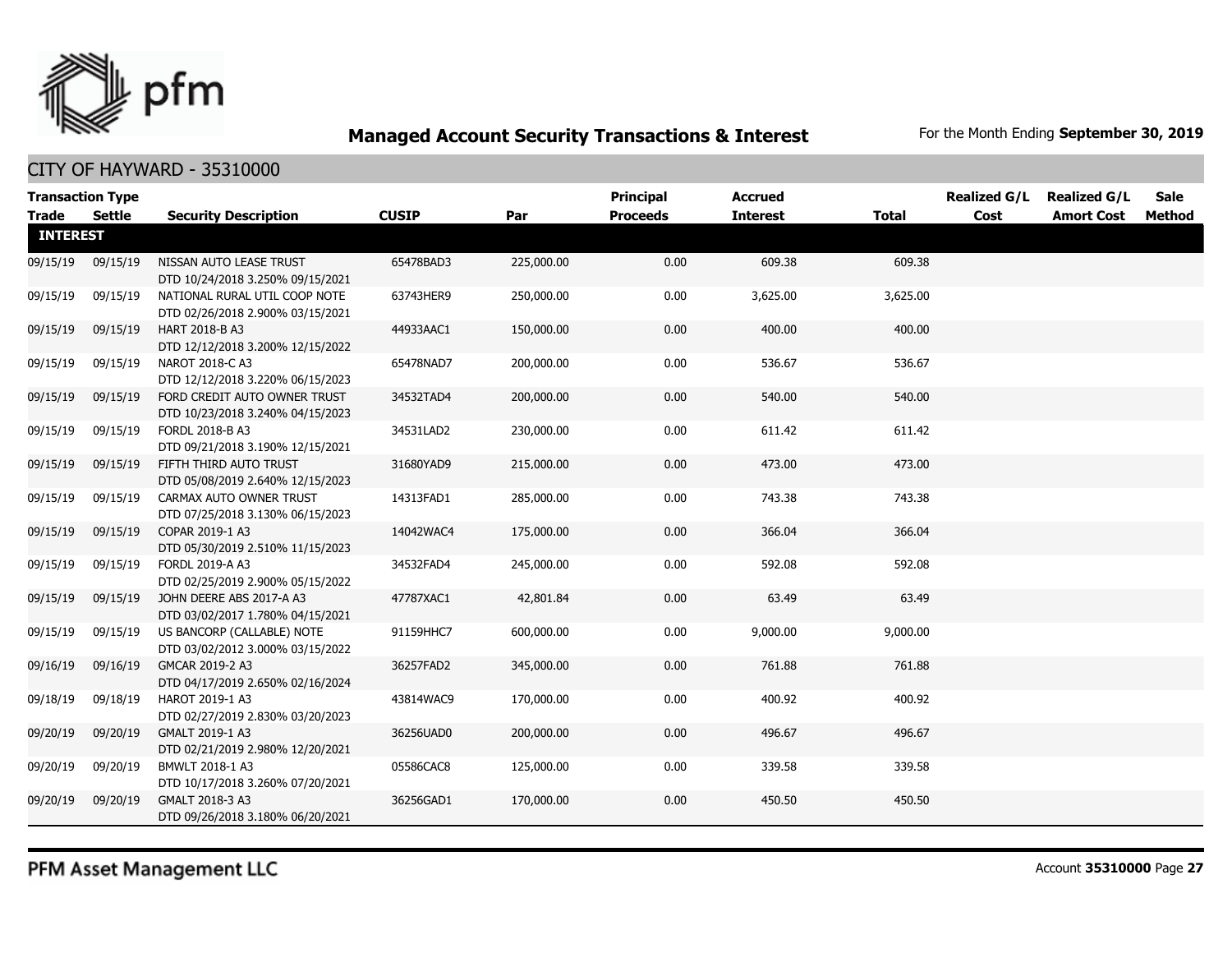

| Trade           | <b>Transaction Type</b><br><b>Settle</b> | <b>Security Description</b>                                    | <b>CUSIP</b> | Par           | <b>Principal</b><br><b>Proceeds</b> | <b>Accrued</b><br><b>Interest</b> | <b>Total</b> | <b>Realized G/L</b><br>Cost | <b>Realized G/L</b><br><b>Amort Cost</b> | <b>Sale</b><br>Method |
|-----------------|------------------------------------------|----------------------------------------------------------------|--------------|---------------|-------------------------------------|-----------------------------------|--------------|-----------------------------|------------------------------------------|-----------------------|
|                 | <b>Transaction Type Sub-Total</b>        |                                                                |              | 22,058,586.47 | 0.00                                | 113,730.99                        | 113,730.99   |                             |                                          |                       |
| <b>PAYDOWNS</b> |                                          |                                                                |              |               |                                     |                                   |              |                             |                                          |                       |
| 09/01/19        | 09/15/19                                 | FREDDIE MAC SERIES 4459 NB<br>DTD 04/01/2015 4.500% 01/01/2020 | 3137BHU39    | 33.72         | 33.72                               | 0.00                              | 33.72        | (1.63)                      | 0.00                                     |                       |
| 09/01/19        | 09/25/19                                 | FHMS KP05 A<br>DTD 12/01/2018 3.203% 07/01/2023                | 3137FKK39    | 815.72        | 815.72                              | 0.00                              | 815.72       | 0.00                        | 0.00                                     |                       |
| 09/01/19        | 09/25/19                                 | FHMS K023 A1<br>DTD 12/01/2012 1.583% 04/25/2022               | 3137AWQG3    | 10,315.16     | 10,315.16                           | 0.00                              | 10,315.16    | 260.70                      | 0.00                                     |                       |
| 09/01/19        | 09/25/19                                 | FNA 2018-M5 A2<br>DTD 04/01/2018 3.560% 09/25/2021             | 3136B1XP4    | 22,951.70     | 22,951.70                           | 0.00                              | 22,951.70    | (456.53)                    | 0.00                                     |                       |
| 09/01/19        | 09/25/19                                 | FHMS KJ23 A1<br>DTD 12/01/2018 3.174% 03/01/2022               | 3137FKK70    | 3,838.14      | 3,838.14                            | 0.00                              | 3,838.14     | 0.03                        | 0.00                                     |                       |
| 09/01/19        | 09/25/19                                 | FHLMC SERIES K013 A1<br>DTD 05/01/2011 2.902% 08/25/2020       | 3137AA4V2    | 23,033.03     | 23,033.03                           | 0.00                              | 23,033.03    | (438.17)                    | 0.00                                     |                       |
| 09/01/19        | 09/25/19                                 | FHMS J22F A1<br>DTD 11/01/2018 3.454% 05/25/2023               | 3137FJYA1    | 118,674.42    | 118,674.42                          | 0.00                              | 118,674.42   | 3.20                        | 0.00                                     |                       |
| 09/01/19        | 09/25/19                                 | FHMS K006 A2<br>DTD 04/01/2010 4.251% 01/25/2020               | 31398VJ98    | 67,984.14     | 67,984.14                           | 0.00                              | 67,984.14    | (1,380.93)                  | 0.00                                     |                       |
| 09/01/19        | 09/25/19                                 | FHMS K023 A1<br>DTD 12/01/2012 1.583% 04/25/2022               | 3137AWQG3    | 21,203.39     | 21,203.39                           | 0.00                              | 21,203.39    | 463.82                      | 0.00                                     |                       |
| 09/01/19        | 09/25/19                                 | FHMS K714 A2<br>DTD 01/01/2014 3.034% 10/25/2020               | 3137B6ZM6    | 1,563.11      | 1,563.11                            | 0.00                              | 1,563.11     | (43.41)                     | 0.00                                     |                       |
| 09/01/19        | 09/25/19                                 | <b>FHMS K720 A1</b><br>DTD 11/01/2015 2.316% 11/25/2021        | 3137BLUQ9    | 8,691.31      | 8,691.31                            | 0.00                              | 8,691.31     | (23.77)                     | 0.00                                     |                       |
| 09/01/19        | 09/25/19                                 | FHMS K023 A1<br>DTD 12/01/2012 1.583% 04/25/2022               | 3137AWQG3    | 2,349.56      | 2,349.56                            | 0.00                              | 2,349.56     | 51.03                       | 0.00                                     |                       |
| 09/15/19        | 09/15/19                                 | JOHN DEERE ABS 2017-A A3<br>DTD 03/02/2017 1.780% 04/15/2021   | 47787XAC1    | 5,704.67      | 5,704.67                            | 0.00                              | 5,704.67     | 0.81                        | 0.00                                     |                       |
| 09/15/19        | 09/15/19                                 | HYUNDAI ABS 2017-A A3<br>DTD 03/29/2017 1.760% 08/16/2021      | 44931PAD8    | 15,313.65     | 15,313.65                           | 0.00                              | 15,313.65    | 1.24                        | 0.00                                     |                       |
| 09/15/19        | 09/15/19                                 | ALLY ABS 2017-1 A3<br>DTD 01/31/2017 1.700% 06/15/2021         | 02007PAC7    | 6,193.61      | 6,193.61                            | 0.00                              | 6,193.61     | 0.54                        | 0.00                                     |                       |
| 09/15/19        | 09/15/19                                 | ALLY ABS 2017-2 A3<br>DTD 03/29/2017 1.780% 08/15/2021         | 02007HAC5    | 24,089.16     | 24,089.16                           | 0.00                              | 24,089.16    | 2.84                        | 0.00                                     |                       |